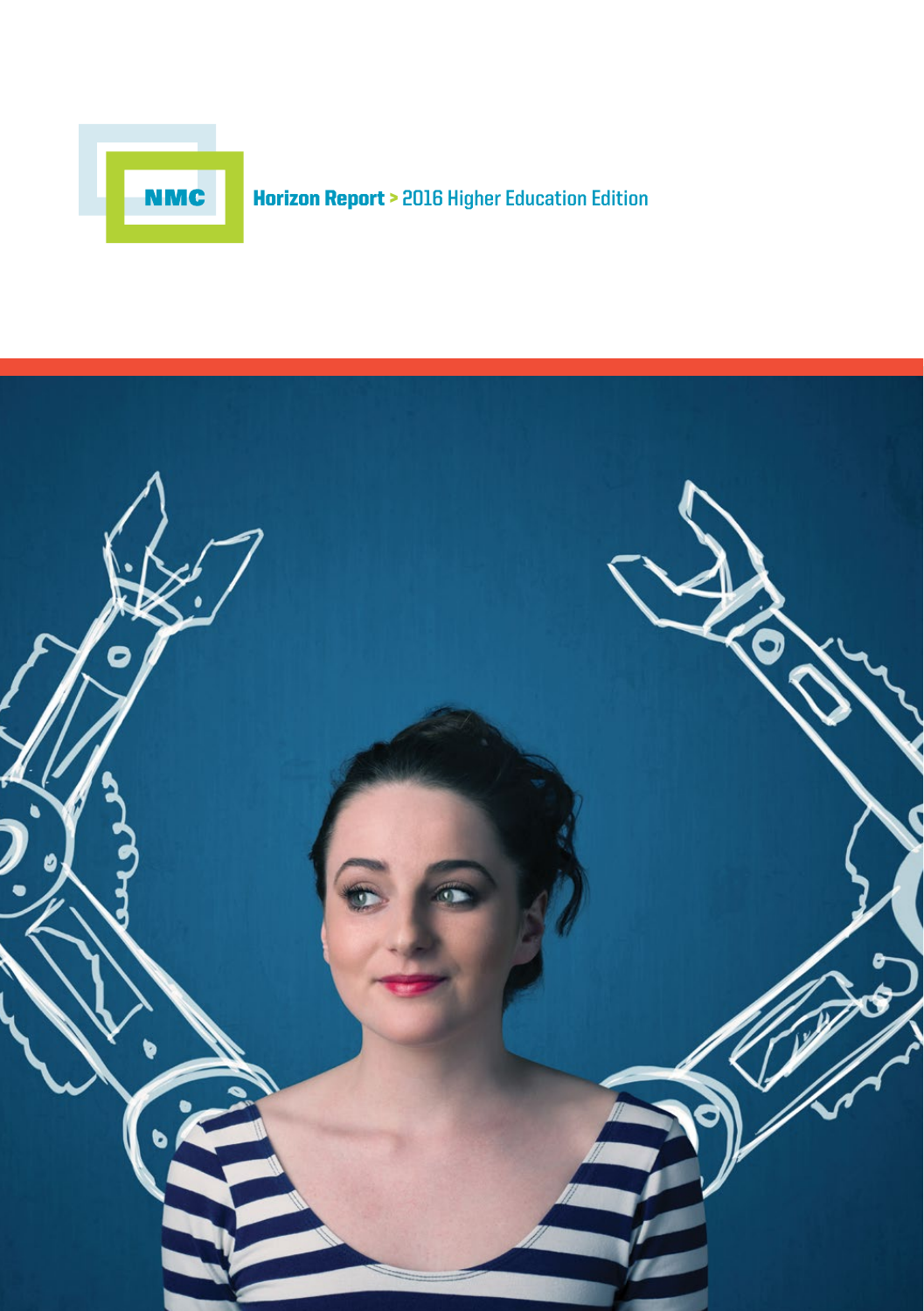

**Interested in these emerging technology topics? Learn more about them and other ed tech insights by "liking" us on Facebook at [facebook.com/newmediaconsortium](http://facebook.com/newmediaconsortium) and on Twitter at [twitter.com/nmcorg](http://twitter.com/nmcorg).**

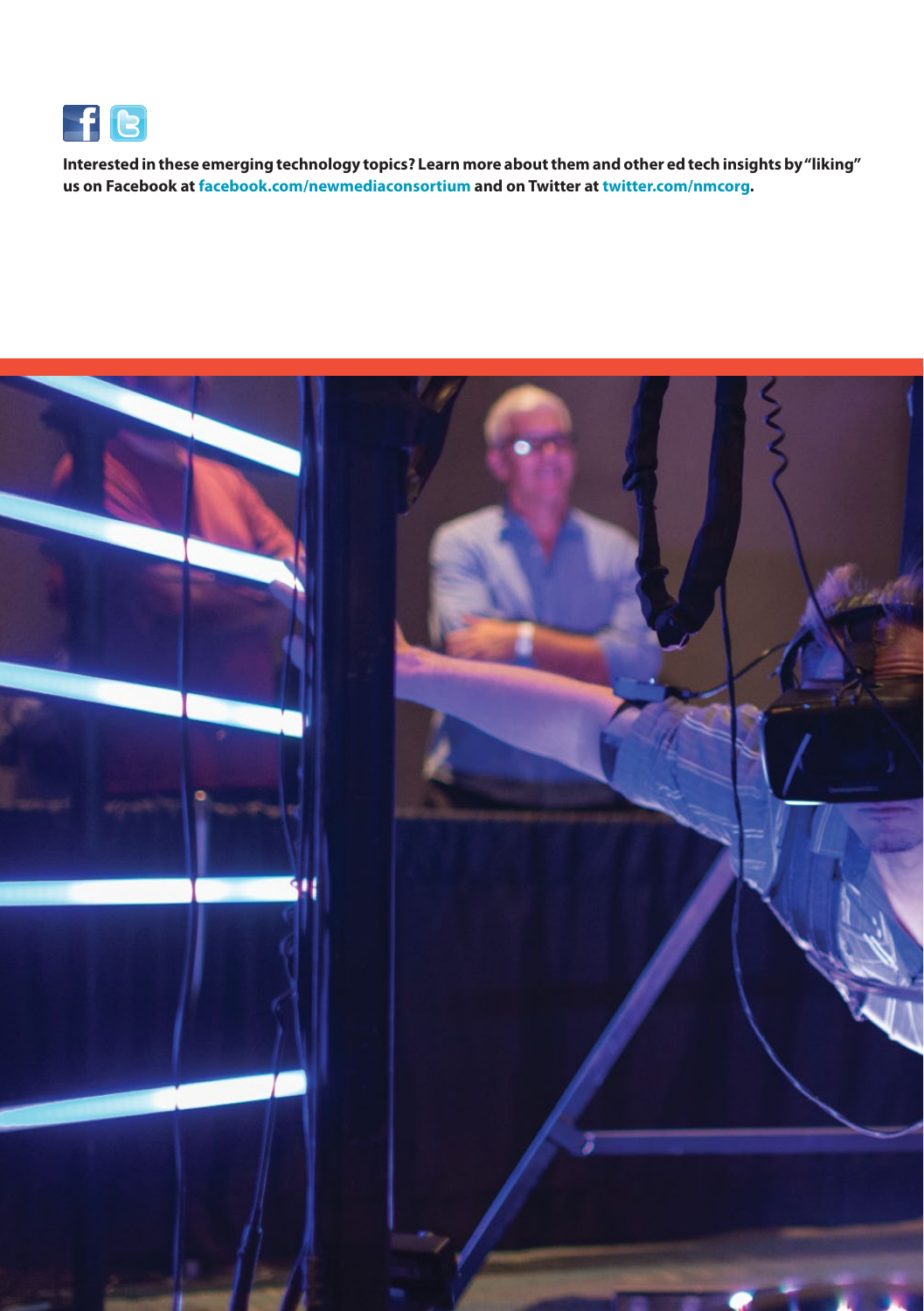# Table of Contents *Parameter of Contents*

| <b>Executive Summary</b>                                                                                                                      | 1  |
|-----------------------------------------------------------------------------------------------------------------------------------------------|----|
| <b>Introduction</b>                                                                                                                           | 3  |
| Key Trends Accelerating Technology Adoption in Higher Education                                                                               | 6  |
| Long-Term Impact Trends: Driving Ed Tech adoption in higher education for five or more years                                                  |    |
| > Advancing Cultures of Innovation                                                                                                            | 8  |
| > Rethinking How Institutions Work                                                                                                            | 10 |
| Mid-Term Impact Trends: Driving Ed Tech adoption in higher education for three to five years                                                  |    |
| > Redesigning Learning Spaces                                                                                                                 | 12 |
| > Shift to Deeper Learning Approaches                                                                                                         | 14 |
| Short-Term Impact Trends: Driving Ed Tech adoption in higher education for the next one to two years<br>> Growing Focus on Measuring Learning | 16 |
| > Increasing Use of Blended Learning Designs                                                                                                  | 18 |
|                                                                                                                                               |    |
| Significant Challenges Impeding Technology Adoption in Higher Education                                                                       | 20 |
| Solvable Challenges: Those that we understand and know how to solve                                                                           |    |
| > Blending Formal and Informal Learning                                                                                                       | 22 |
| > Improving Digital Literacy                                                                                                                  | 24 |
| Difficult Challenges: Those that we understand but for which solutions are elusive                                                            |    |
| > Competing Models of Education                                                                                                               | 26 |
| > Personalizing Learning                                                                                                                      | 28 |
| Wicked Challenges: Those that are complex to even define, much less address                                                                   |    |
| > Balancing Our Connected and Unconnected Lives                                                                                               | 30 |
| > Keeping Education Relevant                                                                                                                  | 32 |
| <b>Important Developments in Educational Technology for Higher Education</b>                                                                  | 34 |
| Time-to-Adoption Horizon: One Year or Less                                                                                                    |    |
| > Bring Your Own Device (BYOD)                                                                                                                | 36 |
| > Learning Analytics and Adaptive Learning                                                                                                    | 38 |
| Time-to-Adoption Horizon: Two to Three Years                                                                                                  |    |
| > Augmented and Virtual Reality                                                                                                               | 40 |
| > Makerspaces                                                                                                                                 | 42 |
| Time-to-Adoption Horizon: Four to Five Years                                                                                                  |    |
| > Affective Computing                                                                                                                         | 44 |
| > Robotics                                                                                                                                    | 46 |
| The 2016 Higher Education Expert Panel                                                                                                        | 48 |
| <b>Endnotes</b>                                                                                                                               | 49 |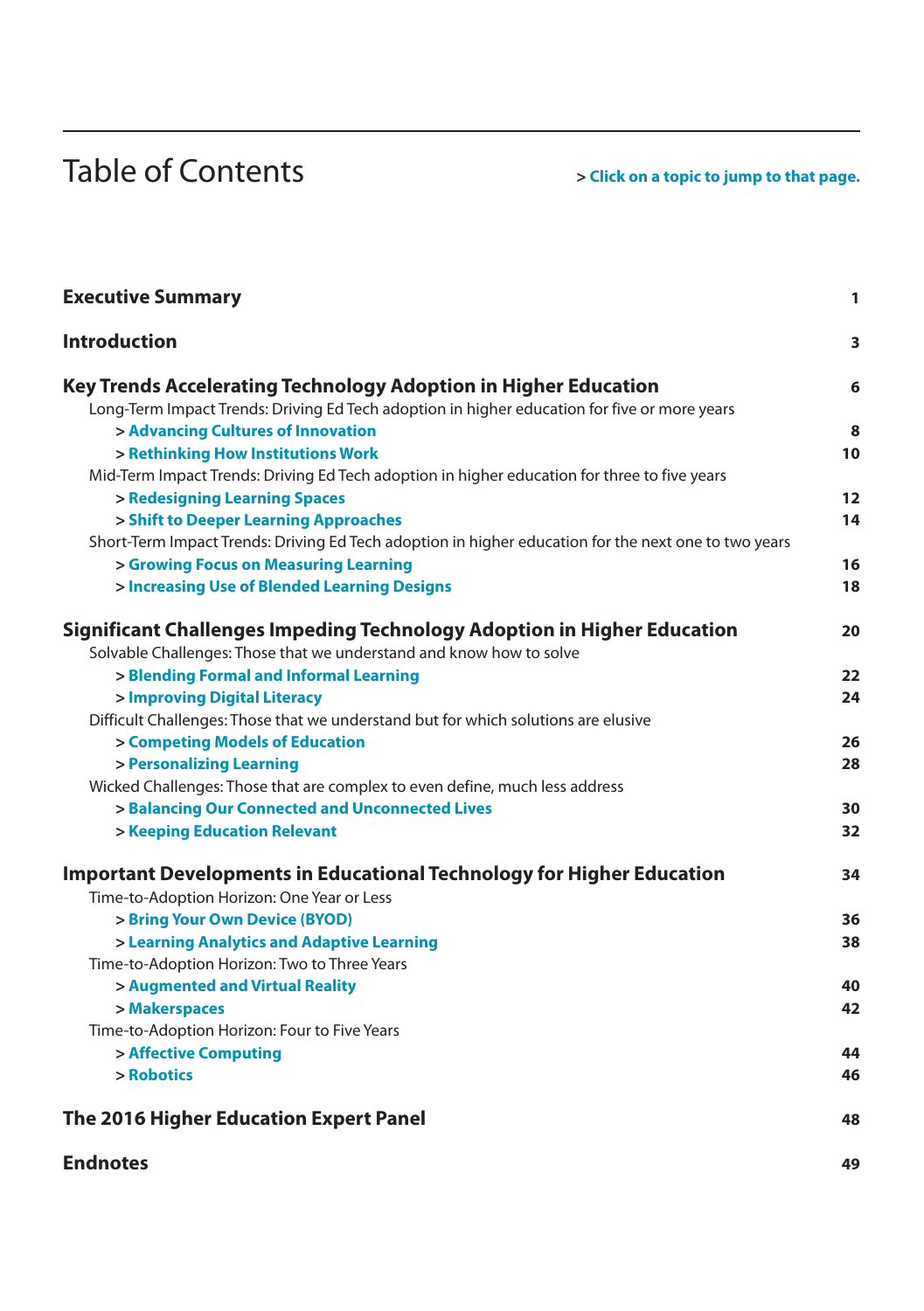

# **The** *NMC Horizon Report: 2016 Higher Education Edition* is a collaboration between The NEW MEDIA CONSORTIUM and The EDUCAUSE Learning Initiative, an EDUCAUSE Program.

The research behind the *NMC Horizon Report: 2016 Higher Education Edition* is jointly conducted by the New Media Consortium (NMC) and the EDUCAUSE Learning Initiative (ELI), an EDUCAUSE Program. The ELI's critical participation in the production of this report and their strong support for the NMC Horizon Project is gratefully acknowledged. To learn more about ELI, visit www.educause.edu/eli; to learn more about the NMC, visit www.nmc.org.

© 2016, The New Media Consortium

ISBN 978-0-9968527-5-3

Permission is granted under a Creative Commons Attribution 4.0 International License to replicate, copy, distribute, transmit, or adapt this report freely provided that attribution is provided as illustrated in the citation below. To view a copy of this license, visit [creativecommons.org/licenses/by/4.0](http://creativecommons.org/licenses/by/4.0).

#### **Citation**

Johnson, L., Adams Becker, S., Cummins, M., Estrada, V., Freeman, A., and Hall, C. (2016). *NMC Horizon Report: 2016 Higher Education Edition*. Austin, Texas: The New Media Consortium.

#### **Photographs**

Cover photographs by BigStock Photography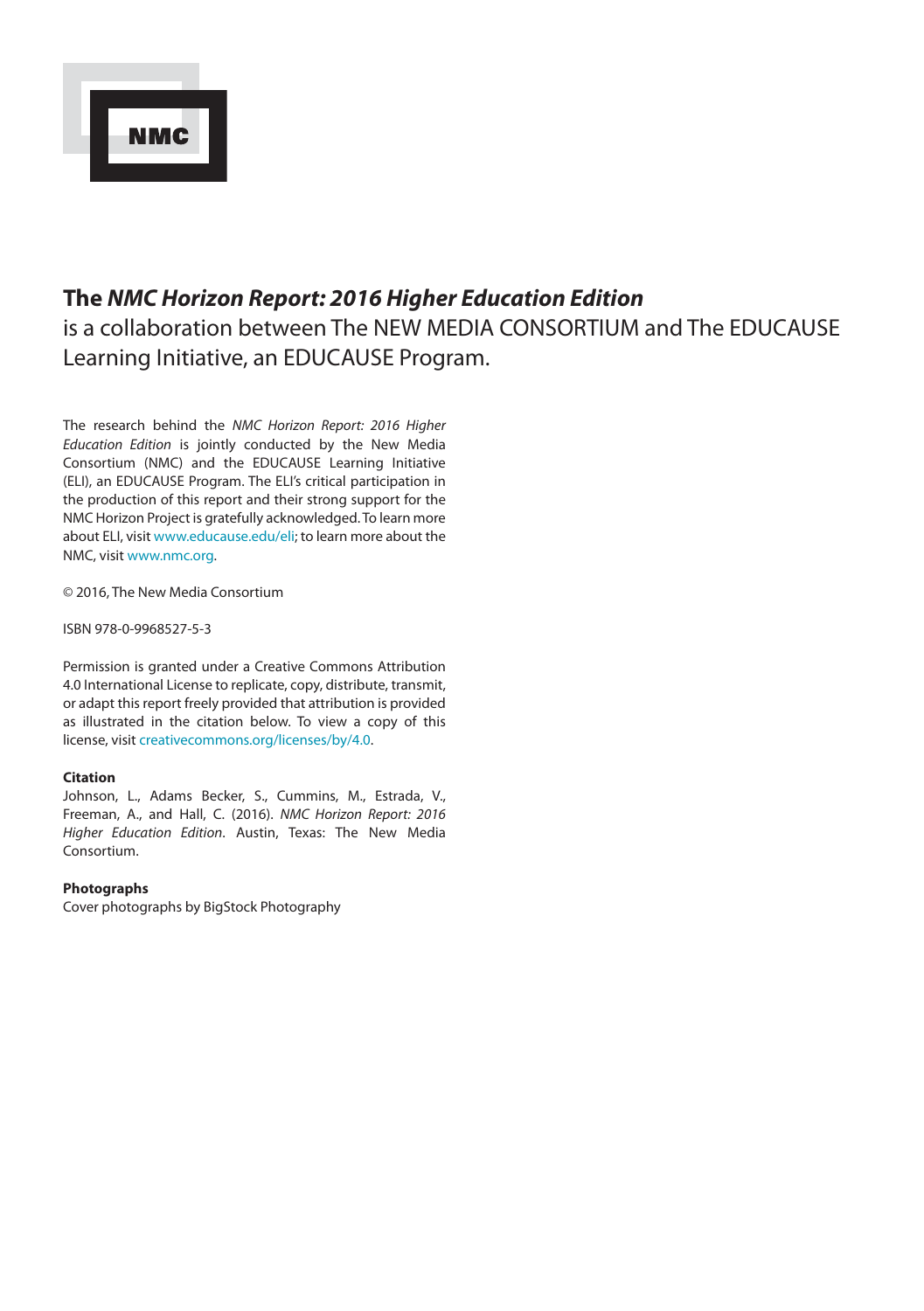# <span id="page-4-0"></span>Executive Summary

**Mateurity is on the five-year horizon for higher education institutions?** Which trends and technology developments will drive educational change? What are the challenges that we consider as solvable or difficult to overco hat is on the five-year horizon for higher education institutions? Which trends and technology developments will drive educational change? What are the challenges that we consider as solvable or difficult solutions? These questions and similar inquiries regarding technology adoption and educational change steered the collaborative research and discussions of a body of 58 experts to produce the *NMC Horizon Report: 2016 Higher Education Edition*, in partnership with the EDUCAUSE Learning Initiative (ELI). This *NMC Horizon Report* series charts the five-year horizon for the impact of emerging technologies in colleges and universities across the globe. With more than 14 years of research and publications, it can be regarded as the world's longest-running exploration of emerging technology trends and uptake in education.

The experts agreed on two long-term impact trends: advancing cultures of innovation, as well as fundamentally rethinking how universities and colleges work. These are just two of the 18 topics analyzed in the *NMC Horizon Report: 2016 Higher Education Edition*, indicating the key trends, significant challenges, and important technological developments that are very likely to impact changes in higher education around the world over the next five years.

Regarding the major obstacles for higher education, blending formal and informal learning is considered one of the solvable challenges — one that is already being addressed by programs at individual institutions. Cork Institute of Technology in Ireland has long recognized non-formal and prior learning, integrating students' previous work and life experience into their curriculum designs.<sup>1</sup> Some universities are also finding creative ways to leverage informal resources into coursework; marketing students at Indiana University, for example, use Instagram to explore and share successful campaign ideas.<sup>2</sup> On the other hand, the experts identified balancing learners' connected and unconnected lives as a wicked challenge — one that is impossible to define, let alone solve. As educational technology is rapidly advancing and evolving, it is difficult to always discern when and how to properly implement it to foster real transformation.

**It is our hope that this research will help to inform the choices that institutions are making about technology to improve, support, or extend teaching, learning, and creative inquiry in higher education across the globe.**

In view of the trends and challenges observed, the panel also signaled the technological developments that could support these drivers of innovation and change. Bring Your Own Device (BYOD), along with learning analytics and adaptive learning, are expected to be increasingly adopted by higher education institutions in one year's time or less to make use of mobile learning and student data that can be gathered through online learning environments. The time-toadoption for augmented and virtual reality, along with makerspaces, is estimated within two to three years, while affective computing and robotics are expected to be more prominent in colleges and universities within four to five years.

The three key sections of this report constitute a reference and straightforward technology-planning guide for educators, higher education leaders, administrators, policymakers, and technologists. It is our hope that this research will help to inform the choices that institutions are making about technology to improve, support, or extend teaching, learning, and creative inquiry in higher education across the globe. Education leaders worldwide look to the NMC Horizon Project and both its global and regional reports as key strategic technology planning references, and it is for that purpose that the *NMC Horizon Report: 2016 Higher Education Edition* is presented.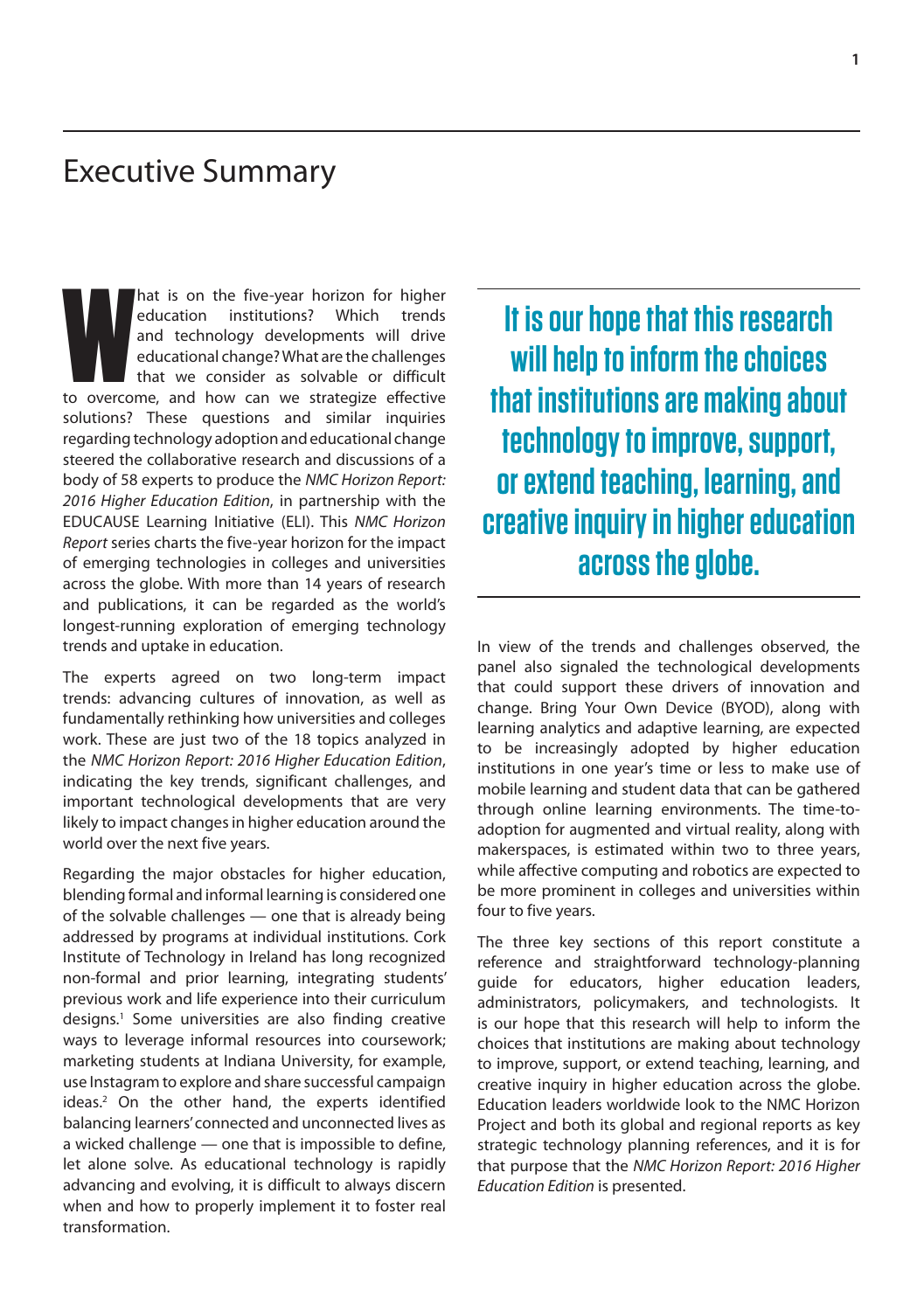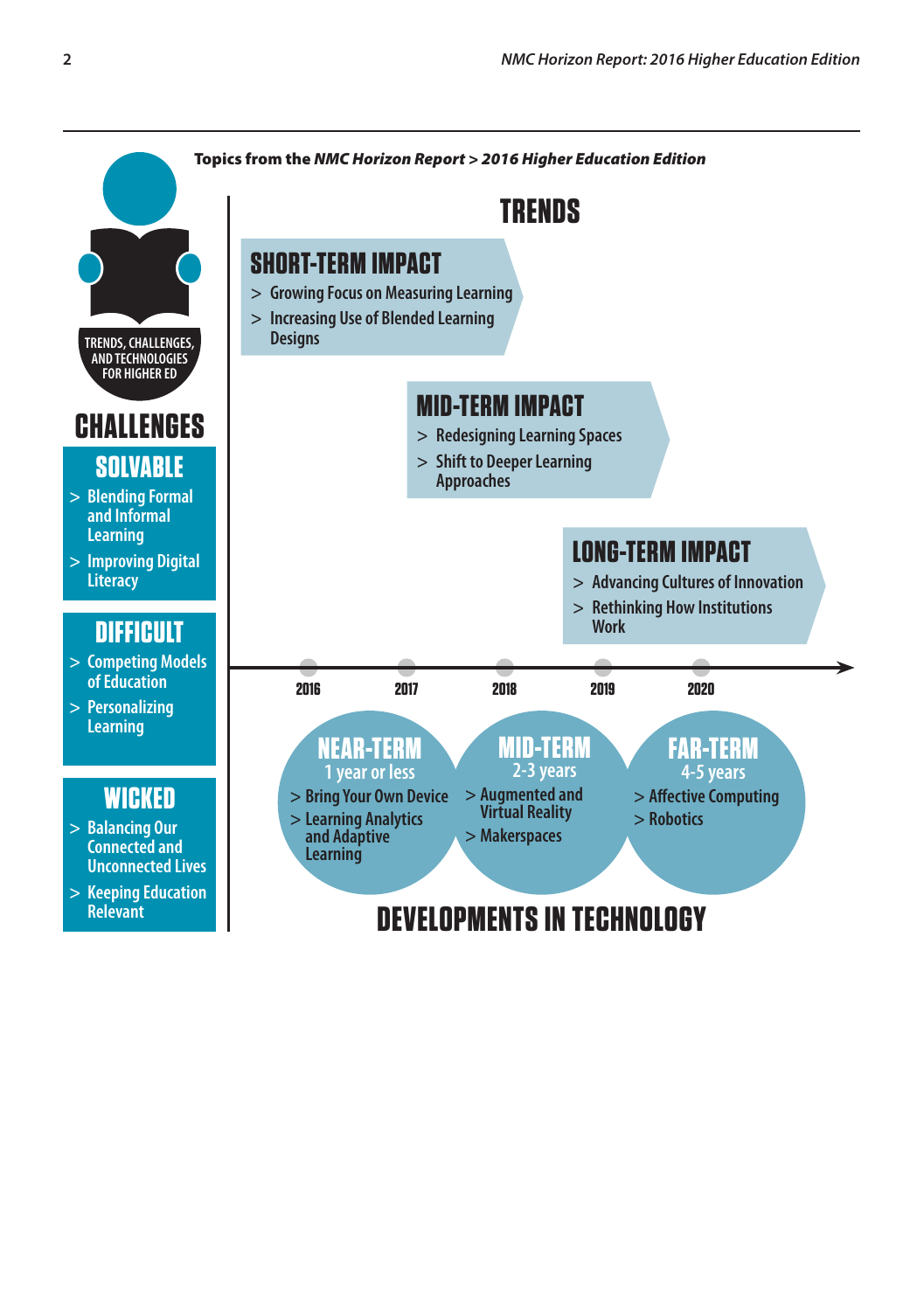# <span id="page-6-0"></span>Introduction

**THE MMC Horizon Report: 2016 Higher Education**<br> **The EDUCAUSE Learning Initiative (ELI). The internationally recognized NMC Horizon Report**<br>
series and regional NMC Technology Outlooks<br>
are part of the NMC Horizon Project he *NMC Horizon Report: 2016 Higher Education Edition* was produced by the NMC in collaboration with the EDUCAUSE Learning Initiative (ELI). The internationally recognized *NMC Horizon Report*  series and regional *NMC Technology Outlooks*  effort established in 2002 by the NMC that identifies and describes important developments in technology likely to have a large impact over the coming five years in education around the globe.

Each of the four global editions of the *NMC Horizon Report* — higher education, primary and secondary education (K-12), museum, and library  $-$  highlights six emerging technologies or practices that are likely to enter mainstream use within their focus sectors over the next five years. Key trends and challenges that will affect current practice over the same period frame these discussions.

In the pages that follow, 18 topics carefully selected by the 2016 Horizon Project Higher Education Expert Panel related to the educational applications of technology are examined, all of them areas very likely to impact technology planning and decision-making over the next five years (2016-2020). Six key trends, six significant challenges, and six important developments in educational technology are placed directly in the context of their likely impact on the core missions of universities and colleges, and detailed in succinct, non-technical, and unbiased presentations. Each has been tied to essential questions of relevance, policy, leadership, and practice.

The report's first two sections focus on an analysis of trends driving technology decision-making and planning, and the challenges likely to impede the adoption of new technologies, respectively. Each includes an explicit discussion of the trend or challenge's implications for policy, leadership, and practice in higher education-focused institutions and organizations. The inclusion of these three elements acknowledges that it takes a combination of governance, vision, and action to advance positive trends and surmount pressing challenges. Relevant readings and examples conclude each trend and challenge description to elaborate on the topics.

The responses from across the world to these drivers of and obstacles to change will ultimately determine the tools and digital strategies that comprise the third section of the report. Six important developments in technology poised to disrupt higher education are profiled and analyzed for their relevance to teaching, learning, and creative inquiry. Each technology development closes with an annotated list of suggested readings and additional examples that expand on the discussions in the report.

**Six key trends, six significant challenges, and six important developments in educational technology are placed directly in the context of their likely impact on the core missions of universities and colleges, and detailed in succinct, non-technical, and unbiased presentations.**

The process used to research and create the *NMC Horizon Report: 2016 Higher Education Edition* is rooted in the methods used across all the research conducted within the NMC Horizon Project. All editions of the *NMC Horizon Report* are informed by both primary and secondary research. Dozens of meaningful trends, challenges, and important developments in technology are examined for possible inclusion in the report for each edition before the expert panel selects the 18 topics profiled here.

Every report draws on the expertise of an international expert panel that first considers a broad set of important trends, challenges, and developments in educational technology, and then explores each of them in progressively more detail, reducing the set until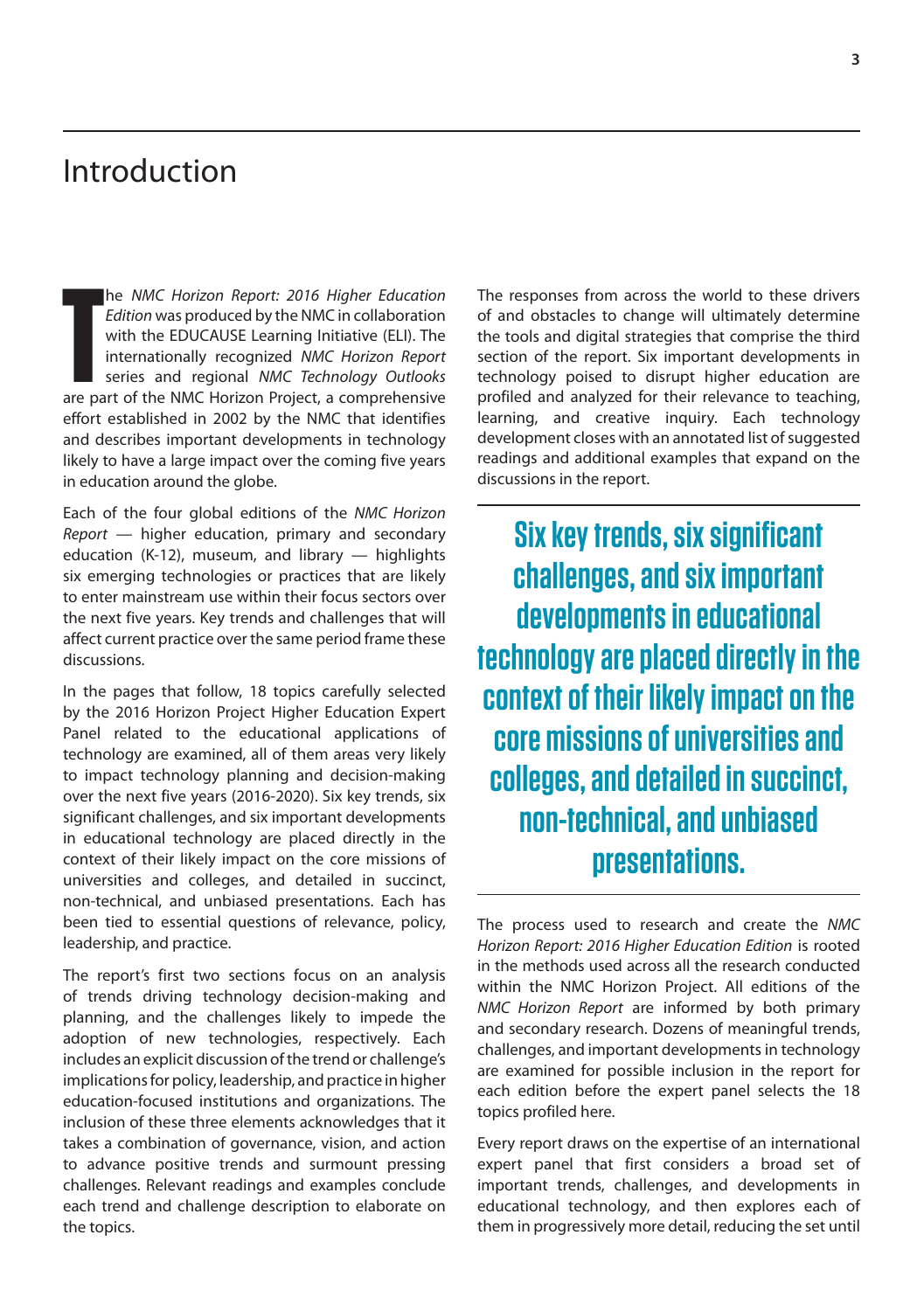the final listing of trends, challenges, and technology developments is selected. This process takes place online, where it is captured in the NMC Horizon Project wiki. The wiki is intended to be a completely transparent window into the work of the project, one that not only provides a real-time view of the work as it happens, but also contains the entire record of the process for each of the various editions published since 2006. The wiki used for the *NMC Horizon Report: 2016 Higher Education Edition* can be found at [horizon.wiki.nmc.org](http://horizon.wiki.nmc.org).

The panel was composed of 58 education and technology experts from 16 countries on five continents this year; their names and affiliations are listed at the end of this report. Despite their diversity of backgrounds and experience, they share a consensus view that each of the profiled topics will have a significant impact on the practice of higher education around the globe over the next five years.

The procedure for selecting the topics in the report is based on a modified Delphi process refined over the now 14 years of producing the *NMC Horizon Report* series, and began with the assembly of the panel. The panel represents a wide range of backgrounds, yet each member brings a relevant expertise. Over the years of the NMC Horizon Project research, nearly 2,000 internationally recognized practitioners and experts have participated on the panels; in any given year, a third of panel members are new, ensuring a flow of fresh perspectives each year. Nominations to serve on the expert panel are encouraged and can be submitted at [go.nmc.org/panel](http://go.nmc.org/panel).

Once the panel for a particular edition is constituted, their work begins with a systematic review of the literature — press clippings, reports, essays, and other materials — that pertains to technology developments, trends and challenges, current research and reports, and more. Panelists are provided with an extensive set of background materials when the project begins, and are then asked to comment on them, identify those that seem especially worthwhile, and add to the set. A carefully selected set of RSS feeds from hundreds of relevant publications ensures that background resources stay current as the project progresses. They are used to inform the thinking of the panelists.

Following the review of the literature, the expert panel engages in the central focus of the process — the research questions that are at the core of the NMC Horizon Project. The group discusses existing applications and manifestations of trends, challenges, and technology developments while also brainstorming new ones. A key criterion for the inclusion of a topic in this edition is its potential relevance to teaching, learning, and creative inquiry in higher education.

These research questions are designed to elicit a comprehensive listing of interesting technology developments, challenges, and trends from the panel:

**1** Which of the important developments in educational technology catalogued in the NMC **educational technology catalogued in the NMC Horizon Project Listing will be most important to teaching, learning, or creative inquiry for higher education within the next five years?**

**2** What important developments in educational **Letter the missing from our list? Consider What important developments in educational these related questions:**

- **> What would you list among the established developments in technology that some institutions are using today that arguably all higher education institutions should be using broadly to support or enhance teaching, learning, or creative inquiry?**
- **> What technologies that have a solid user base in consumer, entertainment, or other industries should higher education institutions be actively looking for ways to apply?**
- **> What are the developments in technology you see advancing to the point that higher education institutions should begin to take notice during the next four to five years?**

**1** What key trends do you expect to accelerate<br>**Deducational technology uptake in higher What key trends do you expect to accelerate education?**

# **4 impeding educational technology uptake in What do you see as the significant challenges higher education during the next five years?**

In the first step of this approach, the responses to the research questions are systematically ranked and placed into adoption horizons by each expert panel member using a multi-vote system that allows members to weight and categorize their selections. These are compiled into a collective ranking, and inevitably, the ones around which there is the most agreement are quickly apparent.

From the comprehensive list of trends, challenges, and developments in technology originally considered for any report, the dozen that emerge at the top of the initial ranking process in each area are further researched and expanded. Once these interim results are identified, the group explores the ways in which these topics impact teaching and learning in colleges and universities. A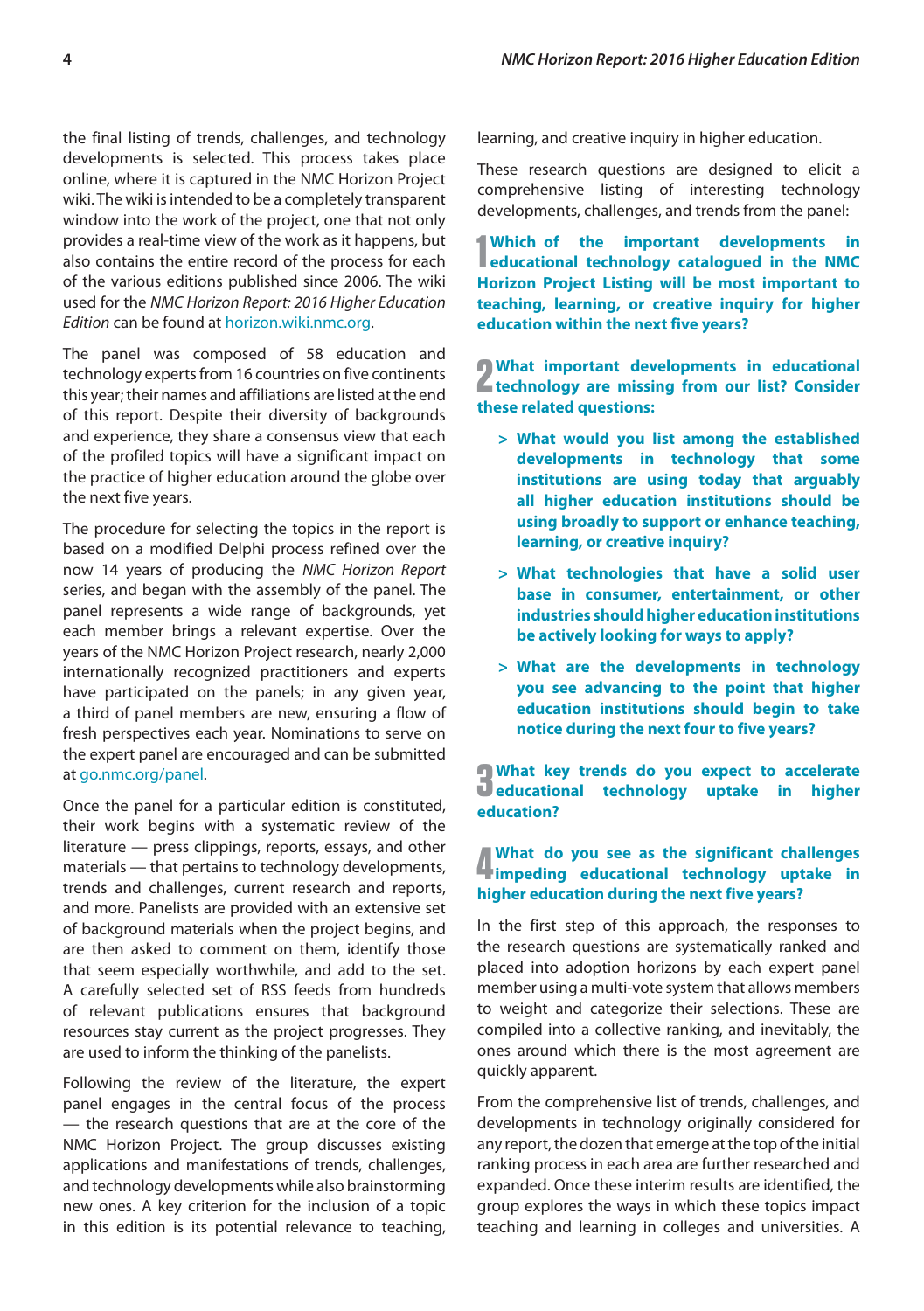significant amount of time is spent researching real and potential applications for each of the topics that would be of interest to practitioners.

The semi-finalist topics of the interim results are then ranked yet again. The final topics selected by the expert panel are those detailed here in the *NMC Horizon Report: 2016 Higher Education Edition*.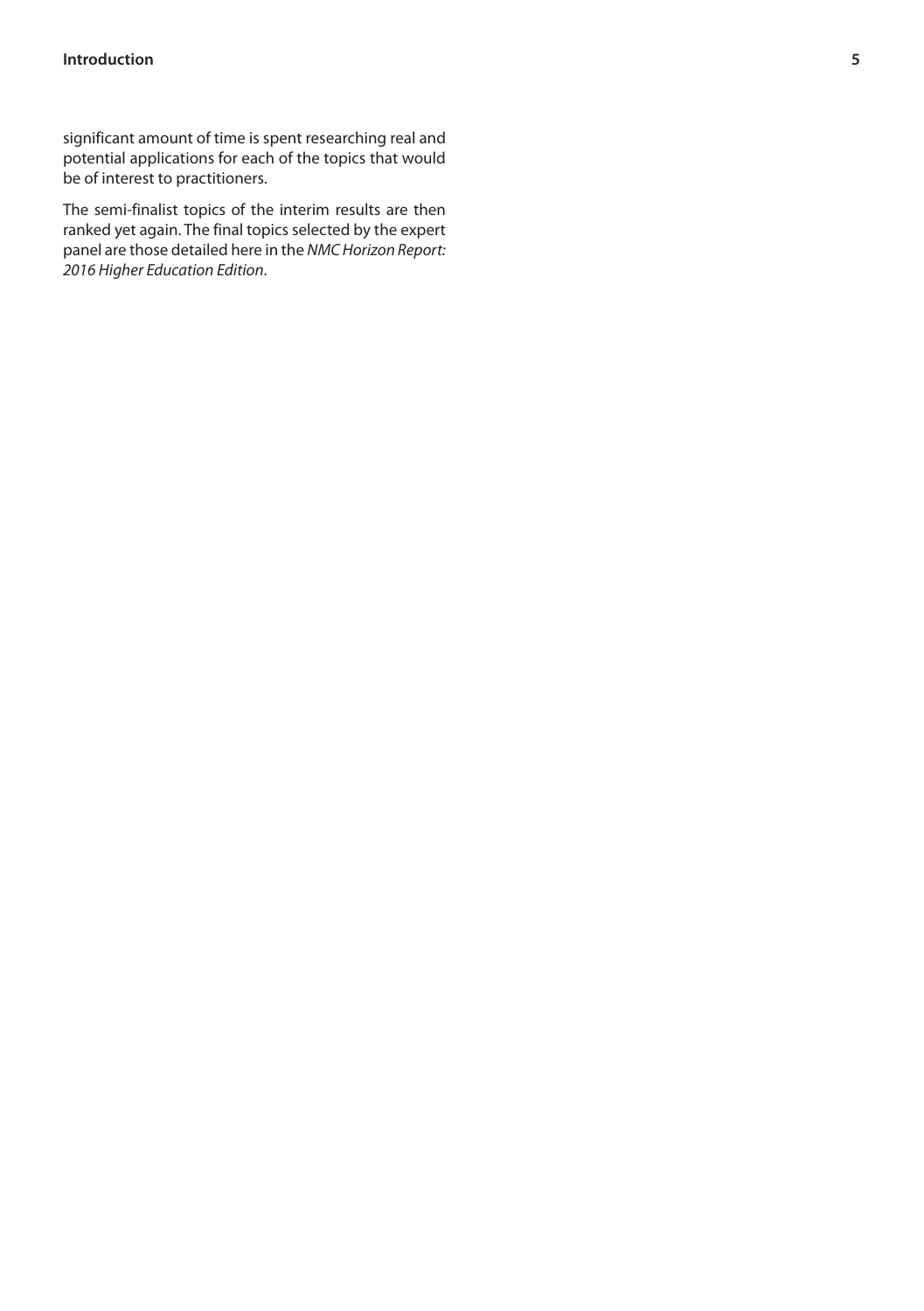# <span id="page-9-0"></span>Key Trends Accelerating Technology Adoption in Higher Education

**THE TE EXECTS CONCREDE AREA** the following pages were selected by the project's expert panel in a series of Delphi-based voting cycles, each accompanied by rounds of desktop research, discussions, and further refinements he six trends described in the following pages were selected by the project's expert panel in a series of Delphi-based voting cycles, each accompanied by rounds of desktop research, discussions, and further refinements of the topics. These trends, likely to drive technology planning and decision-making over the next five years, are sorted into three movementrelated categories — long-term impact trends that typically have already been affecting decision-making, and will continue to be important for more than five years; mid-term impact trends that will likely continue to be a factor in decision-making for the next three to five years; and short-term impact trends that are driving educational technology adoption now, but will likely remain important for only one to two years, either becoming commonplace or fading away in that time.

While long-term impact trends have already been the topic of many education leaders' discussions and extensive research, short-term impact trends often do not have an abundance of concrete evidence pointing to their effectiveness and future directions. All of the trends listed here were explored for their implications for higher education in a series of online discussions that can be viewed at [horizon.wiki.nmc.org/Trends](http://horizon.wiki.nmc.org/Trends).

The NMC Horizon Project model derived three metadimensions that were used to focus the discussions of each trend and challenge: policy, leadership, and practice. Policy, in this context, refers to the formal laws, regulations, rules, and guidelines that govern institutions; leadership is the product of experts' visions of the future of learning, based on research and deep consideration; and practice is where new ideas and pedagogies take action, in universities and colleges and related settings.

**Policy.** While all of the identified trends had policy implications, two in particular are expected to have a strong impact on policy decisions in the next five years. Rethinking how institutions work is a long-term impact trend that requires governments to prioritize major education reforms that help colleges and universities structure themselves around increasing the employability of their students. The European Higher Education Area (EHEA) launched a governing body, the Bologna Process, to create policies that help institutions adapt their models to better support evolving student and workplace needs.3

Measuring learning through data-driven practice and assessment, identified by the expert panel as a shortterm impact trend, is raising privacy concerns that universities are addressing by establishing prudent policies and processes. When designing an algorithm that strips data of specific student identifiers for their learning record repository, Marist College worked with their Institutional Review Board to develop guidelines for student data privacy that also adhered to a code of ethics.4

**These trends, which the members of the expert panel agreed are very likely to drive technology planning and decision-making over the next five years, are sorted into three movement-related categories.**

**Leadership.** While there are leadership implications for all the identified trends that are discussed in the following pages, two trends stand out as unique opportunities for vision and leadership. The shift to deeper learning approaches that favor hands-on and student-centered experiences requires institutions to prepare instructors for new roles as guides and mentors. At the University of Delaware, problem-based learning workshops train educators by putting them in the role of students. Faculty mirror the process their learners would go through to collaboratively solve complex societal problems and subsequently develop resources to better integrate the approach into their courses.<sup>5</sup>

Similarly, the emergent trend of blended learning designs has caused institutional leadership to design relevant professional development opportunities for their faculty and staff. The University of Pennsylvania's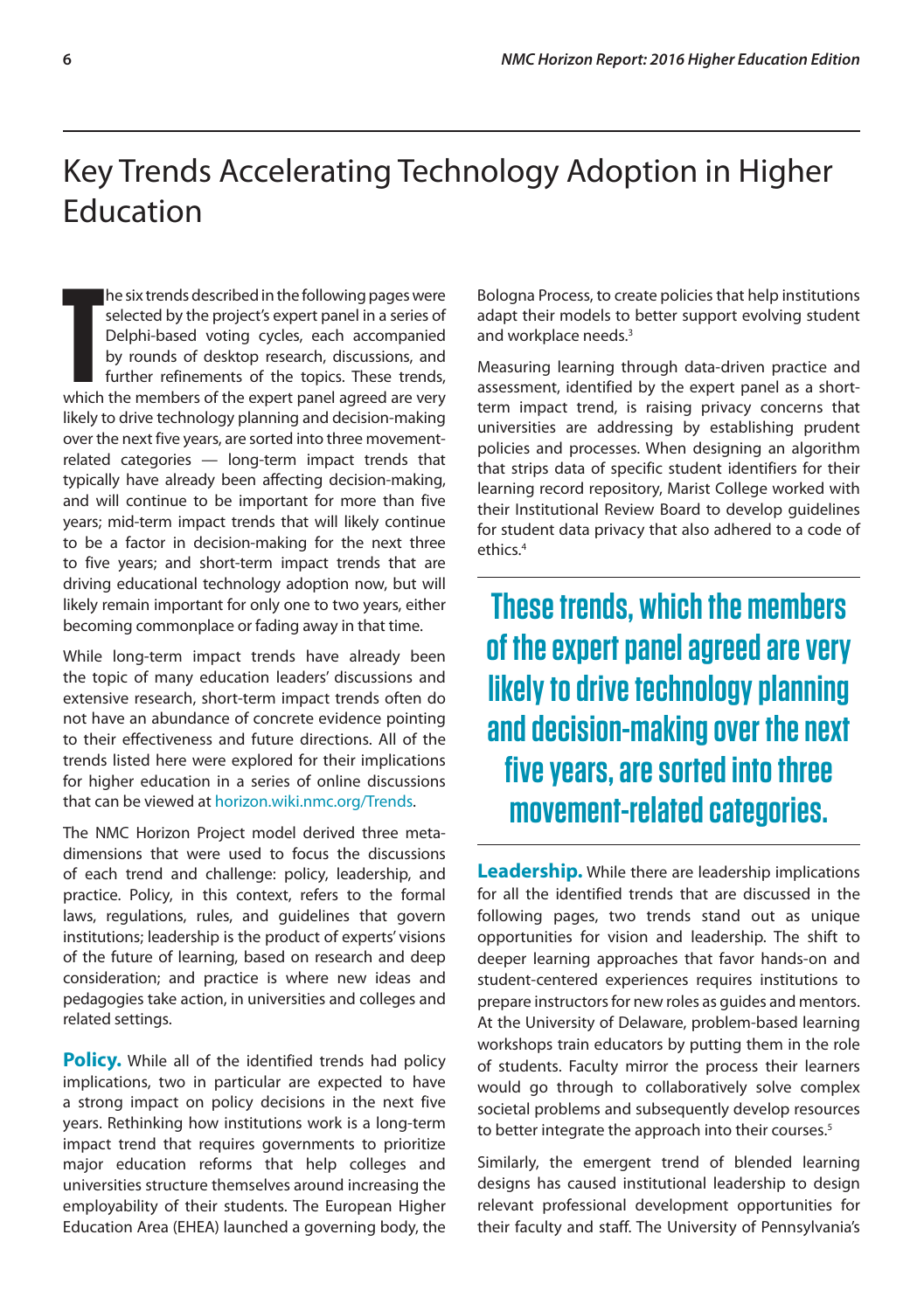Virtual Online Teaching (VOLT) Certificate Program equips instructors with the skills to critically evaluate the use of technologies in their blended learning environments before implementing them. 6

**Practice.** Each of the six trends identified by the expert panel has numerous implications for teaching and learning practices, and current examples are easy to find. Institutions' progress in fostering cultures of innovation, highlighted as a long-term impact trend, has been in progress for some time already. In Australia, Curtin University's undergraduate degree in entrepreneurship exposes students to business development activities with the goal of helping them launch their own enterprises. The way students in the program are arranged in working teams reflects the realities of the contemporary workforce, and they are also privy to guest lecturers and mentors from industry. 7

All over the world, universities and colleges have been redesigning their learning spaces to accommodate the new pedagogies and active learning models described across a number of topics in this report. Traditional classroom setups that position rows of seats in front of a podium are being remodeled to facilitate deeper learning experiences and interactions. Singapore's Nanyang Technological University Learning Hub is home to cornerless rooms that all face a central atrium to encourage students and faculty in different disciplines to work together. The building is also designed to attract plenty of natural light to promote greater emotional well-being.<sup>8</sup>

The following pages provide a discussion of each of the trends highlighted by this year's expert panel that includes an overview of the trend, its implications, and a set of curated recommendations for further reading on the topic.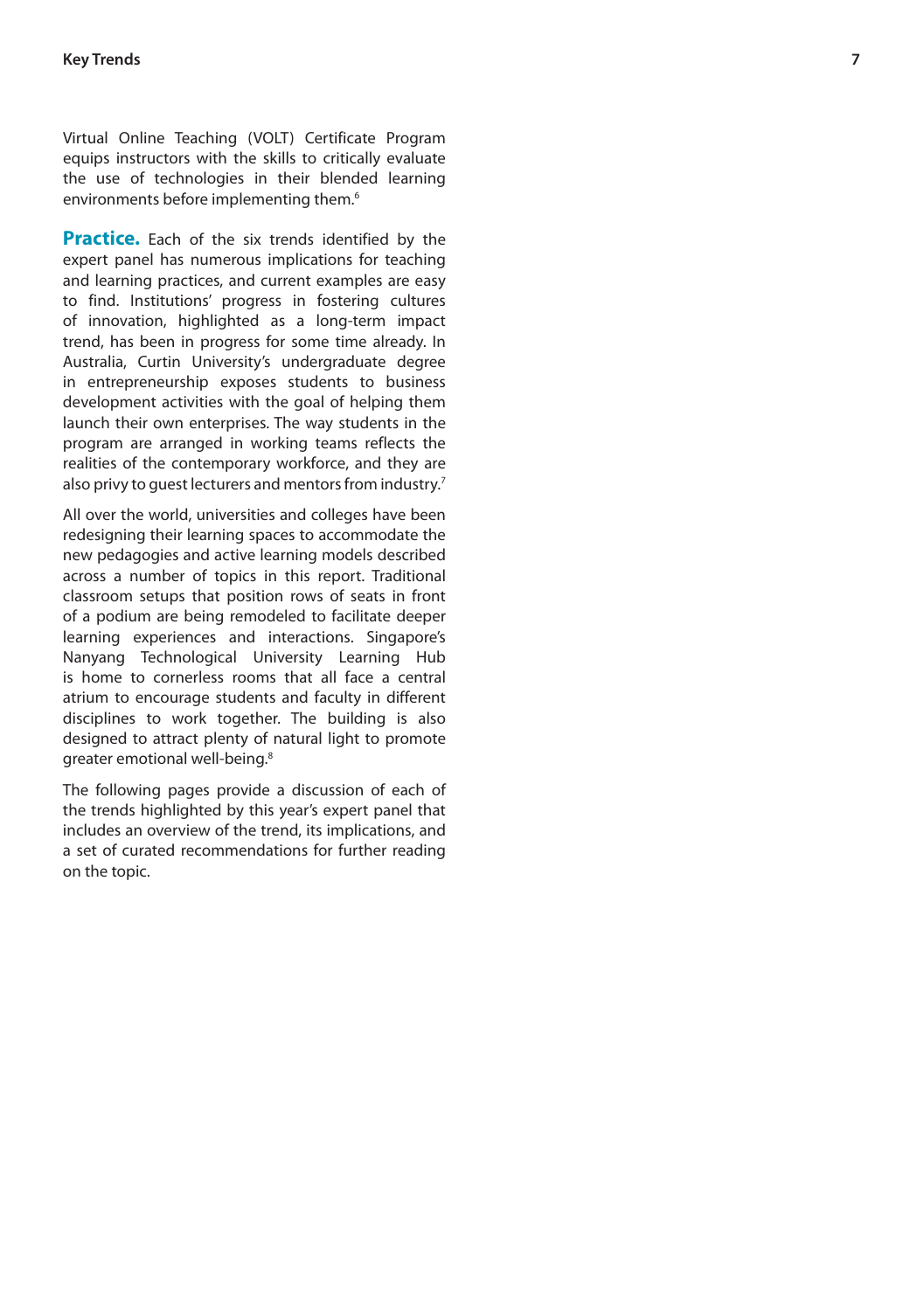# <span id="page-11-0"></span>Advancing Cultures of Innovation

**Long-Term Impact Trends: Driving Ed Tech adoption in higher education for five or more years**

any thought leaders have long believed<br>that universities can play a major role<br>in the growth of national economies.<br>Research universities are generally<br>perceived as incubators for new discoveries<br>and innovations that direc *any thought leaders have long believed that universities can play a major role in the growth of national economies. Research universities are generally perceived as incubators for new discoveries communities and even the global landscape.9 In order to breed innovation and adapt to economic needs, higher education institutions must be structured in ways that allow for flexibility while spurring creativity and entrepreneurial thinking. There is a growing consensus among many higher education thought leaders that institutional leadership and curricula could benefit from adopting agile startup models. Educators are working to develop new approaches and programs based on these models that stimulate top-down change and can be implemented across a broad range of institutional settings.10 In the business realm, the Lean Startup movement uses technology as a catalyst for promoting a culture of innovation in a more widespread, cost-effective manner, and provides a compelling model for higher education leaders to consider.11*

### **Overview**

The Lean Startup movement was largely cultivated in Silicon Valley, the hub of technology innovation, with roots in higher education. Many graduates of Stanford University, for example, have become successful entrepreneurs because of the experience they gain developing business strategies through hands-on curriculum.12 Stanford alumni entrepreneurs are responsible for global revenue of \$2.7 trillion annually.13 Similarly in the UK, the Cambridge University Entrepreneurs group has helped generate companies with approximately £100 million of investment over a 15-year period.<sup>14</sup> In many ways, the career trajectory of graduates reflects the offerings of the institutions they attend, making it vital for universities and colleges to exemplify the principles they wish to foster in their students. Like startups, institutions are becoming structured in ways that allow them to constantly evolve, reflecting and pushing the boundaries of the global marketplace.15 This includes deviating from hierarchical decision-making processes to promote collaborative strategies and incorporate student voices.

The contemporary workforce calls for employees that are agile, adaptable, and inventive<sup>16</sup> and universities and colleges are increasingly revamping their existing programs and creating new ones to nurture these key skills.17 In the US alone, the number of formal entrepreneurial courses in higher education has grown exponentially over the past two decades with nearly 25% of today's college students aspiring to be entrepreneurs.18 While this trend has been materializing more gradually, the positive impact is evident. A study prepared for the European Commission revealed that in comparison with their peers, university alumni who engaged in entrepreneurial programs were able to secure jobs more quickly and were more confident in their abilities to innovate in the workplace and start new businesses.19 The Consortium for Entrepreneurship Education also cites major benefits for improving aspects of student attitude including self-awareness, self-management, and creativity.<sup>20</sup>

In order to breed these progressive cultures, higher education institutions and their faculty must be equipped with proper strategies. In Poland, Kozminski University (KU), known for their leading graduate management program, found that a large pool of incoming students who had received undergraduate degrees elsewhere were not adequately prepared. As a result, KU launched an initiative to introduce entrepreneurship courses to 40 local non-business universities and train lecturers in other disciplines, such as engineering, agriculture, and art.21 Additionally, *Harvard Business Review* recommends that institutions work with industry leaders to integrate more experience-based learning.<sup>22</sup> This notion is being increasingly embraced by universities around the world; San Jose State University, for example, recently partnered with Facebook to expose more young women to computer science with the long-term goal of boosting the company's cyber security efforts.23

# **Implications for Policy, Leadership, or Practice**

The Innovation Policy Platform (IPP) asserts that universities should bolster entrepreneurship courses to attract and accommodate more students, while nurturing faculty that can meet high-quality teaching standards. Educators in these programs must understand the complex pedagogies that support more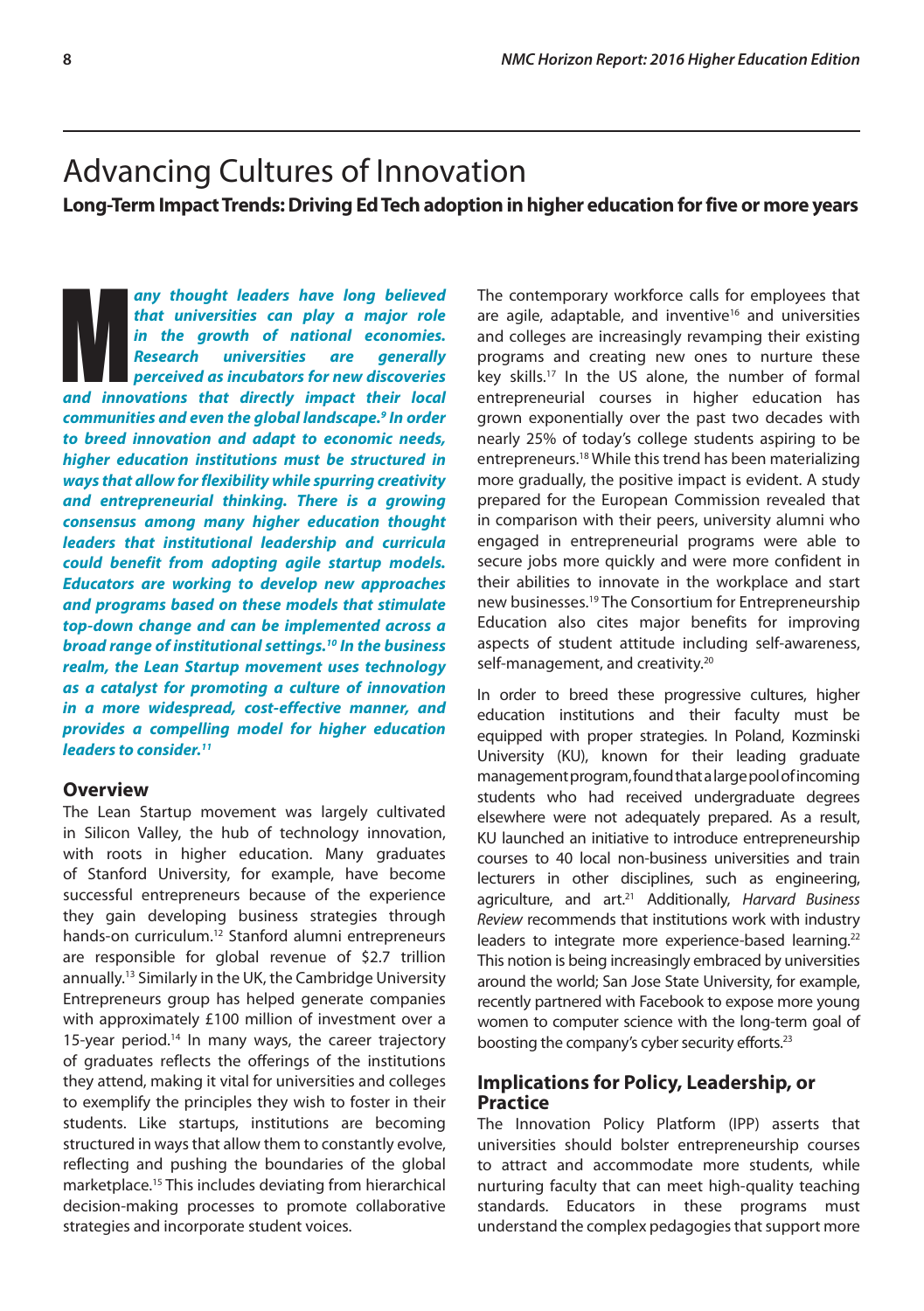interactive learning; universities should even encourage faculty and staff to hone their own entrepreneurial skills through professional development and opportunities to participate in startups. The IPP recommends that training policies move beyond business development and management to emphasize the challenges of enterprise growth, risk-taking, and building strategic alliances. Additionally, institutional policies should promote frequent guest lectures from industry to strengthen the link between coursework and real-world settings.<sup>24</sup> At the government level, the Association of American Universities' Task Force on American Innovation published a call-to-action in 2015 urging Congress to make investments in higher education programs that spur global competitiveness.25

In 2015, University of Massachusetts Lowell hosted the Deshpande Symposium for Innovation and Entrepreneurship in Higher Education.26 Leaders from more than 45 North American colleges, universities, and companies shared best practices for integrating entrepreneurial practices into all aspects of campus life to drive economic development. The overarching goal of their event was to map new strategies for institutions to teach and invest in the next generation of big thinkers, doers, and creators across all disciplines. Five institutions were recognized as innovators in this area. Rice University's Alliance for Technology and Entrepreneurship, for example, has been an incubator for fresh ideas, initiating or aiding over 1,500 technology startups while raising \$3 billion in funding.<sup>27</sup>

As this trend is well established, there are already many institutions maximizing its impact. The Shipley Center for Innovation at Clarkson University has a hybrid universityindustry culture in which students work with faculty and business leaders to accelerate new ideas and turn them into products or services. Students have launched numerous successful ventures including designing a cold climate greenhouse that leverages renewable energy for an integrated food and waste management system, a technology that can change the lighting of a concert venue with every changing musical note, and an app that enables event attendees to order concession items directly to their seats.28 Curtin University in Australia offers an undergraduate entrepreneurship degree for aspiring business owners. Students often work in teams and capitalize on each other's strengths and expertise. They also receive advice from successful entrepreneurs and mentor incoming students.<sup>29</sup>

# **For Further Reading**

The following resources are recommended for those who wish to learn more about advancing cultures of innovation:

#### **Building a Culture of Innovation in Higher Education: Design & Practice for Leaders**  [go.nmc.org/buildculture](http://go.nmc.org/buildculture)

(Bryan Setser and Holly E. Morris, EDUCAUSE, 16 April 2015.) EDUCAUSE provides a toolkit to aid universities, colleges, not-for-profits, and organizations that serve the higher education landscape in assessing their policy environment to create better policies that reward innovative behaviors. **>** *Policy*

# **Intrapreneurs Need These 4 Super Skills To Master The Art Of Institutional Innovation**

### [go.nmc.org/intra](http://go.nmc.org/intra)

(Ashoka, *Forbes*, 2 November 2015.) The author draws from her own experience as co-founder of Ashoka U, which helps embed social innovation in university culture and curriculum, to explain how four essential skills can help leaders navigate complex organizations and leverage the networks and resources necessary to affect people at scale. **>** *Leadership*

#### **Introducing the CAIT Matrix**

#### [go.nmc.org/cait](http://go.nmc.org/cait)

(SUNY Commons, accessed 15 January 2016.) Five universities have formed the Collective for Academic Innovation and Transformation (CAIT) that is creating a taxonomy to identify and share academic innovations across multiple institutions. **>** *Leadership*

#### **MIT Innovation Initiative**

#### [go.nmc.org/innin](http://go.nmc.org/innin)

(MIT Innovation Initiative, accessed 12 January 2016.) This institute-wide agenda consists of practice programs advancing the science of innovation through research and policy advocacy, cultivating innovation communities, and equipping the MIT community with the infrastructure to create solutions to 21st-century challenges. **>** *Leadership*

# **Universities Need to Adapt to Become Part of Shaping a Better Future**

### [go.nmc.org/betterfuture](http://go.nmc.org/betterfuture)

(Robin Moore, *The Conversation*, 4 August 2015.) This article urges universities to consider changing their administrative systems to models that can be more responsive and nimble, as well as developing teams that are dedicated to researching complex issues of sustainability and resilience. **>** *Leadership*

### **How Are Universities Grooming the Next Great Innovators?**

#### [go.nmc.org/nextgreat](http://go.nmc.org/nextgreat)

(Li Zhou, Smithsonian, 14 July 2015). Stanford University's d.school brings together students across disciplines to learn processes for problem-solving and innovation, tackling real-world issues such as water scarcity and helping students launch products. **>** *Practice*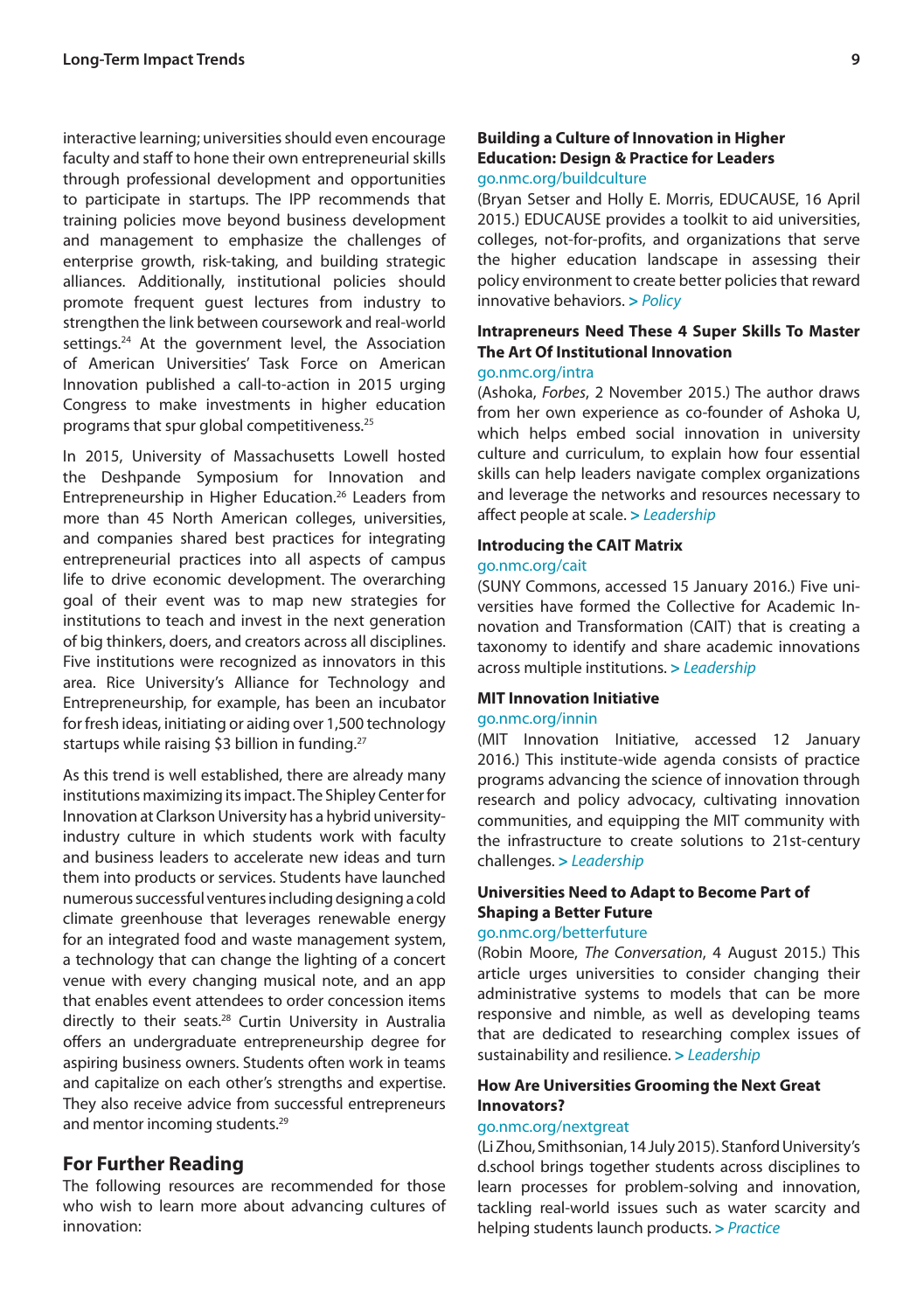# <span id="page-13-0"></span>Rethinking How Institutions Work

**Long-Term Impact Trends: Driving Ed Tech adoption in higher education for five or more years**

**COM**<br> **COM**<br> **COM**<br> **COM**<br> **COMP**<br> **COMP**<br> **COMP**<br> **COMP**<br> **COMP**<br> **COMP**<br> **COMP**<br> **COMP**<br> **COMP**<br> **COMP**<br> **COMP**<br> **COMP**<br> **COMP**<br> **COMP**<br> **COMP**<br> **COMP**<br> **COMP**<br> **COMP**<br> **COMP**<br> **COMP**<br> **COMP**<br> **COMP**<br> **COMP**<br> **COMP**<br> **C** *hanges in higher education are upending the traditional notion of the university and transforming the paradigm for how postsecondary learning works. These developments are being fueled by a growing between the demands of the 21st century economy and what college graduates are prepared to do when they leave academia.30 Part of the effort to make students more work-savvy is taking place through new policy initiatives, programs, and curriculum that encourage students to work with peers from different disciplinary backgrounds on innovative solutions to complex problems. Another feature of this trend is the emphasis on exploring alternate methods of delivery and credentialing in order to accommodate a rapidly increasing student population and the diversity of their needs. Emerging models, such as hybrid learning and competency-based education, are revealing the inefficiencies of the traditional system for nontraditional students. These new paradigms are centered on online learning, a method that allows universities to cater to consumer demand, make college credentials more accessible, and design programs that offer a better value proposition for learners at all stages.31*

# **Overview**

Today's digital landscape has created additional learning opportunities for students outside of brickand-mortar institutions, and universities are gradually changing to accommodate evolving expectations. In addition to advancing cultures of innovation, a trend explored previously in this report, there are other signs that higher education is undergoing a long-term transformation. Findings from the *International Trends in Higher Education 2015* report from the University of Oxford underlined the political measures countries have taken to internationalize higher education with the goal of improving quality and driving economic competitiveness through doctoral programs that lead to transferable skills for the workplace.<sup>32</sup> Another report from European University Association reveals that an increasing number of institutions are creating initiatives that better meet economic and social needs by enhancing the employability of graduates.<sup>33</sup>

These factors are leading to the development of programs that realize profound, sustained change through cross-disciplinary activities. Recently, Central European University launched the Intellectual Themes project to join together disparate groups and departments to expand their interdisciplinary offerings. The university is currently accepting proposals from faculty for new courses, conferences, or workshops on four themes: social mind, inequalities and social justice, energy and society, and governance.<sup>34</sup> The University of South Carolina has been implementing crossdisciplinary learning since 2011 with the start of their Interprofessional Education (IPE) for the Health Sciences Initiative. The program convenes students from various healthcare fields to explore a range of subjects including nursing, medicine, and pharmacy, in addition to brand new course offerings such as public health and social work. The Dean of Medicine believes that the IPE is a way to produce graduates who are "ready, able, and willing to do interdisciplinary teamwork."<sup>35</sup>

Emerging business models, enabled by advancements in online learning, are also creating fundamental changes in higher education. An interesting take on this trend has been described as adopting the "Education-as-a-Service" (EaaS) model, a delivery system that unbundles the components of higher education, giving students the option to pay for only the courses they want and need. Using the Salesforce.com cloud service as an analogy, an expert argues that the EaaS model will result in a "customer for life" mentality that will retain students through services that make their skills obvious and accessible to their employers, making their return on tuition investment more immediate.36 Additionally, an American Enterprise Institute paper highlights competency-based education (CBE), which awards credit based on a student's demonstrated competencies, as an effective vehicle for personalizing the higher education experience and helping disenfranchised student populations earn their degrees.37 This student-centered mode of education has been acknowledged by thought leaders as having a crucial role in the evolution of higher education.<sup>38</sup>

# **Implications for Policy, Leadership, or Practice**

Enacting transformational change requires policies and legislative procedures that are as flexible as the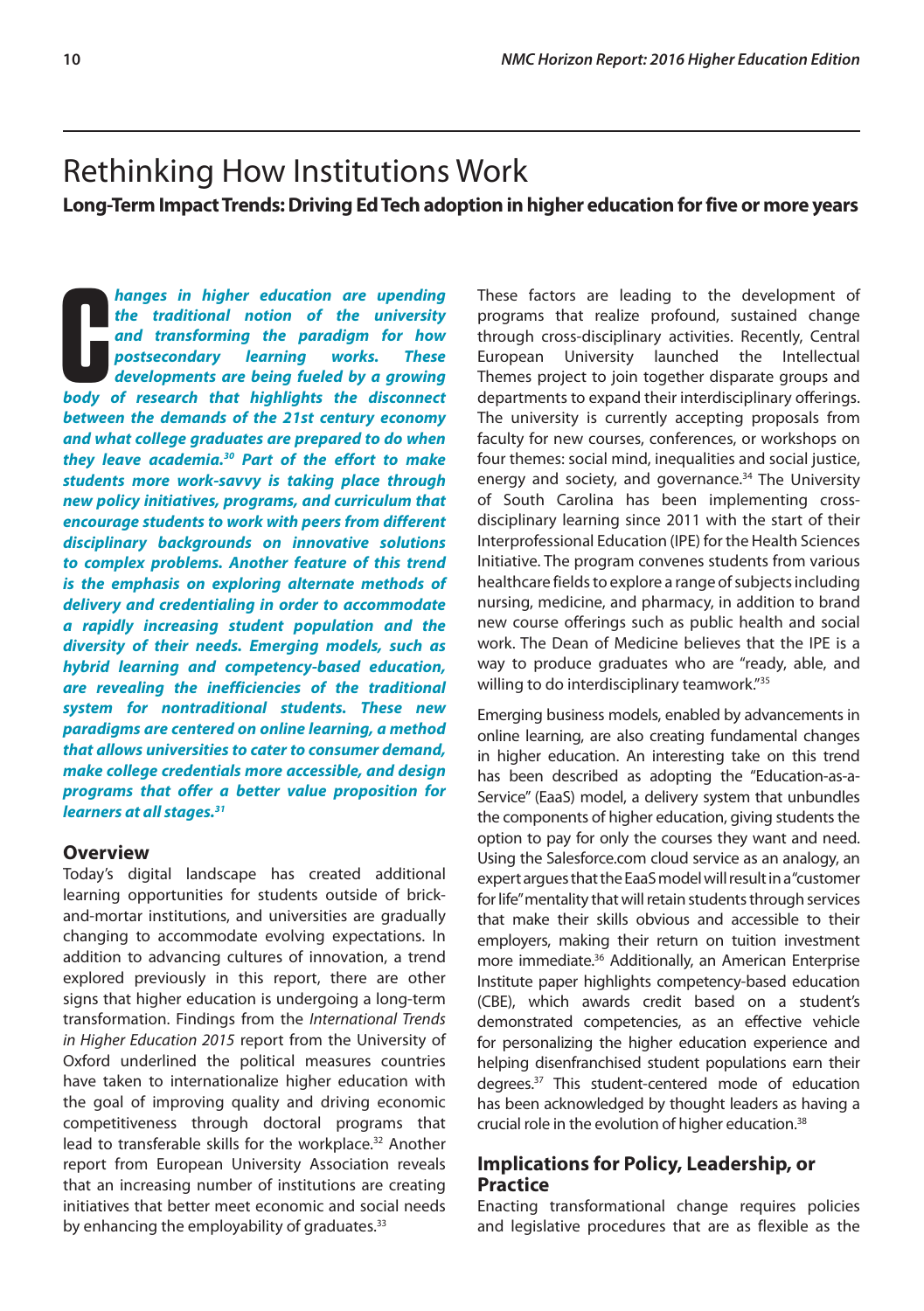programs they espouse. The European Higher Education Area (EHEA) has established the Bologna Process, a dynamic policymaking body that governs higher education in 48 countries.<sup>39</sup> Meeting every several years, EHEA working groups regularly advance system-level reforms that aim to keep European universities inclusive and focused on increasing the employability of their graduates, resulting in incremental change that adapts to the diverse needs of students.<sup>40</sup> In the US, state-level policymakers are beginning to understand the growing role of competency-based education providers and the need to include them in statewide financial aid programs. In Indiana and Tennessee, where governing boards have the authority to determine eligibility for aid programs, it is much easier to make way for CBE than in states where existing aid statutes must be changed through new legislation.<sup>41</sup>

The impact of this trend is magnified in South Asia, where the rising student population is challenging education providers to pioneer non-traditional avenues of credentialing. In this climate, online learning, blended learning, and massive open online courses (MOOCs) have become viable methods of delivering higher education. In India, BITS Pilani, a polytechnic institution that serves more than 20,000 students off campus, has joined forces with IIT Bombay University to offer small private online courses through MOOC provider edX. This format makes it possible to deliver quality degree programs, given that there are a limited number of faculty members to teach large classes of thousands of students.42 Similarly, universities in Pakistan are experimenting with a mix of emerging online learning technologies to meet the growing demand for higher education. At the International Technology Institute, Pakistan, students engage in cross-disciplinary, designcentered learning through a blend of MOOCs and campus-based versions.

A number of universities are actively breaking down academic silos to form an interdisciplinary community of scholars and problem-solvers. The MnDRIVE Transdisciplinary Research Program at the University of Minnesota funds collaborative research projects that incorporate at least three of these four research areas: discoveries and treatments for brain conditions; robotics, sensors, and advanced manufacturing; advancing industry and environment conservation; and global food ventures.<sup>43</sup> Students at Boise State University can take a two-week intensive course that brings together students in biology, geology, and sociology to create a baseline for communication across the fields. With water management as the overarching topic, learners explore differences in spatial and temporal scales, modeling options, and terminology in order to form interdisciplinary approaches that solve complex problems.44

# **For Further Reading**

The following resources are recommended for those who wish to learn more about rethinking how institutions work:

# **Are We Ready for Innovation? A Bold New Model for Higher Education**

#### [go.nmc.org/bold](http://go.nmc.org/bold)

(Mohammad H. Qayoumi et al., San Jose University, accessed 10 January 2016.) San Jose State has proposed a framework that universities can use to transform their undergraduate education offerings in ways that adapt to the modern educational landscape. **>** *Policy*

### **Educational Quality through Innovative Partnerships (EQUIP)**

#### [go.nmc.org/equip](http://go.nmc.org/equip)

(*HomeRoom*, accessed 12 January 2016.) The US Department of Education has awarded \$60 million to help colleges and universities design and test innovative educational opportunities, such as intensive boot camps to build skills in particular fields and programs that award certificates aligned to employer needs. **>** *Policy*

#### **Building a New Global Higher Education Model** [go.nmc.org/globalhied](http://go.nmc.org/globalhied)

(C. L. Max Nikias et al., USC, 17 September 2015.) The University of Southern California, Hong Kong University of Science and Technology, and Universitá Commerciale Luigi Bocconi created the World Bachelor in Business program, which is an experiential business program that places students in four different countries so students can understand foreign workplace cultures and business climates. **>** *Leadership*

## **The Future of the University**

#### [go.nmc.org/spec](http://go.nmc.org/spec)

(David J. Staley, *Educause Review*, 9 November 2015.) This essay proposes five models of innovation in higher education by conceptualizing the ideas as blueprints for educational startups that could potentially be the beginnings of actual universities. **>** *Leadership*

#### **Higher Education: Lifetime Training or a Path to the Next Job?**

#### [go.nmc.org/pathto](http://go.nmc.org/pathto)

(Tara García Mathewson, *Education Dive*, 28 September 2015.) Higher education leaders are grappling with how to structure higher education so that it imparts a variety of foundational and soft skills that allow students the flexibility to move across fields, yet still provides them with tangible real-world training and pathways to specific technical skills. **>** *Practice*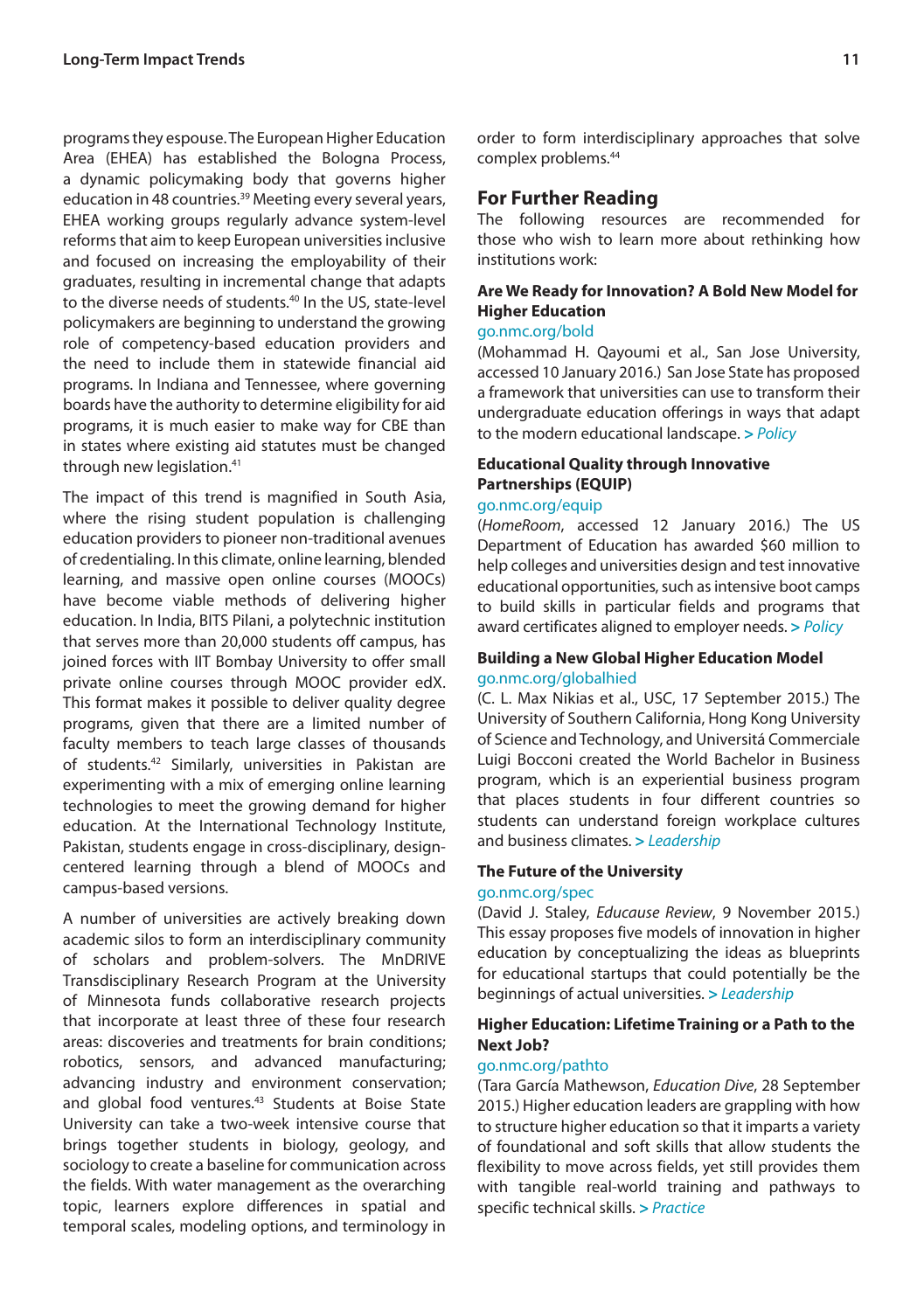# <span id="page-15-0"></span>Redesigning Learning Spaces

**Mid-Term Impact Trends: Driving Ed Tech adoption in higher education for three to five years**

**Solution** one thought leaders believe that new forms of teaching and learning necessitate new classroom configurations. More universities are helping to facilitate emerging pedagogies and strategies, such as the flipped c *ome thought leaders believe that new forms of teaching and learning necessitate new classroom configurations. More universities are helping to facilitate emerging pedagogies and strategies, such as the flipped classroom, by more active learning.45 Educational settings are increasingly designed to support project-based interactions with attention to greater mobility, flexibility, and multiple device usage. Institutions are upgrading wireless bandwidth to create "smart rooms" that support web conferencing and other methods of remote, collaborative communication.46 Large displays and screens are being installed to enable collaboration on digital projects and informal presentations. As higher education continues to move away from traditional, lecture-based lessons and toward more hands-on scenarios, college and university classrooms are starting to resemble real-world work and social environments that facilitate organic interactions and cross-disciplinary problem-solving.*

# **Overview**

A student-centered approach to education has taken root, prompting many higher education professionals to rethink how learning spaces should be configured.<sup>47</sup> The benefits of renovated learning spaces are being recognized; a three-year study at Ball State University, for example, found that students were more likely to be engaged in innovative learning spaces.<sup>48</sup> Institutions including the University of Queensland have broken the mold of the traditional classroom to accommodate new pedagogies.49 Their Extension Learning Centre, a blended learning space for engineers, facilitates teambased activities with a more dynamic layout. These redesigned spaces support what is often referred to as flexible or active learning.<sup>50</sup> Some argue that these new learning environments, characterized by design enabling collaboration and project-based learning, will soon be augmented by equipment allowing students to model and create objects. This concept will be expanded upon in the makerspaces section of this report.<sup>51</sup>

While current discussions focus on reimagining physical spaces for learning, space design that promotes better online learning is ripe for investigation. Purdue University, for example, created a flexible learning area that serves both on-campus and distance learning students. With acoustic panels and ceiling microphones for the capturing of audio without disruption, and mobile furniture for flexible arrangements, their engineering classroom creates a better experience for both types of students.<sup>52</sup> This integration of physical and virtual learning spaces has introduced a new way of thinking about blended learning. Polysynchronous learning refers to a mix of face-to-face, asynchronous, and synchronous channels of online communication; participation by students in diverse locations is cited as a key benefit. It requires physical classrooms to be designed to enable students to seamlessly communicate with others face-to-face and virtually.<sup>53</sup>

The Internet and mobile technologies have revolutionized how people find, consume, and interact with content. One manifestation of this trend is the removal of books and serial journals from the shelves of academic and research libraries, which has proven controversial for some academic communities.54 Libraries are replacing stacks with new kinds of spaces that offer more collaborative and individual study areas. For several years, Cornell University's Mann Library has been working with students to best support their needs with furniture, technology, and spaces. Their current phase of work includes adding more seating, study spaces, writing surfaces, and adjustable furniture.<sup>55</sup> Similarly, Deakin University has recognized that their students require an informal learning space that is always available. Inside the entrance of the institution's Waurn Ponds Library is a 24-hour area with couches and study nooks where students can access e-books and online resources within close proximity to refreshments.56

# **Implications for Policy, Leadership, or Practice**

While many learning spaces are governed by universities' general use policies, the evaluation of new spaces is being guided by a number of ratings, guidelines, and standards. EDUCAUSE's Learning Spaces Rating System provides a set of measurable criteria to assess the effectiveness of classroom design for promoting active learning activities. This rating system eliminates competing internal guidelines to enable benchmarking across institutions, helping universities identify loweror higher-performing spaces within their portfolios.<sup>57</sup>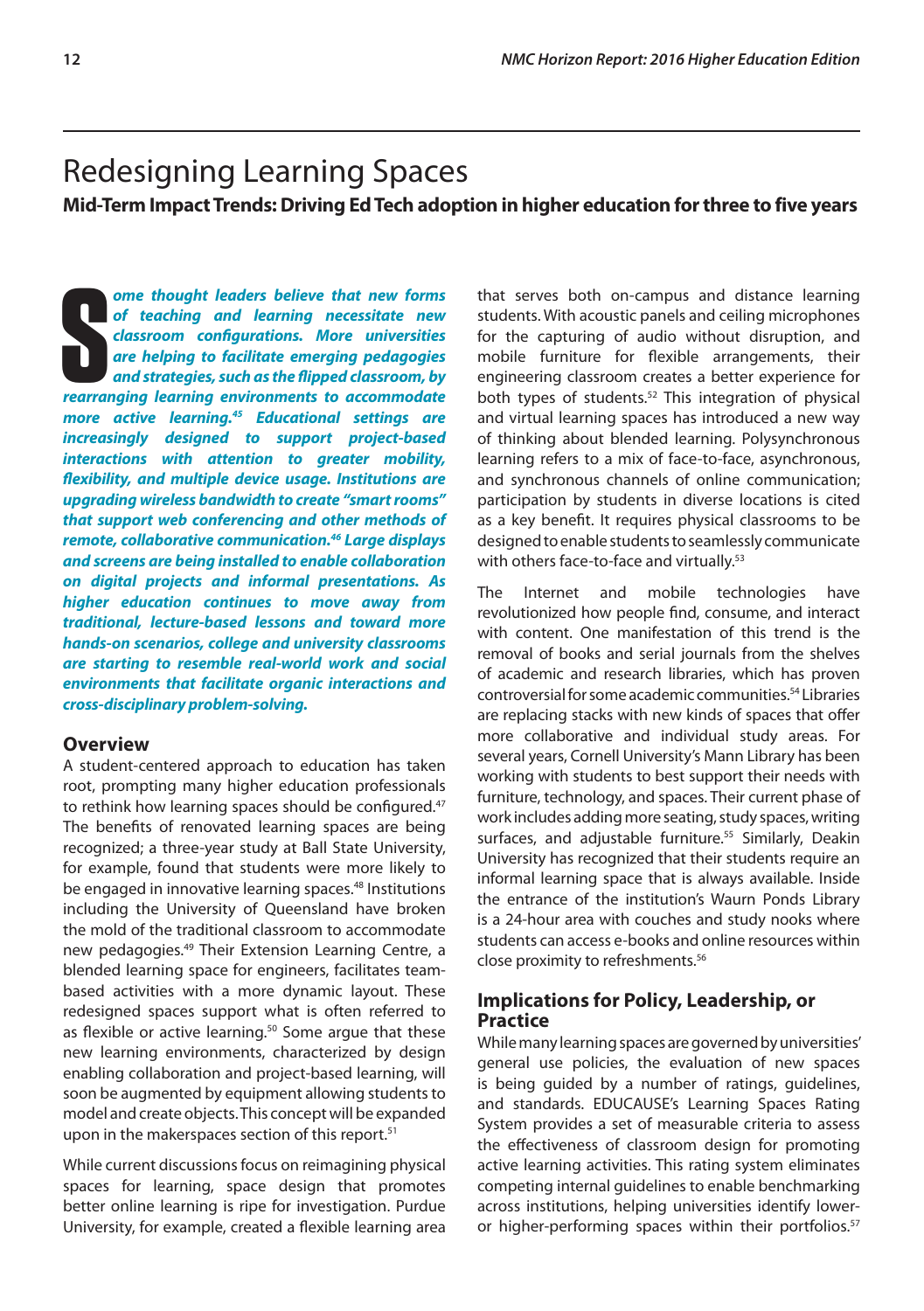InfoComm International's *V/IT Infrastructure Guidelines for Higher Education* document is intended to assist designers and technology managers with planning and implementing audiovisual systems at universities. Part one of the publication focuses specifically on teaching and learning spaces as well as accompanying technologies.58 The Association for Quality in Audio Visual Technology complements InfoComm International's guidelines with a certification designed to ensure that AV companies providing services are following appropriate standards and best practices.<sup>59</sup>

When assessing current spaces or planning a redesign, campus leaders can look to the work of instructional technologists and strategists. The Ideaspaces Network outlines a plan for structuring learning spaces through a hierarchy of decision-making principles that begins with physical spaces at the bottom, time for iterating ideas at the next level, and the creation of organizational structures that nurture innovation and change at the top.60 North Carolina State University partnered with Brightspot Strategy and AECOM to produce a toolkit containing resources for planning, evaluating, and supporting technology-rich informal learning spaces.<sup>61</sup> In Europe, JISC developed a quick quide on evaluating and designing learning spaces that provides a detailed framework for the development of new and repurposed educational environments to support more collaborative learning.<sup>62</sup>

With years of thorough research and thoughtful design, campuses worldwide are building state-ofthe-art classrooms and other spaces that foster greater collaboration in healthier environments. Oregon State University's new Learning Innovation Center, for example, features "in the round" classrooms that enable faculty to get in close proximity to every student in even the largest of courses. The placement of classrooms in the center of the building allows for greater flow between classes, and added informal learning spaces enable students and faculty to work together outside of class.63 Similarly, Nanyang Technological University in Singapore is drawing praise for their new Learning Hub building that features clusters of cornerless rooms that face a central atrium, allowing students and faculty from various disciplines to meet and interact.<sup>64</sup> The building's greenery and abundant sunlight relate to the growing interest in biophilic building design that has benefits in learning, productivity, and emotional well-being.<sup>65</sup>

# **For Further Reading**

The following resources are recommended for those who wish to learn more about redesigning learning spaces:

(Temple University Accessible Technology, accessed 6 January 2016.) Temple University has developed guidelines for equipment and technologies in campus learning spaces to ensure that they are capable of supporting instructors and students with disabilities. **>** *Policy*

#### **Active Learning Initiative**

#### [go.nmc.org/crwuali](http://go.nmc.org/crwuali)

(Case Western Reserve University, accessed 20 January 2016.) Case Western Reserve University has made a significant investment toward changing its culture of teaching and learning with the development of stateof-the-art learning spaces and an active learning faculty fellowship program. **>** *Leadership*

# **Art & Design - Learning Space Innovation**

# [go.nmc.org/beacproj](http://go.nmc.org/beacproj)

(Beacon Project Blog, accessed 5 January 2016.) Sheffield Hallam University's Beacon Project is investigating how beacons can be used to support a smart, connected learning environment that facilitates context-aware engagement and connects faculty and students to timely information within a studio space. **>** *Leadership*

#### **Beyond Active Learning: Transformation of the Learning Space**

#### [go.nmc.org/transformspace](http://go.nmc.org/transformspace)

(Mark S. Valenti, *EDUCAUSE Review*, 22 June 2015.) This article describes how technology is enabling colleges and universities to create flexible, multimodal, and active learning environments that allow more natural and authentic learning experiences. **>** *Practice*

# **Queensland University of Technology: The Cube** [go.nmc.org/qutcube](http://go.nmc.org/qutcube)

(Queensland University of Technology, accessed 5 January 2016.) Queensland's two-story Cube was built to support hands-on, interactive workshops and programs by allowing visualization, immersion, and interaction with research projects using advanced digital technology, including 14 high-definition projectors, 48 multi-touch screens, and advanced audio technology. **>** *Practice*

#### **The West Houston Institute**

#### [go.nmc.org/westhou](http://go.nmc.org/westhou)

(Houston Community College, accessed 5 January 2016.) Houston Community College's West Houston Institute combines experiential classrooms and labs, a makerspace, a facilitated collaboration space, a conference space, and a learning commons with integrated technology including a large, interactive wall that serves as an open lab. **>** *Practice*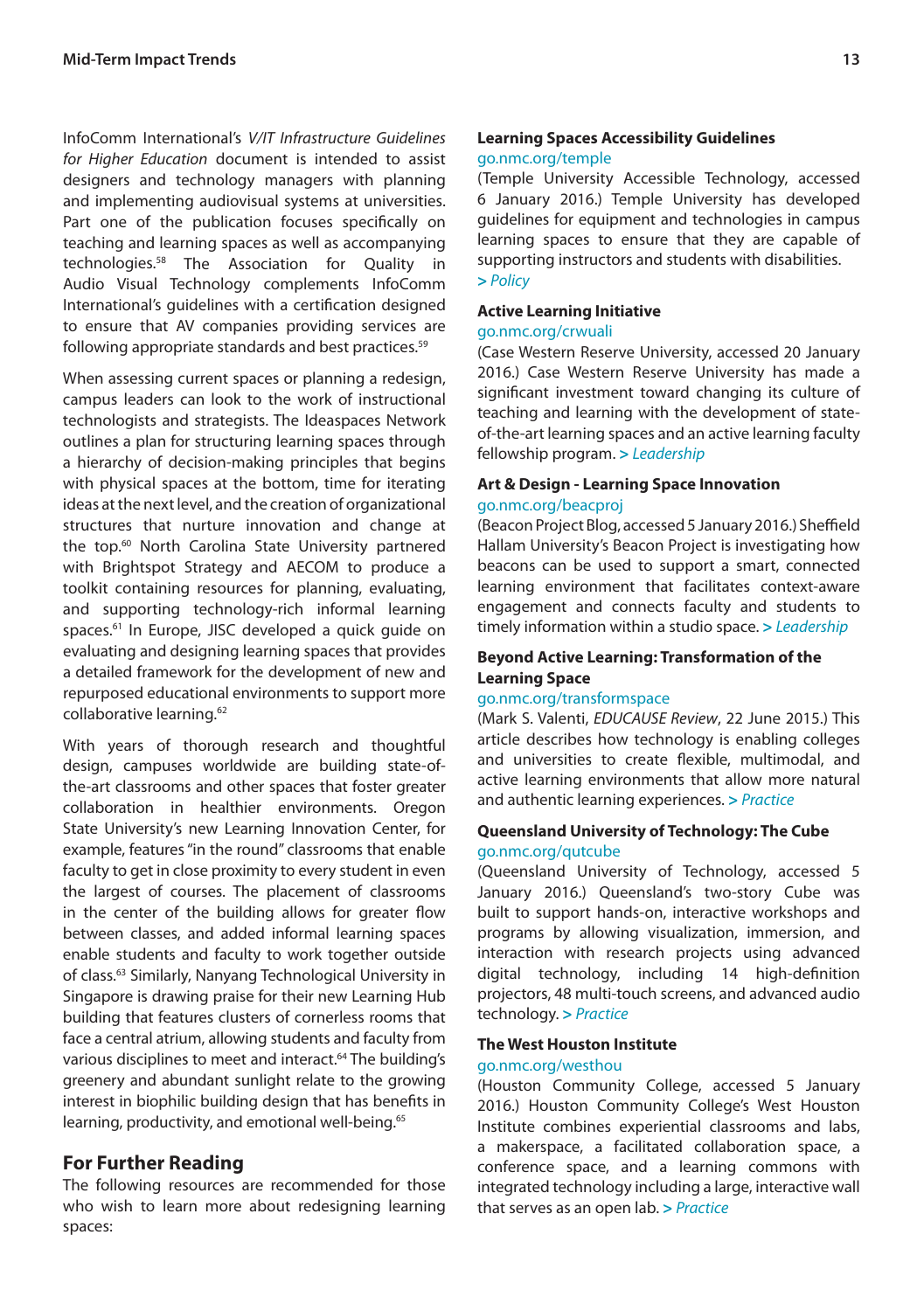# <span id="page-17-0"></span>Shift to Deeper Learning Approaches

**Mid-Term Impact Trends: Driving Ed Tech adoption in higher education for three to five years**

**There is a growing emphasis in higher education**<br>
on deeper learning approaches, defined by<br>
the William and Flora Hewlett Foundation<br>
as the mastery of content that engages<br>
students in critical thinking, problem-solving *here is a growing emphasis in higher education on deeper learning approaches, defined by the William and Flora Hewlett Foundation as the mastery of content that engages students in critical thinking, problem-solving, remain motivated, students need to be able to make clear connections between the curriculum and the real world, and how the new knowledge and skills*  will impact them. Project-based learning,<sup>67</sup> challenge*based learning,68 inquiry-based learning,69 and similar methods are fostering more active learning experiences, both inside and outside the classroom. As the enabling role of technologies for learning crystalizes, instructors are leveraging these tools to relate materials and assignments with real life applications. These approaches are decidedly more student-centered, allowing learners to take control of how they engage with a subject, even brainstorming solutions to pressing global problems and beginning to implement them in their communities.*

# **Overview**

A primary goal of higher education is to equip students with the skills they need to be successful in the workforce and to make an impact on the world. A recent study conducted by the Association of American Colleges and Universities revealed employers' sentiments that recent graduates should be more prepared in vital areas such as critical thinking.70 Many progressive higher education institutions have been unpacking this premise for some time, making major strides in developing programs and curricula that provide learners with more hands-on, real-world experiences. Just as in the workplace where employees devise their own effective approaches to fulfill concrete deliverables, deeper learning revolves around students *learning to learn* the methods that will enable them to accomplish any goals.<sup>71</sup>

Understanding the difference between deeper and surface learning is essential to maximizing the impact of this positive trend. According to the University of Technology Sydney, surface learning involves students simply reproducing information to meet assessment demands; this often takes the form of multiple-choice exams, which rely on fact memorization. In contrast, deeper learning compels students to focus on the

meaning of the content, relating several ideas and connecting them to previous experiences to foster their own personal understanding.<sup>72</sup> The goal is to move away from rote learning towards experiences that cultivate a genuine curiosity in students so they are excited to explore subjects further. Deeper learning ultimately emphasizes a shift in pedagogy; instead of instructors dispensing information they are becoming flexible guides and coaches, brainstorming alongside students and modeling inquisitive behavior.73

Project-based learning (PBL) is widely perceived as a method for facilitating this active and self-directed learning. In the PBL model, a central concept or question drives students' investigation of defined objectives that lead to significant knowledge-building. Learners strategize the tasks, processes, and products needed to demonstrate newfound knowledge, engaging in deep reflection along the way.<sup>74</sup> Technology plays a major role in facilitating this approach, helping students collaborate, design, and create. Stratasys, for example, recently launched a free 3D printing curriculum that integrates PBL<sup>75</sup> and Wentworth Institute of Technology was among the first institutions to pilot it. The subsequent course built upon several in-depth lectures with class discussions and 3D printing projects for engineering and industrial design students. As a result, a laboratory that was once underused became a busy hub of innovation. Participating students noted their excitement in having more freedom to be creative without rigid guidelines. Though they reported that the projects were challenging at times, they were highly motivated to learn and grow their skillsets.76

# **Implications for Policy, Leadership, or Practice**

While there are no explicit policies mandating projectbased learning or other deeper learning approaches in colleges and universities, governments around the world are prioritizing education reforms that emphasize more innovative, 21st century practices. The European Union's Modernizing Universities agenda, for example, includes the development of higher education programs that promote autonomous, active, and entrepreneurial learning, geared towards student skill acquisition that is directly aligned with the workforce and strengthening the national economy.<sup>77</sup> Education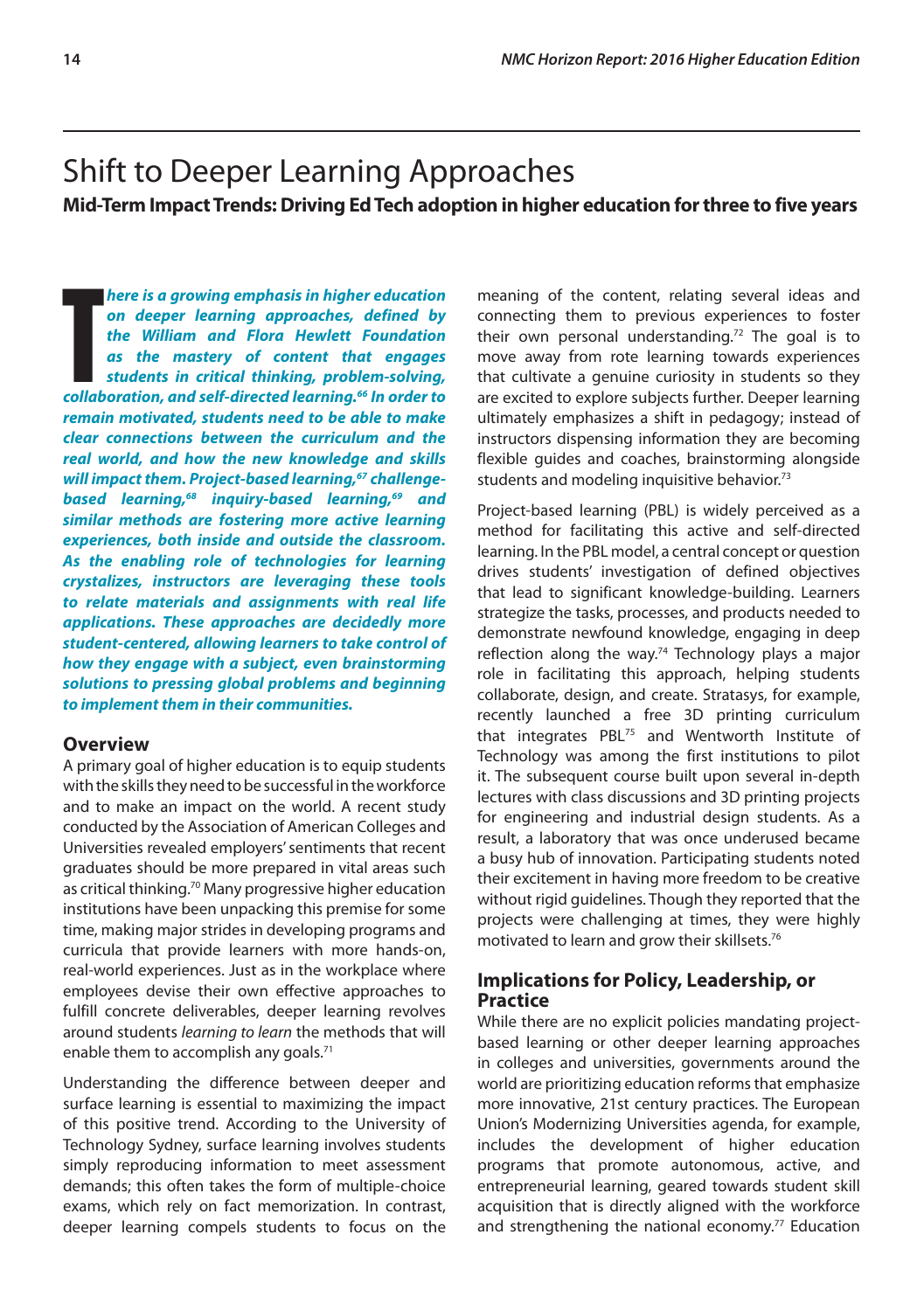advocacy organizations such as Jobs for the Future (JFF) are also providing recommendations to governments to encourage the widespread understanding and adoption of deeper learning. JFF's Student at the Center Deeper Learning Research Series aims to make accessible real outcomes of this approach to build knowledge in formats that are useful to policymakers.78

In order to advance deeper learning in global higher education, it needs to be perceived as effective in helping students gain high-quality credentials. The Lumina Foundation has been instrumental in pinpointing what comprises quality learning. Their Degree Qualification Profile calls for students to demonstrate their knowledge through project-based learning, engaging in fieldwork, using new media, and working collaboratively. Specialized knowledge is one of the five profile criteria they define, prompting students enrolled in bachelor's programs to "investigate a familiar but complex problem in the field of study by assembling, arranging, and reformulating ideas, concepts, designs and techniques."79 Instructors can also benefit from ongoing leadership when shifting their pedagogies to deeper approaches. The University of Delaware hosts problem-based learning workshops to help educators better understand the model; placed in the role of students, participants work together to solve pressing challenges and then create materials to facilitate it in their own environments.<sup>80</sup>

The impact of this trend continues to grow as deeper learning is increasingly being put into practice. The Next Generation Learning Initiative awarded \$1.7 million in grants to seven institutions to support deeper learning innovation in higher education.<sup>81</sup> One recipient, Abilene Christian University, designed a mobile-enhanced, inquiry-based learning model in which students leverage their smartphones to view tutorials and record their own video footage in their lab work. The approach has also been successfully applied at California University of Pennsylvania and Del Mar College, and the results revealed a significant increase in student expression of deeper learning; 81% achieved subject mastery and 91% demonstrated persistence throughout the course.82 At RMIT University in Australia, the engineering school adopted a PBL model to nurture students' creativity and problem-solving skills, while accessing the latest technologies. Students learn from industry practitioners and work in teams to develop solutions to significant engineering problems.<sup>83</sup>

# **For Further Reading**

The following resources are recommended for those who wish to learn more about the shift to deeper learning approaches:

# **A Dual Mandate for Adult Vocational Education (PDF)**  [go.nmc.org/businn](http://go.nmc.org/businn)

(Gov.UK, March 2015.) The Department for Business Innovation and Skills in the UK outlined a plan to reform vocational education and apprenticeships to meet the needs of employers and learners through funding, partnerships between government and businesses, and the development of a fast broadband and mobile infrastructure. **>** *Policy*

# **Auburn University Named Innovation and Economic Prosperity University**

#### [go.nmc.org/prosp](http://go.nmc.org/prosp)

(Charles Martin, Auburn University, 24 June 2015.) The Association of Public and Land-grant Universities recognized Auburn for establishing partnerships that benefit students through real-world learning experiences. **>** *Leadership*

# **Digital Advertising Technology Becomes Bona Fide University Major**

#### [go.nmc.org/advert](http://go.nmc.org/advert)

(Scott Thomson, *CMO*, 13 October 2015.) Adobe and Swinburne University of Technology are creating a new major — digital advertising technology — with curriculum covering content management, user experience design, social media, video marketing data analytics, and campaign management. **>** *Leadership*

#### **Levels of Learning in a New Curriculum**  [go.nmc.org/projectfamilies](http://go.nmc.org/projectfamilies)

(Rohan Shetty & Naman Trivedi, *The Hoya*, 10 November 2015.) Leaders from Georgetown University are developing "project families," which are evolving student groups that partake in progressively more challenging assignments to produce tangible results that showcase mastery of content. **>** *Leadership*

# **Facilitating Instructor Adoption of Inquiry-Based Learning in College Mathematics**

#### [go.nmc.org/ibl](http://go.nmc.org/ibl)

(Charles N. Hayward et al., Springer International Publishing Switzerland, 25 November 2015.) This study reports findings from a series of successful professional development workshops that focused on incorporating inquiry-based learning in college mathematics. **>** *Practice*

#### **Students Work on Live Projects and Get Mentored by Industry Experts at Aptech's 'Evolve 2015'** [go.nmc.org/aptech](http://go.nmc.org/aptech)

(Chirag Barotra, *HTCampus*, 11 February 2015.) In India, Aptech Computer Education's Evolve event gives Aptech students a chance to work on live projects with professionals and experts in their industry as well as attend informative sessions and workshops to better understand the IT industry and job market. **>** *Practice*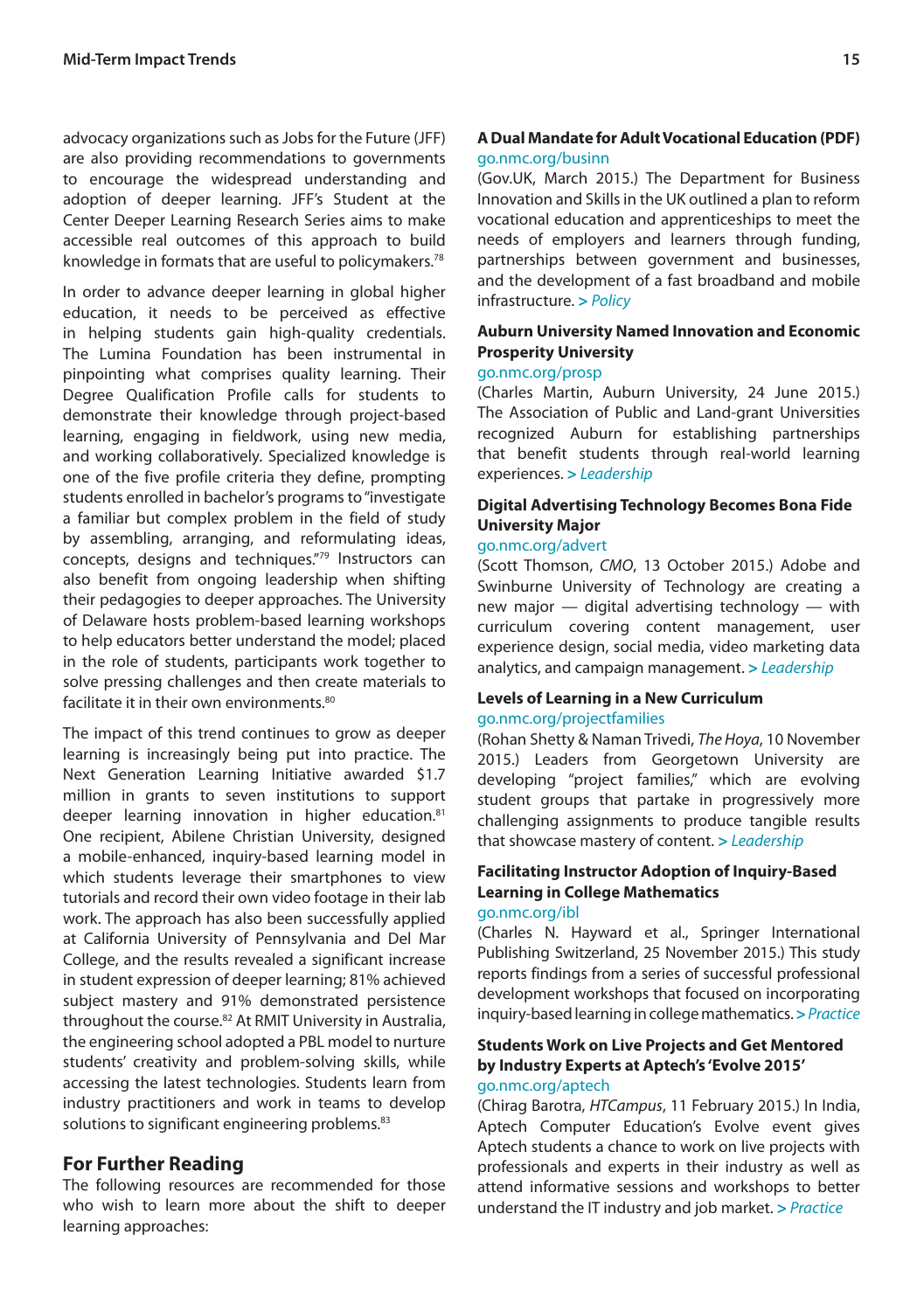# <span id="page-19-0"></span>Growing Focus on Measuring Learning

**Short-Term Impact Trends: Driving Ed Tech adoption in higher education for the next one to two years**

**The growing focus on measuring learning describes a renewed interest in assessment and the wide variety of methods and tools that educators use to evaluate, measure, and document academic readiness, learning progress, ski** *he growing focus on measuring learning describes a renewed interest in assessment and the wide variety of methods and tools that educators use to evaluate, measure, and document academic readiness, learning progress, skill acquisition, and economic factors redefine what skills are necessary in today's workforce, colleges and universities must rethink how to define, measure, and demonstrate subject mastery. The proliferation of data mining software and developments in online education, mobile learning, and learning management systems are coalescing toward learning environments that leverage analytics and visualization software to portray learning data in a multidimensional and portable manner. In online and blended courses, data can reveal how student actions contribute to their progress and specific learning gains.*

#### **Overview**

In the consumer sector, data are routinely collected, measured, and analyzed to inform companies about nearly every aspect of customer behavior and preferences. A number of researchers and companies are working to design similar analytics that reveal patterns in learning-related behaviors to improve learning for individual students as well as across institutions. The kinds of student data being analyzed include institutional information such as student demographics and course selections, pace of program completion, learning platform engagement statistics, and concept mastery.<sup>85</sup> While many experiments are underway, leaders are just beginning to understand which data are useful for advancing learning outcomes, in addition to the scope of privacy and ethics issues.<sup>86</sup> Tracking learners' cognitive behavior can lead to vital information about student success, enabling educators and technology developers to work together to improve future learning environments and materials.

Learning analytics and adaptive learning, featured later in this report, are a natural extension of the use of digital tools for learning. With recent developments in online learning in particular, students are generating an exponential amount of data that can offer a more comprehensive look at their learning.<sup>87</sup> At the same time, the widespread use of learning management systems (LMS) including Blackboard and Moodle, which amass large amounts of data related to student activities, has generated increasing interest from universities in analyzing the available datasets. New and more robust incarnations of the LMS will be informed by a learning-centered model and rely on core functionality that includes personalization, analytics, advising, and learning assessment, as well as accessibility.<sup>88</sup>

A recent study conducted by Hanover Research suggested that students have a desire for immediate and continual feedback as they learn. The findings indicate that almost two-thirds of the participating students believe the impact of analytics reports on their academic performance is "very positive."89 The Universidad Internacional de La Rioja's A4 Learning project combines data techniques with information visualization, providing each student with ongoing information that enables them to think critically about their learning progress and goals.90 Universities are also experimenting with more portable, device-agnostic degree and course options that can track, store, and leverage data from a variety of contexts. Brandman University's mobile-accessible, competency-based Bachelor of Business Administration leverages simulations along with gamification elements. As students interact with their coursework, the system collects formative data on student performance and engagement.<sup>91</sup>

# **Implications for Policy, Leadership, or Practice**

As digital learning environments capture data, more work is needed to structure appropriate policies to protect student privacy. Mounting concerns that legal and privacy guidelines are not advancing as quickly as practice has major implications for institutions, which are now tasked with establishing an ethical code for the use of data.92 Marist College's application of data to increase student success provides an example of institutional best practices in securing sensitive student information for transparent learning measurement projects. They designed a process that anonymizes data imported into their learning record store, removing students' identifying information with a random algorithm. Marist College initially consulted their Institutional Review Board to establish a project mandate and develop parameters for data privacy and access, aligning the project with their code of ethics.93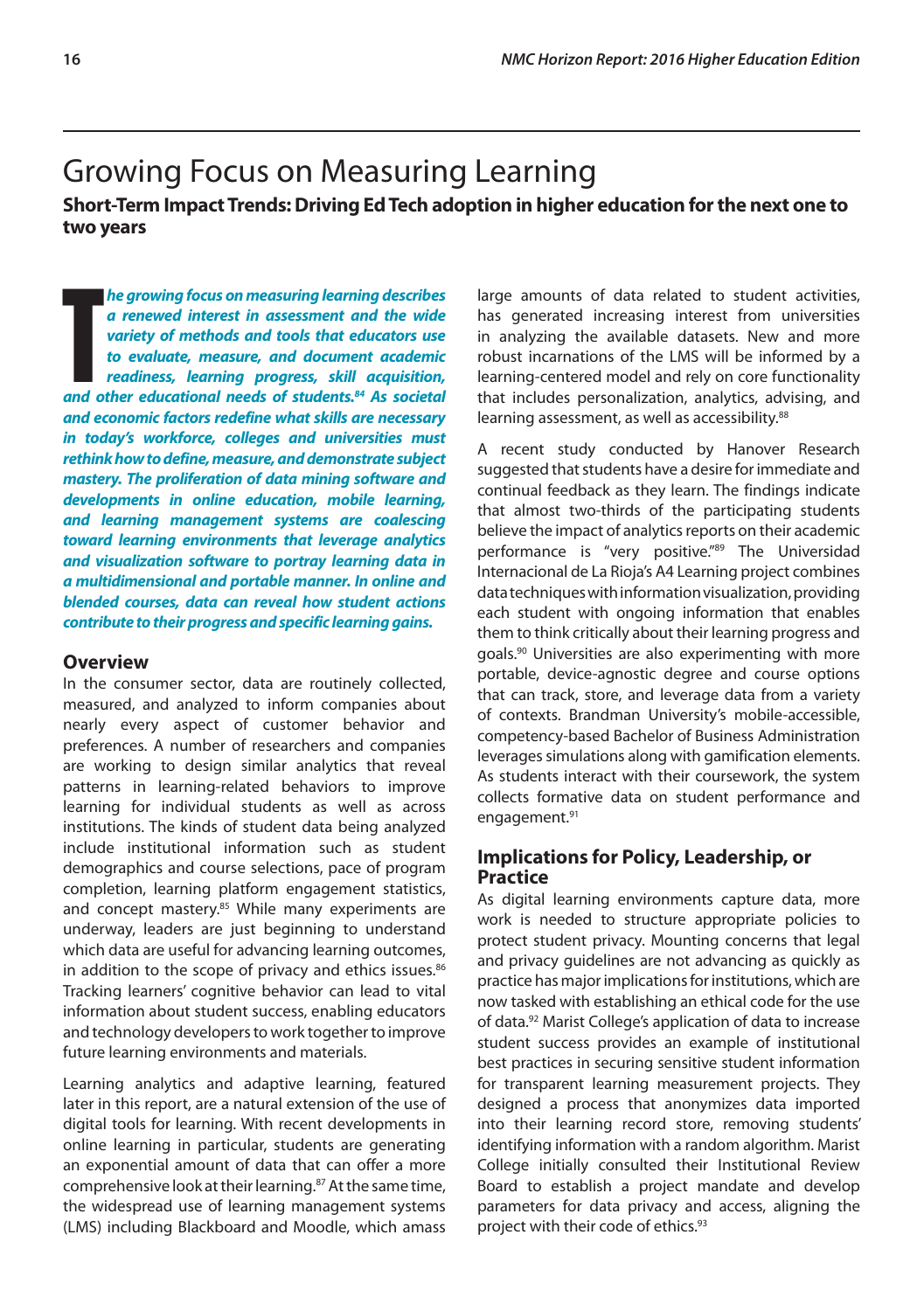University leaders are demonstrating their commitment to the use and protection of learning data through partnerships that disseminate best practices. One such initiative, the Predictive Analytics Reporting (PAR) Framework, involves the North Dakota University System and the University System of Maryland. PAR members share data on retention and advancement to benchmark their progress and explore returns on investment for student success programs.<sup>94</sup> In Canada, the Higher Education Quality Council of Ontario Learning Outcomes Assessment Consortium is piloting assessment tools and techniques including e-portfolios and analytic rubrics to measure student success at the institutional level.<sup>95</sup> Meanwhile, research and development in a variety of fields including informatics, machine learning, and affective computing continue to fine-tune algorithms and allow assessment and feedback from a wider variety of data formats, deepening the abilities and insights of analytics.

Data-driven projects at colleges and universities are starting to reveal promising results. Many are leveraging dashboards, visual representations of data that are integrated in the LMS, to personalize the learning experience. For example, the University of Edinburgh partnered with CogBooks to pilot an online adaptive learning and course delivery tool in two geoscience courses. The software's dashboard informs students of their progress as they move through course activities, while faculty can use the data to improve their teaching. After the pilot illuminated positive outcomes, the University of Edinburgh implemented the tool in four additional courses.<sup>96</sup> Further, institutions are engaging in evidence-based teaching and learning by using the built-in analytics of games, simulations, and mobile apps. The University of Colorado Boulder's PhET project is building math and science simulations that leverage the Metacog platform to provide formative feedback about learner interaction in real time. PhET's visualization and reporting tools enable deep analysis of learner-generated data.97

# **For Further Reading**

The following resources are recommended for those who wish to learn more about the growing focus on measuring learning:

# **'Learning Gain': Did Students Bulk Up in Mental Muscle?**

#### go.nmc.org/muscle

(Jack Grove, *Times Higher Education*, 19 February 2015.) The Higher Education Funding Council for England is considering whether indicators of learning gain, also known as "value-added," could conceivably be collected from universities, and it is developing a robust method of collecting data that proves learning gain. **>** *Policy*

# **Technology-Enhanced Learning: Best Practices and Data Sharing in Higher Education**

# [go.nmc.org/glc](http://go.nmc.org/glc)

(Global Learning Council, April 2015.) The Global Learning Council, an organization aimed at developing educational practices, policies, and technologies to substantially improve learning outcomes, proposes that a global, cross-sector taskforce be commissioned to specify ideas that relevant legal bodies can adopt to protect individuals' data privacy. **>** *Policy*

#### **Data Wise Online Leadership Institute** [go.nmc.org/datawise](http://go.nmc.org/datawise)

(Harvard Graduate School of Education, accessed 21 January 2016.) Harvard University's Data Wise Online Leadership Institute engages teams of educators and administrators in an evidence-based instructional improvement process. The weeklong online workshop integrates the flexibility of online learning with the power of co-located teams and the structure of a professional development workshop. **>** *Leadership*

#### **First Annual Open Learning Analytics Hackathon**  [go.nmc.org/lak15](http://go.nmc.org/lak15)

(SoLAR, accessed 22 December 2015.) The Society for Learning Analytics Research (SoLAR) and the Apereo Learning Analytics Initiative hosted a hackathon to build on the OpenDashboard project and design a reusable learning analytics dashboard that works across college and university systems, uses emerging standards, and supports an open learning analytics framework.

**>** *Leadership*

#### **Development of the Learning Analytics Dashboard to Support Students' Learning Performance**  [go.nmc.org/learper](http://go.nmc.org/learper)

(Yeonjeong Park and Il-Hyun Jo, *Journal of Universal Computer Science*, 2015.) Researchers at Ewha Womans University in South Korea have reviewed previous studies on the use of learning analytics dashboards (LAD) to identify important features that they used to design a LAD implemented in a large private university. **>** *Practice*

### **Learning Analytics at "Small" Scale (PDF)**  [go.nmc.org/comgrou](http://go.nmc.org/comgrou)

(Sean Goggins et al., *Journal of Universal Computer Science, Vol. 21, No. 1*, 2015.) At University of Missouri, Columbia, researchers proposed a process-oriented, automatic formative assessment model for small-group learning environments that leverages a web-based tool to offer ongoing actionable intelligence for educators.

```
> Practice
```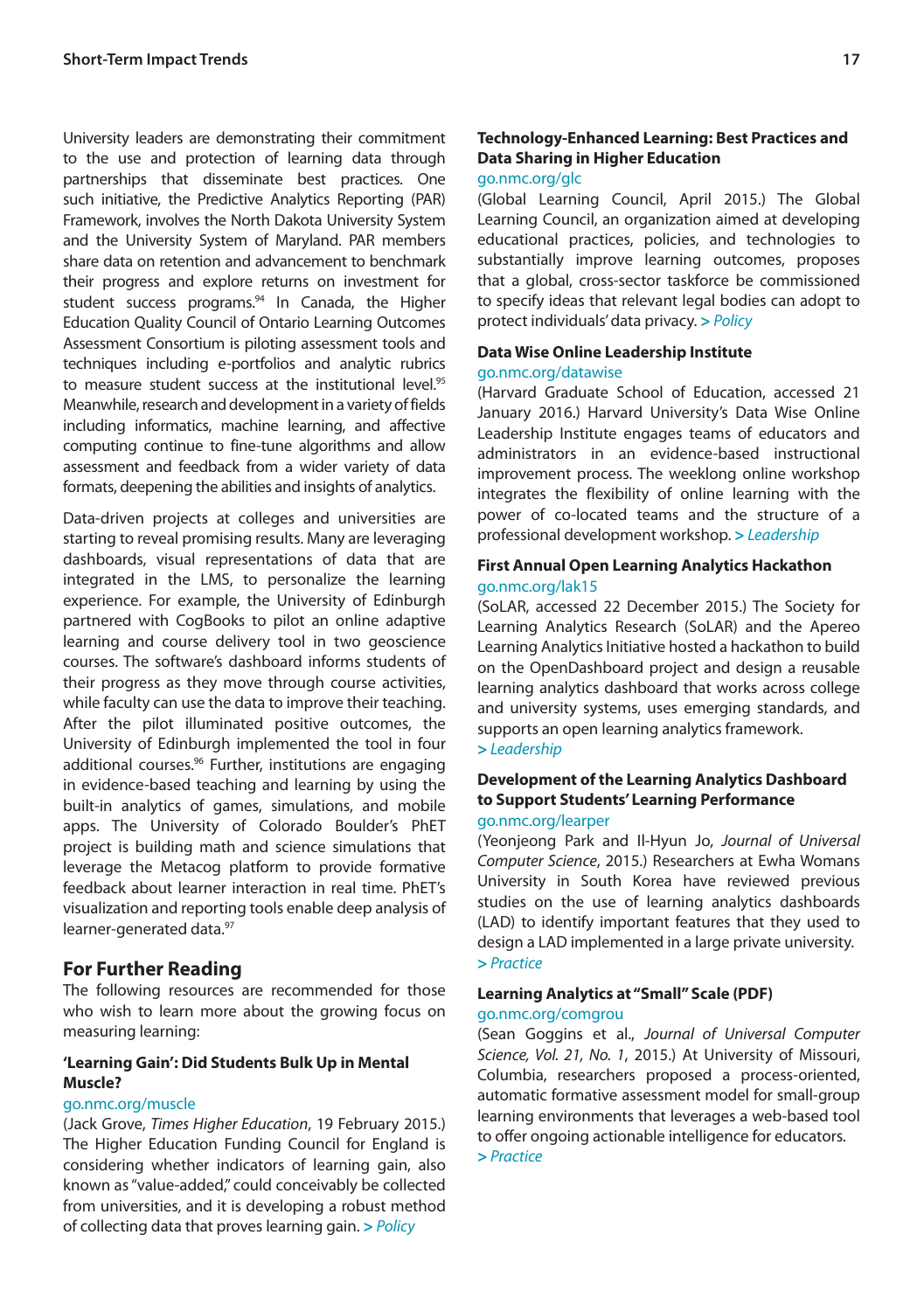# <span id="page-21-0"></span>Increasing Use of Blended Learning Designs

**Short-Term Impact Trends: Driving Ed Tech adoption in higher education for the next one to two years**

**Preceptions of online learning have been shifting**<br> **in its favor as more learners and educators**<br> **see it as a supplement to some forms of face-to-face learning. Drawing from best practices<br>
in online and face-to-face me** *erceptions of online learning have been shifting in its favor as more learners and educators see it as a supplement to some forms of faceto-face learning. Drawing from best practices in online and face-to-face methods, blended The affordances of blended learning are now well understood, and its flexibility, ease of access, and the integration of sophisticated multimedia and technologies are high among the list of appeals. Higher education institutions are upping the ante of innovation in these digital environments, which are widely considered to be ripe for new ideas, services, and products. Progress in learning analytics, adaptive learning, and a combination of cutting-edge asynchronous and synchronous tools will continue to advance the state of blended learning and keep it compelling, though many of these methods are still the subjects of research by online learning providers and institutions.*

# **Overview**

Students have expectations that higher education will mirror the information accessibility and immediacy of their connected lives; a study by JISC indicated that technology impacted university choice for 32% of surveyed students.99 Colleges and universities are increasingly adding online offerings to address pervasive issues of affordability and accessibility,<sup>100</sup> working to accommodate learners' financial constraints and helping students balance family and workplace responsibilities.101 Blended learning integrates both online and face-to-face modalities to create a cohesive learning experience, providing learners with flexibility and support. These hybrid approaches hold the potential to foster independent learning and collaboration, as well as provide more channels of communication among students and instructors.

The integration of online tools provides instructors with the ability to track student success and engagement throughout the duration of the course. Faculty can then use that feedback to tailor their in-person instruction to better meet the learning needs of their students.<sup>102</sup> Blended learning takes many forms in higher education. Virtual laboratories, for instance, provide opportunities for risk-free, repeatable experimentation and simulation, while allowing universities to serve students beyond the limits of physical laboratory space.<sup>103</sup> Additionally, the flipped classroom is a blended learning model in which students can access discussion forums, problem-solve, and actively apply their newfound knowledge. Another approach combines massive open online courses with classroom instruction and peer interaction. An example of this is Pakistan's International Technology University, which employs a blended design where its students enroll in courses on the edX or Coursera platforms while simultaneously participating in on-campus modules for credit.104

Researchers analyzed the performance of students in an upper-division chemistry class at the University of Massachusetts over a five-year period, where the course was taught in the traditional classroom method for the first three years and then offered in a flipped approach for the final two years. Both versions of the course used the same online interactive content and assignments. The study found that the blended structure led to increased engagement with course material, which promoted more active learning during class meetings and ultimately improved student success.<sup>105</sup> The blended format generated a nearly 12% increase in student exam scores over the face-to-face course. Similarly, a publication funded by the Bill & Melinda Gates Foundation reviewed 20 studies on blended learning in higher education and reported that blended instruction produced higher academic achievement than exclusively face-to-face and online courses.<sup>106</sup> The report posited that some of the academic gains could be attributed to variables such as additional student time investment, higher volume of instructional content, and learner collaboration.

# **Implications for Policy, Leadership, or Practice**

Supportive institutional policy can foster the creation of successful blended courses. The University of the Sunshine Coast has adopted a blended learning strategy to cultivate technology-based teaching and promote deeper learning through pedagogical innovation.107 These goals are furthered by the school's Centre for Support and Advancement of Learning and Teaching, which provides academic staff with learning opportunities, curriculum design support,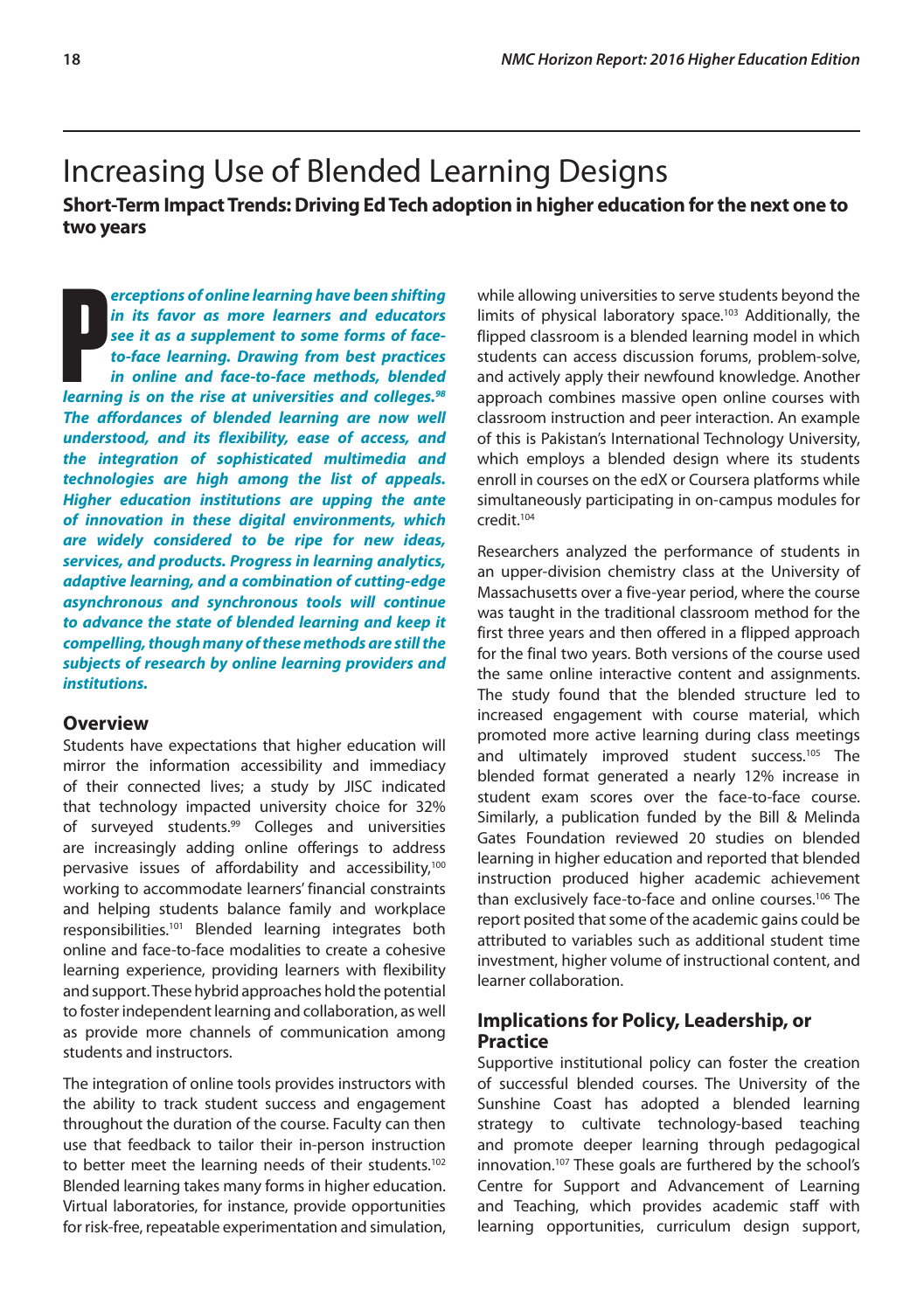technology evaluation, and grant application assistance to implement new tools or strategies that improve learning outcomes.108 James Cook University (JCU) has also adopted principles and procedures for the use of blended learning environments, and has committed to supporting staff efforts by investing in infrastructure and learning technologies.<sup>109</sup> The policies address the diverse learning preferences and life circumstances of the student body with flexible delivery approaches; JCU faculty must take a holistic approach to curriculum design by incorporating technologies likely to improve student outcomes.

Advancing blended learning requires the promotion of scalable innovative course designs. Google has created opportunities for institutions to experiment with blended approaches through their Computer Science Capacity Awards program, which is funding the use of new course structures and technologies at eight universities during a three-year period.<sup>110</sup> One award-winning institution, Carnegie Mellon University, is launching a blended version of a Data Structures and Algorithms course, featuring video lectures, course software, and small breakout meetings to resolve academic struggles.<sup>111</sup> Further progress in this field can also be achieved through professional development for campus leaders to help spread effective blended course design. The University of Pennsylvania's Virtual Online Teaching (VOLT) Certificate Program teaches educators to assess technologies through a learner-centric lens.112

In practice, many higher education institutions are adopting innovative curriculum designs that blend online and face-to-face offerings that are benefiting their students. The Arab Open University combines online and multimedia course materials with smallgroup tutorials to provide its students with supported, flexible learning.113 The Indian Institution of Technology Bombay has integrated MOOC lectures with classroom sessions, with professors reporting a rise in student engagement.114 Peirce College in Philadelphia, which serves a student population primarily composed of working adults, has introduced a flexible course delivery model: each week, students can choose between inperson or online attendance.<sup>115</sup> The pilot test of this blended model reduced student absenteeism from 10.2% to 1.4%, and the institution will expand the flexible option to encompass all course offerings starting in Fall 2016.116

# **For Further Reading**

The following resources are recommended for those who wish to learn more about the increasing use of blended learning designs:

#### **The Open Education Licensing Project**

#### [go.nmc.org/opedlicensing](http://go.nmc.org/opedlicensing)

(Open Education Licensing, accessed 5 January 2016.) Swinburne University of Technology's "Open Education Licensing Project" is researching copyright and licensing issues related to open online education practices. The findings will be compiled into a toolkit that Australian universities can use as they build and incorporate online components into their courses. **>** *Policy*

#### **Blended Learning Essentials: Getting Started** [go.nmc.org/getstarted](http://go.nmc.org/getstarted)

(FutureLearn, accessed 29 December 2015.) The University of Leeds offers a blended learning essentials course through FutureLearn that guides educators in the effective use of free and affordable technologies and resources in blended learning practices. **>** *Leadership*

# **Blended Learning Innovations: Leadership and Change in One Australian Institution**

#### [go.nmc.org/blendin](http://go.nmc.org/blendin)

(Negin Mirriahi et al., *International Journal of Education and Development using ICT*, 2015.) An Australian university redesigned three professional development programs to be delivered in blended and online formats, allowing professors to experience blended learning themselves in order to effectively take advantage of the teaching style. **>** *Leadership*

#### **UCF's Blended Learning Toolkit**

#### [go.nmc.org/ucf](http://go.nmc.org/ucf)

(Blended Learning Toolkit, accessed 5 January 2016.) Student evaluations have shown that University of Central Florida's blended courses consistently rank higher than both face-to-face and purely online courses. To document their success and assist others in developing blended courses, UCF has released an open repository of information. **>** *Leadership*

#### **Exploring Future Teachers' Awareness, Competence, Confidence, and Attitudes Regarding Teaching Online**  [go.nmc.org/attitudes](http://go.nmc.org/attitudes)

(Suzanne Le-May Sheffield, *Canadian Journal of Higher Education*, 2015.) This study found that graduate students at Dalhousie University's Centre for Learning and Teaching increasingly valued the possibilities and benefits of blended learning after experiencing a blended course as part of their training. **>** *Practice*

#### **More Arab Region Universities Offer Blended Learning** [go.nmc.org/offerblended](http://go.nmc.org/offerblended)

(Anayat Durrani, *US News*, 10 November 2015.) The author describes a number of Arab universities that are delivering their courses in a blended format, using LMS such as Blackboard, Moodle, and Desire2Learn. Instructors and students enjoy the flexibility offered when resources are available online. **>** *Practice*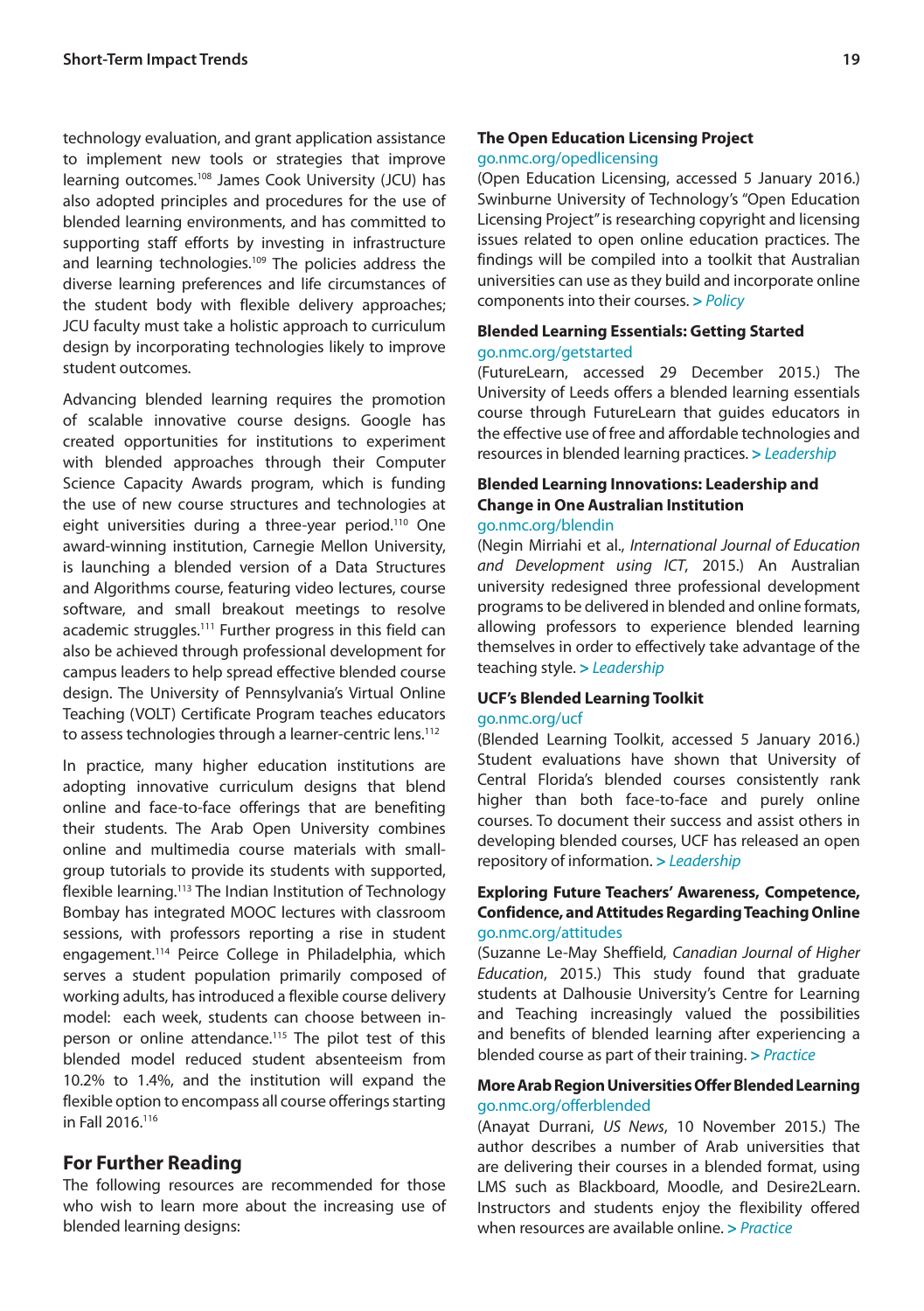# <span id="page-23-0"></span>Significant Challenges Impeding Technology Adoption in Higher Education

he six challenges described on the following<br>
pages were selected by the project's expert panel<br>
in a series of Delphi-based cycles of discussion,<br>
refinement, and voting; the expert panel was<br>
in consensus that each is ve he six challenges described on the following pages were selected by the project's expert panel in a series of Delphi-based cycles of discussion, refinement, and voting; the expert panel was in consensus that each is very likely to impede unresolved. A complete record of the discussions and related materials were captured in the online work site used by the expert panel and archived at [horizon.wiki.](http://horizon.wiki.nmc.org/Challenges) [nmc.org/Challenges.](http://horizon.wiki.nmc.org/Challenges)

Because not all challenges are of the same scope, the discussions here are sorted into three categories defined by the nature of the challenge. The Horizon Project defines solvable challenges as those that we both understand and know how to solve; difficult challenges are ones that are more or less well-understood but for which solutions remain elusive; and wicked challenges, the most difficult, are categorized as complex to even define, and thus require additional data and insights before solutions will be possible. Once the list of challenges was identified, they were examined through three meta-expressions: their implications for policy, leadership, and practice.

**Policy.** While all of the identified challenges had policy implications, two specific challenges are driving policy decisions at the government level and on many campuses at the moment. The expert panel considered blending formal and informal learning as the easiest one to address. The European Commission has set an important policy precedent with their report "Recognition of Prior Non-Formal and Informal Learning in Higher Education." The report lays out the variety of initiatives they have launched to identify ways to evaluate informal learning activities to be incorporated into higher education institutions.117

A more challenging policy area is to strike a balance between connected and unconnected learning as technology use continues to proliferate. More colleges and universities are taking advantage of the vast affordances enabled by digital tools, such as more ubiquitous Internet connectivity and on-the-go learning opportunities. However, questions have been raised about mindful use as overexposure can potentially lead to distractions and burnout. Education ministers

recently convened with educators at the first Global Education Industry Summit in Finland to determine the kinds of policies and frameworks needed to advocate for transformative technology use that does not prioritize the agendas of technology corporations.<sup>118</sup>

**Because not all challenges are of the same scope, the discussions here are sorted into three categories defined by the nature of the challenge.**

**Leadership.** Again, while all the identified challenges have leadership implications that are discussed in the following pages, two pose roadblocks to employing effective vision and leadership. There is a pressing but solvable need to improve digital literacy at institutions across the world. Fortunately, the presence of academic libraries on campus is opening up channels for students to gain confidence in using technologies for the express purpose of learning. The Association of College & Research Libraries' Framework for Information Literacy for Higher Education has established a set of interconnected core concepts to help campuses better organize ideas about information, research, and scholarship into a comprehensive whole.<sup>119</sup>

The expert panel pinpointed keeping education relevant as a wicked challenge that requires visionary leadership to overcome. As unemployment is a rampant global issue, institutions need to rethink how they approach and structure their programs and curriculum in order for graduates to be successful in the workforce. Chinese citizens enrolled in vocational colleges in China can earn a bachelor's degree at SUNY Cobleskill through the Path Pro Program. This will equip them to earn better jobs with higher qualifications.

**Practice.** Each of the six challenges identified by the expert panel presents numerous impediments for advancing teaching and learning, but two in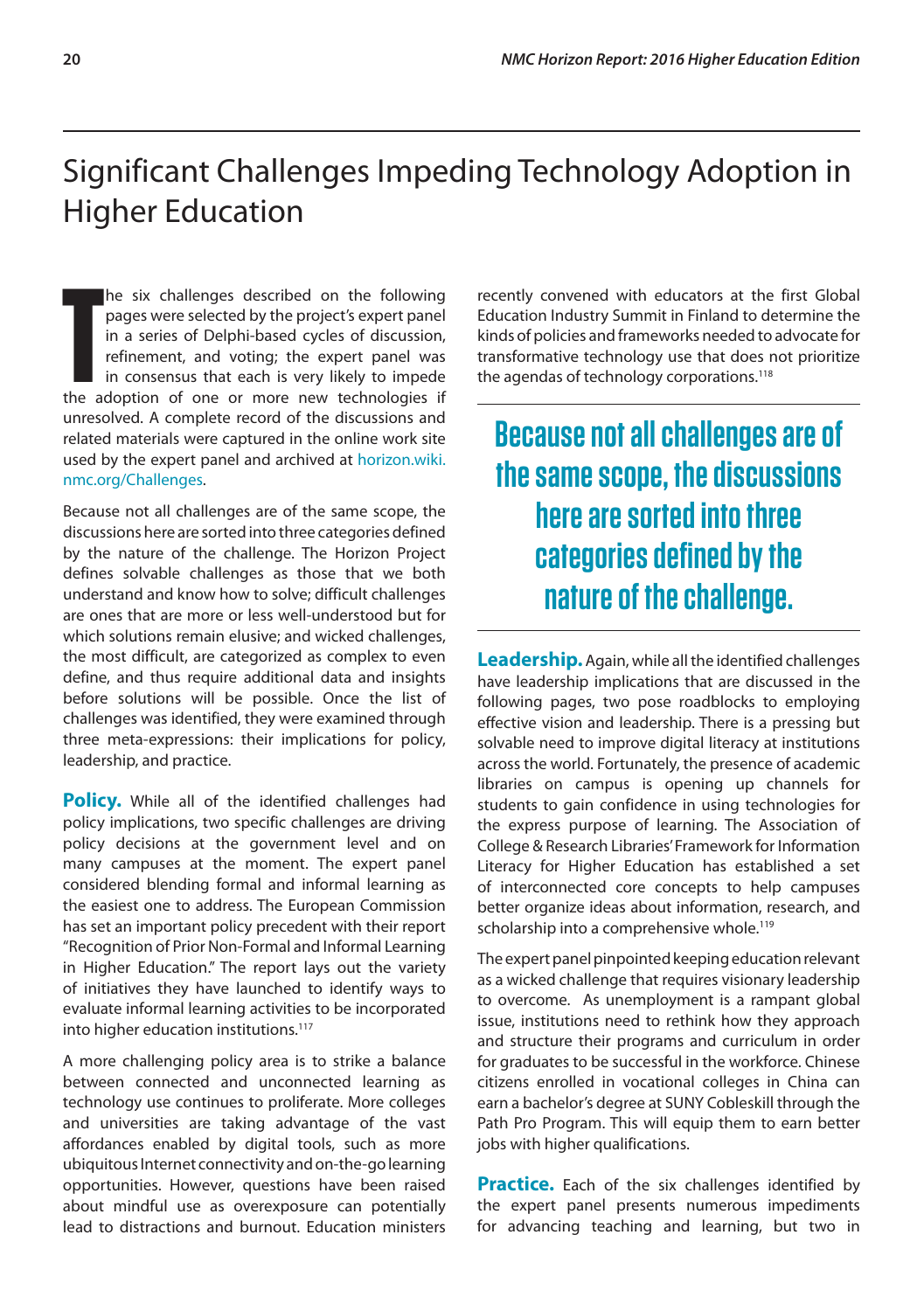particular are presenting unique obstacles. The expert panel perceives competing models of education as a disruption to formal institutions — one that is forcing colleges and universities to evolve their approaches. Minerva University, for example, holds all of their classes online with students dispersed across different countries to learn about and experience other cultures, thus becoming more globally aware citizens. An affordable master's program is also planned to help students gain two degrees in four years.<sup>120</sup>

Personalizing learning has also been a difficult challenge for higher education institutions, especially as the development of technology solutions by various companies is outpacing large-scale implementations and outcomes studies. However, existing pilot programs are showing promise. The University of Wisconsin–Milwaukee integrated a course developed by the American Psychological Association into their psychology program; their U-Pace course is self-paced and includes individual progress reports, supplemented by personalized feedback from instructors, to keep students motivated and help them understand their strengths and weaknesses. After completing the course, students performed 16% higher on cumulative exams than students who had not taken the U-Pace course.<sup>121</sup>

The following pages provide a discussion of each of the challenges highlighted by this year's expert panel that includes an overview of the challenge, its implications, and a set of curated recommendations for further reading on the topic.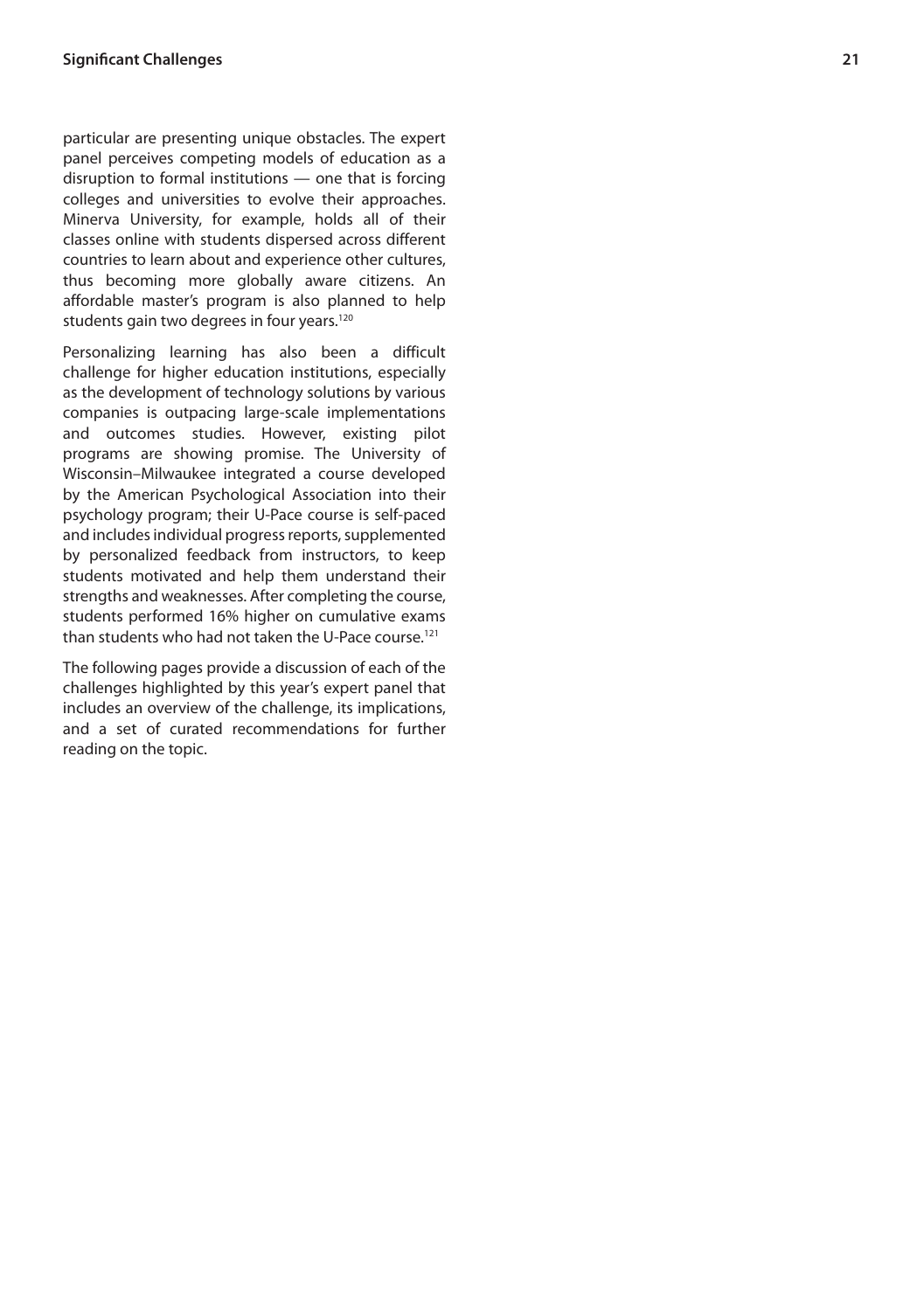# <span id="page-25-0"></span>Blending Formal and Informal Learning **Solvable Challenge: Those that we understand and know how to solve**

**A** a *s* the Internet has brought the ability to learn something about almost anything to the palm of one's hand, there is an increasing interest in the kinds of self-directed, curiosity-based learning that have long been *s the Internet has brought the ability to learn something about almost anything to the palm of one's hand, there is an increasing interest in the kinds of self-directed, curiositybased learning that have long been common networks.122 These, along with life experience and other more serendipitous forms of learning, fall under the banner of informal learning, and serve to enhance student engagement by encouraging them to follow their interests. Higher education institutions have not yet been able to incorporate such experiences across their courses and programs at scale, though many experts believe that a blending of formal and informal methods of learning can create an environment that fosters experimentation, curiosity, and above all, creativity.123 In this sense, an overarching goal is to cultivate the pursuit of lifelong learning in all students and faculty. However, methods of formally acknowledging and rewarding skills both instructors and students master outside of the classroom are compounding this challenge.124*

#### **Overview**

In an age of video tutorials, open content, and social media, it is easy for people to find ways to learn and gain new skills anytime, anywhere. Informal learning recognizes that knowledge acquisition can happen in any given moment, no matter how casual the environment.125 A student can spend years practicing advanced graphic design techniques, for example, only to be relegated to introductory design courses when enrolled at a university. Most higher education institutions still exclusively speak the language of course credits,126 not incorporating prior informal experience as a placement factor. While the blending of formal and informal learning is an intriguing notion, it is hampered by the lack of scalable ways to qualify learning that happens beyond the classroom. Fortunately, UNESCO is setting a precedent, connecting informal learning outcomes to the goal of building societies of lifelong learners in their book *Global Perspectives on Recognizing Non-formal and Informal Learning: Why Recognition Matters*. 127

Although the burden initially appears to be on formal institutions to deeply consider how informal learning experiences fit in with course objectives and assessment, students must also better understand what characterizes beneficial informal learning resources. This intersection encompasses a potential solution; universities and colleges are well poised to play a bigger role in helping students discover and maximize credible digital tools and resources as they pursue their curiosities.<sup>128</sup> Responses to the challenge can be easily mistaken for simply integrating informal opportunities, but the ultimate goal is to combine the two to achieve the best of both worlds. For example, an EDUCAUSE study revealed that even though students and instructors use mobile devices regularly, they still need technical, logistical, and pedagogical support from institutions to understand how to use them for learning purposes.<sup>129</sup>

Solving this challenge requires institutions and employers to view informal learning in a positive light. Ongoing learning is particularly important for working professionals who must continuously gain new skills to advance their careers. Traditionally, this has translated into pursuing graduate degrees. The rise of microcredentials or "nanodegrees" is disrupting this paradigm as online learning providers like Udacity and Coursera have partnered with businesses including Google and Instagram to help people informally further their education in areas such as mobile app development.<sup>130</sup> Increasingly, social media is also being leveraged to display these kinds of accomplishments. LinkedIn, for example, enables users to list any skills that could appeal to prospective employers; open badging integration through Credly allows the sharing of verified achievements, such as completing an online course in coding.131

# **Implications for Policy, Leadership, or Practice**

The European Commission has been instrumental in acknowledging the benefits of informal learning and setting policy precedents. Their report "Recognition of Prior Non-Formal and Informal Learning in Higher Education" describes an assortment of initiatives including Common European Principles for the Identification and Validation of Non-formal and Informal Learning and the European Guidelines for Validation of Non-formal and Informal Learning.<sup>132</sup> Understanding societal changes and their impact on education is key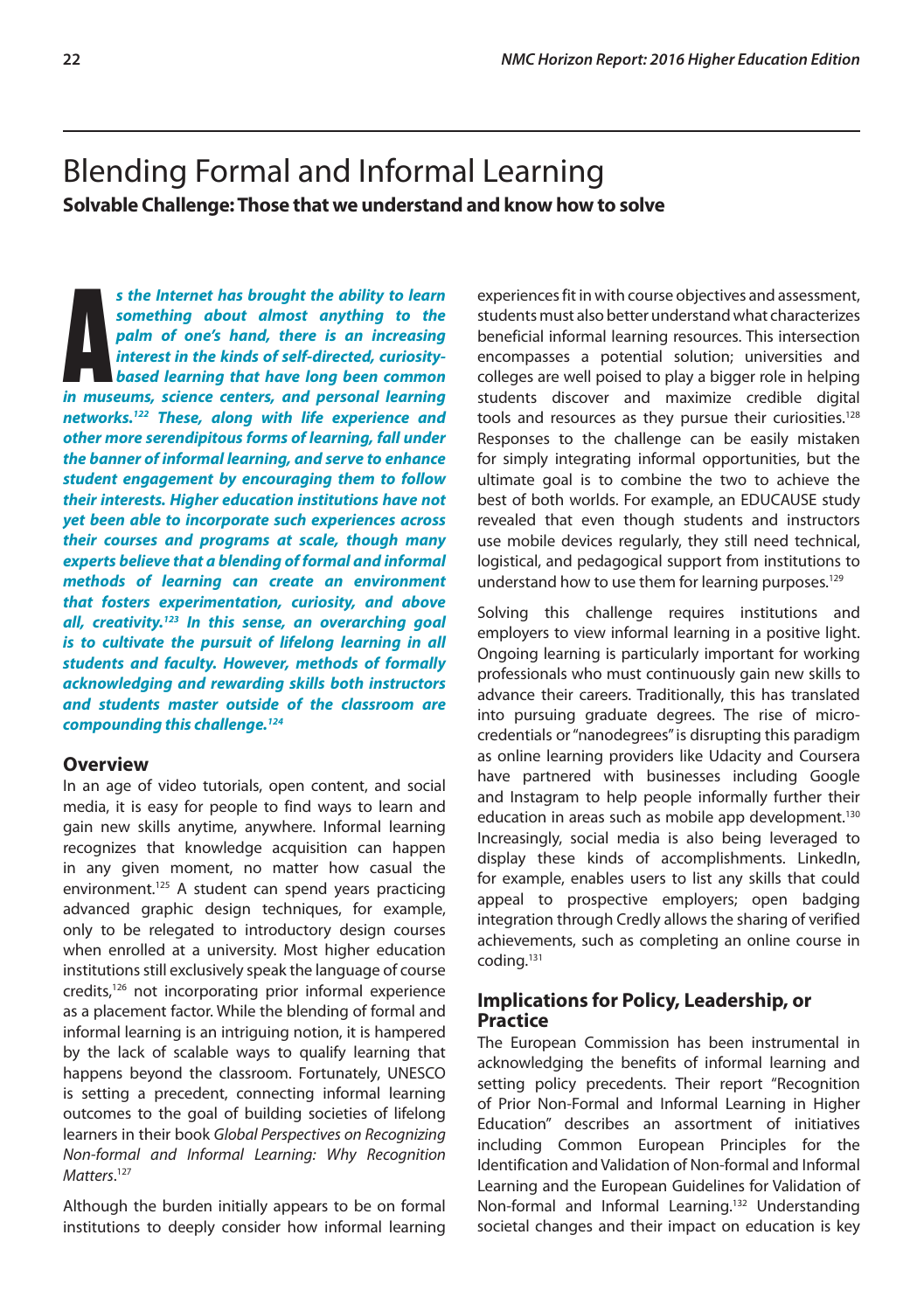to these programs. The world is moving away from the one-job-for-life culture towards a career succession that involves fast-paced, technology-rich environments. In the past few years, the EC has adopted the Council Recommendations inviting European Union countries to develop validation systems that enable individuals to obtain recognized qualifications based on informal learning experience.<sup>133</sup>

Part of solving this challenge means finding methods for recognizing informal learning at universities and colleges. Cork Institute of Technology in Ireland has been a leader in this area, referring to informal learning as "non-formal" and "prior learning," and surveying and integrating work experience of students, such as project management and event coordination, when designing their adult curriculum.134 Additionally, the European Commission's Lifelong Learning Programme's TRAILER, which stands for Tagging, Recognition, and Acknowledgement of Informal Learning Experiences, aimed to bridge this gap with the help of seven participating universities across Spain, the Netherlands, the UK, Poland, Portugal, and Serbia. Using the TRAILER method, learners initially identified what and how they were learning, facilitated a dialog with their institutions, and then used online portfolio technology to enable formal displays of the newfound knowledge and skills.135

An increasing number of institutions are leveraging social media to connect outside learning practices to formal activities. Indiana University marketing students, for example, use Instagram to share compelling marketing ideas with each other through snapshots and hashtags. Students at Rhode Island College use Scoop.it to select relevant resources and add their own personal reflections, demonstrating how they can be social media producers rather than just consumers.136 Another challenging aspect of blending formal and informal learning is moving informal learning recognition into practice. In Finland, Lahti University of Applied Science (LUAS) recently piloted an open badges program to validate informal achievements. LUAS incorporated the student voice in the development process. Students not only designed the badge templates, but also explored and compared different open badge management systems to make an informed selection. The first badges awarded were for international students that participated in a career planning exercise.<sup>137</sup>

# **For Further Reading**

The following resources are recommended for those who wish to learn more about blending formal and informal learning:

#### **The Digital Degree**

#### [go.nmc.org/digdeg](http://go.nmc.org/digdeg)

(*The Economist*, 28 June 2014.) The European Union signed the Lisbon Recognition Convention to recognize skills and competences gained informally to promote student mobility throughout EU Member States. This agreement is presented as a model for the gradual integration and validation of informal learning into formal education. **>** *Policy*

#### **The Right Signals Initiative**

#### [go.nmc.org/rightsig](http://go.nmc.org/rightsig)

(American Association of Community Colleges, accessed 22 December 2015.) The Right Signals Initiative is working toward a new national credentialing model that considers multiple quality credentials, including degrees, certificates, industry certifications, apprenticeships, and badges, to ensure that both formal and informal learning are acknowledged. **>** *Policy*

#### **Deakin Digital**

#### [go.nmc.org/deakdig](http://go.nmc.org/deakdig)

(Deakin Digital, accessed 22 December 2015.) The Deakin Digital initiative allows students to credential skills they gained in work and life as a pathway to a graduate degree once they complete a full catalog of credentials and a single unit of study at Deakin University. **>** *Leadership*

#### **Is Facebook the Next Frontier for Online Learning?** [go.nmc.org/nextfro](http://go.nmc.org/nextfro)

(Christine Greenhow and Andy Henion, Michigan State University, 29 June 2015.) A Michigan State University professor found that a Facebook forum spurred students to engage in debate over scientific issues, and that these kinds of informal learning experiences can be leveraged to connect students with experts in the field and spur interest in careers. **>** *Practice*

# **Open SUNY COTE Badging**

### [go.nmc.org/cote](http://go.nmc.org/cote)

(Credly, accessed 21 January 2016.) The Open SUNY Center for Online Teaching Excellence (COTE) is using badging to recognize, endorse, and certify various activities and accomplishments. The badging system is designed to guide development as online practitioners progress from novice to master and support sharing across the entire community. **>** *Practice*

### **You Can Now Get College Credit Without Ever Taking a Class**

#### [go.nmc.org/compbased](http://go.nmc.org/compbased)

(Matt Krupnick, *The Hechinger Report*, 24 February 2015.) Many universities are designing competencybased programs to measure whether what people have already learned informally in life is enough for them to forgo prerequisite courses. **>** *Practice*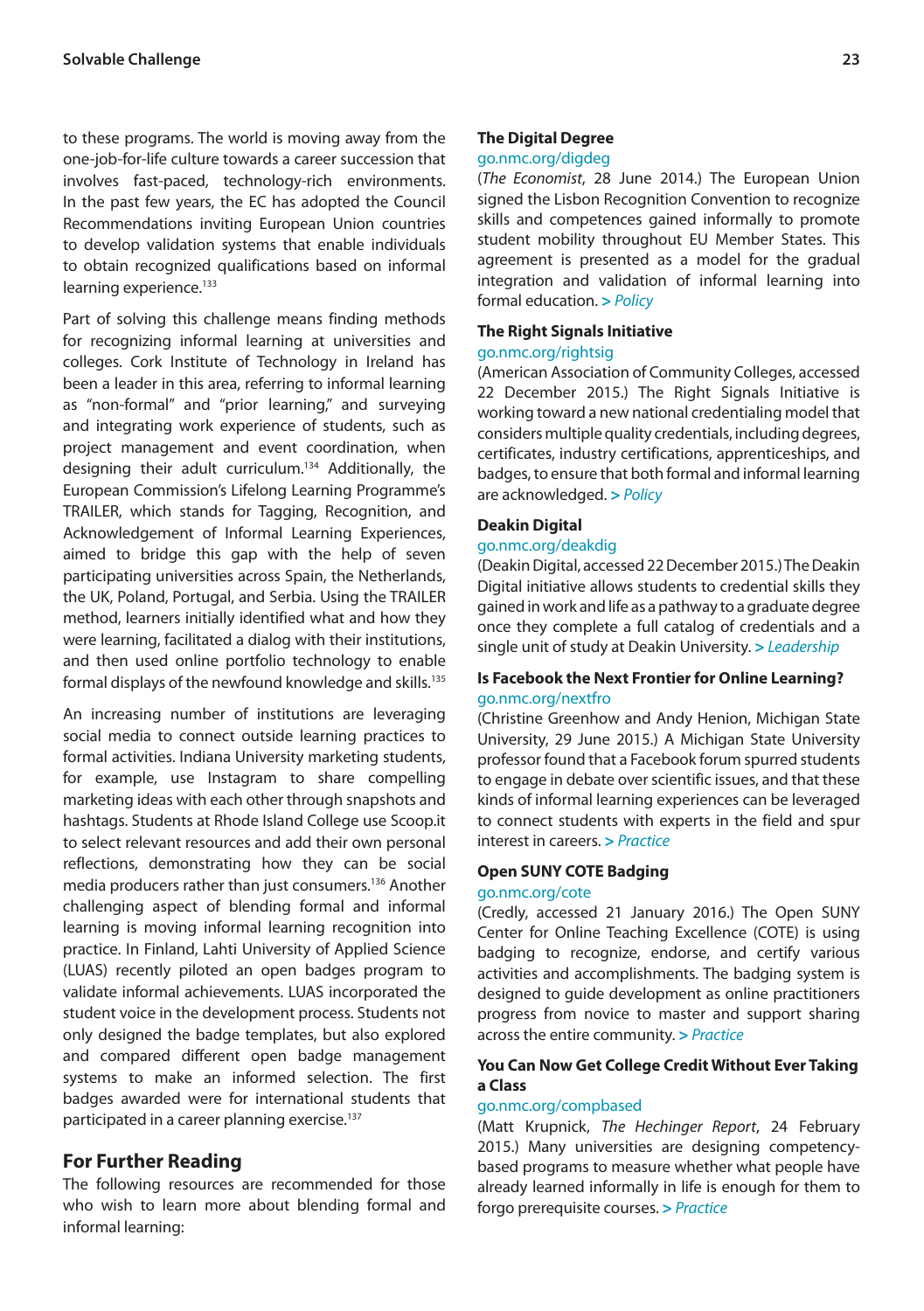# <span id="page-27-0"></span>Improving Digital Literacy

**Solvable Challenge: Those that we understand and know how to solve**

*uth the proliferation of the Internet, mobile devices, and other technologies that are now pervasive in higher education, the traditional view of literacy as the ability to read and write has expanded to encompass underst ith the proliferation of the Internet, mobile devices, and other technologies that are now pervasive in higher education, the traditional view of literacy as the ability to read and write has expanded to encompass new category of competence is affecting how colleges and universities address literacy issues in their curriculum objectives and teacher training programs. Lack of consensus on what comprises digital literacy is impeding many institutions from formulating adequate policies and programs that address this challenge. Discussions among educators have described digital literacy as competence with a wide range of digital tools for varied educational purposes, or as an indicator of the ability to critically evaluate web resources.139 However, both definitions are broad and ambiguous. Compounding this issue is the notion that digital literacy differs for educators and learners, as teaching with technology is inherently different from learning with it.140*

# **Overview**

A notable obstacle to improving digital literacy is developing a consensus of all of the elements it encompasses. The American Library Association defines digital literacy as "the ability to use information and communication technologies to find, understand, evaluate, create, and communicate digital information, an ability that requires both cognitive and technical skills."141 By contrast, in Europe, JISC takes a more holistic stance and broadly describes the term as "those capabilities, which fit an individual for living, learning, and working in a digital society."<sup>142</sup> It is becoming clear that however defined, digital literacy is not a checklist of specific technical skills, but rather the development of critical thinking and reflection in various social and cultural contexts.<sup>143</sup>

Students today would appear to be more digitally literate than previous generations because many have grown up immersed in technology-rich environments, but research has shown that this does not necessarily equate to confidence, especially in an educational context.144 The Organization for Economic Co-operation and Development's (OECD) most recent survey of adult skills found that millennials in the US placed nearly last in digital literacy as compared to other developed nations.145 Illuminating this problem is the Rasmussen College study "Digital Literacy in 2015," which reports that one in four millennials want to improve their digital literacy, but 37% find the Internet "scary," more so than respondents aged 35 and over.<sup>146</sup> The US is not alone; studies around the world are debunking the myth that age plays a factor in comfortably using various technologies.<sup>147</sup>

While this challenge is widespread in higher education, the 2016 Horizon Project Expert Panel recognized it as solvable, as many projects to foster digital literacy are already underway. At Staffordshire University in the UK, faculty have developed a community of practice around the Digital U program, which provides staff with online resources as well as face-to-face opportunities for peerto-peer learning.148 Around the world, digital curation, defined by the Higher Education Academy as "the act of finding and selecting, grouping and contextualizing, preserving, maintaining, archiving, and sharing digital content,"149 is viewed as a way to help students develop their digital literacy. For years educators have leveraged curation tools such as Scoop.it, Storify, and Pinterest to help students critically evaluate online resources.150 Australian researchers, for example, have been studying the use of Scoop.it, in conjunction with goal-setting, to develop digital literacy skills and increase student engagement.151

# **Implications for Policy, Leadership, or Practice**

Equipping students with the digital literacy skills necessary to be productive in a rapidly changing work environment is a key interest of stakeholders and policymakers.<sup>152</sup> The Digital Agenda in Europe 2020 was created to foster innovation and economic growth across the European Union; one of seven pillars to achieve these goals is the promotion of digital literacy, skills, and inclusion.<sup>153</sup> While this effort is an ambitious step in the right direction, progress remains uneven. A Dublin Institute of Technology report states that by the end of 2014, 39% of the EU workforce had insufficient technology skills and 14% had none at all.<sup>154</sup> In the US, the government recently announced the \$100 million TechHire Initiative to provide educational opportunities for the growing number of technology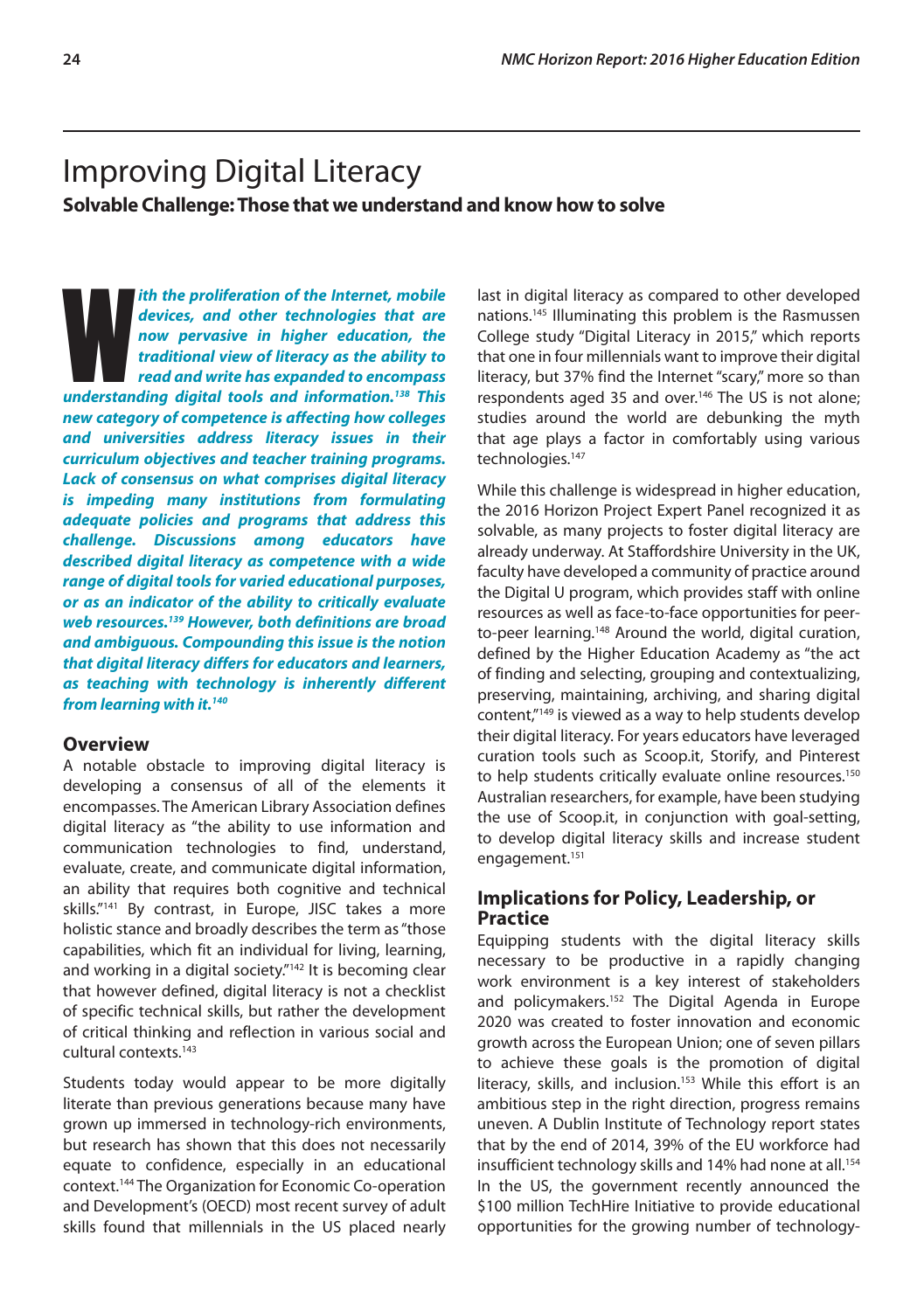centric jobs. It is a multi-sector effort that includes software development training and paid internships with technology companies.<sup>155</sup>

Through the creation of frameworks, higher education leaders are helping students and faculty learn skills for working in a digital society. The JISC Developing Digital Literacies Programme in Europe explored various institutional approaches to digital literacy development in higher education.156 JISC called for approaches that focus on the curriculum; use frameworks as tools for engagement; provide timely information, guidance, and support; engage in partnerships, networks, and communities of practice; and embed digital literacies into professional development programs.157 Library organizations have also been instrumental in creating related literacy standards. The Association of College & Research Libraries' Framework for Information Literacy for Higher Education provides a cluster of interconnected core concepts, which organize ideas about information, research, and scholarship into a comprehensive whole.<sup>158</sup>

Solving this challenge calls for innovative approaches to delivering digital literacy training to students, and a number of projects are well underway. Virginia Commonwealth University's "UNIV 200: Inquiry and the Craft of Argument" is a blended learning course that takes students through a number of exercises, such as discovering the work of innovators in the digital realm and developing personal learning networks through the creation of websites and social media communities.159 At Ryerson University in Canada, coding is seen as an emerging and important literacy that will cultivate in students the skills needed to define and create the digital tools of the future. In their "Challenge Accepted" workshops, students learn how to create a mobile app in only three hours.<sup>160</sup> While not every graduate will pursue a career in computer science, at minimum, understanding how algorithms apply structured linear thinking to address a variety of problems will be a key workforce skill, even in non-technical fields.<sup>161</sup>

# **For Further Reading**

The following resources are recommended for those who wish to learn more about improving digital literacy:

#### **IFLA Media and Information Literacy Recommendations**

#### [go.nmc.org/medinf](http://go.nmc.org/medinf)

(IFLA, accessed 7 January 2016.) IFLA urges governments and intergovernmental organizations, as well as private institutions, to pursue policies that advocate for media and information literacy as an emerging field of human rights in an increasingly digital world. **>** *Policy*

# **Mapping Digital Literacy Policy and Practice in the Canadian Education Landscape**

### [go.nmc.org/mapping](http://go.nmc.org/mapping)

(Michael Hoechsmnan and Helen DeWaard, *MediaSmarts*, 30 March 2015.) There is considerable variance in digital literacy policies and implementation programs among provinces and territories in Canada. The goal of this report is to show Canadian educators and policymakers a comprehensive snapshot of digital literacy. **>** *Policy*

#### **CI Keys: Unlocking the Web**

#### [go.nmc.org/cik](http://go.nmc.org/cik)

(CSU Channel Islands, accessed 23 December 2015.) CSU Channel Islands' CI Keys project provides faculty and students with open-source content creation tools to integrate into course projects so they are able to become familiar with building online portfolios, journals, wikis, and other kinds of digital resources. **>** *Leadership*

### **Elements of Digital Literacy**

### [go.nmc.org/elem](http://go.nmc.org/elem)

(Deakin University, accessed 5 January 2016.) Deakin University Library has developed digital literacy guides for students and faculty that articulate the skills needed to appropriately find, use, and disseminate relevant information sources. **>** *Leadership*

#### **Multimedia Literacy**

#### [go.nmc.org/multilit](http://go.nmc.org/multilit)

(University of Delaware Library, accessed 5 January 2016.) The University of Delaware's Student Multimedia Design Center is a space within the library that houses resources to guide students through the multimedia design process as they work on their own projects, from pre-production through post-production. **>** *Practice*

#### **Writing Program Administration and Technology: Toward a Critical Digital Literacy in Programmatic Contexts**

#### [go.nmc.org/toward](http://go.nmc.org/toward)

(Jenna Pack Sheffield, *UA Campus Repository*, 2015.) This study explores the relationship between writing programs and critical, theoretical understandings of digital literacy, comparing the digital literacy initiatives and related professional development opportunities in writing programs across the country. **>** *Practice*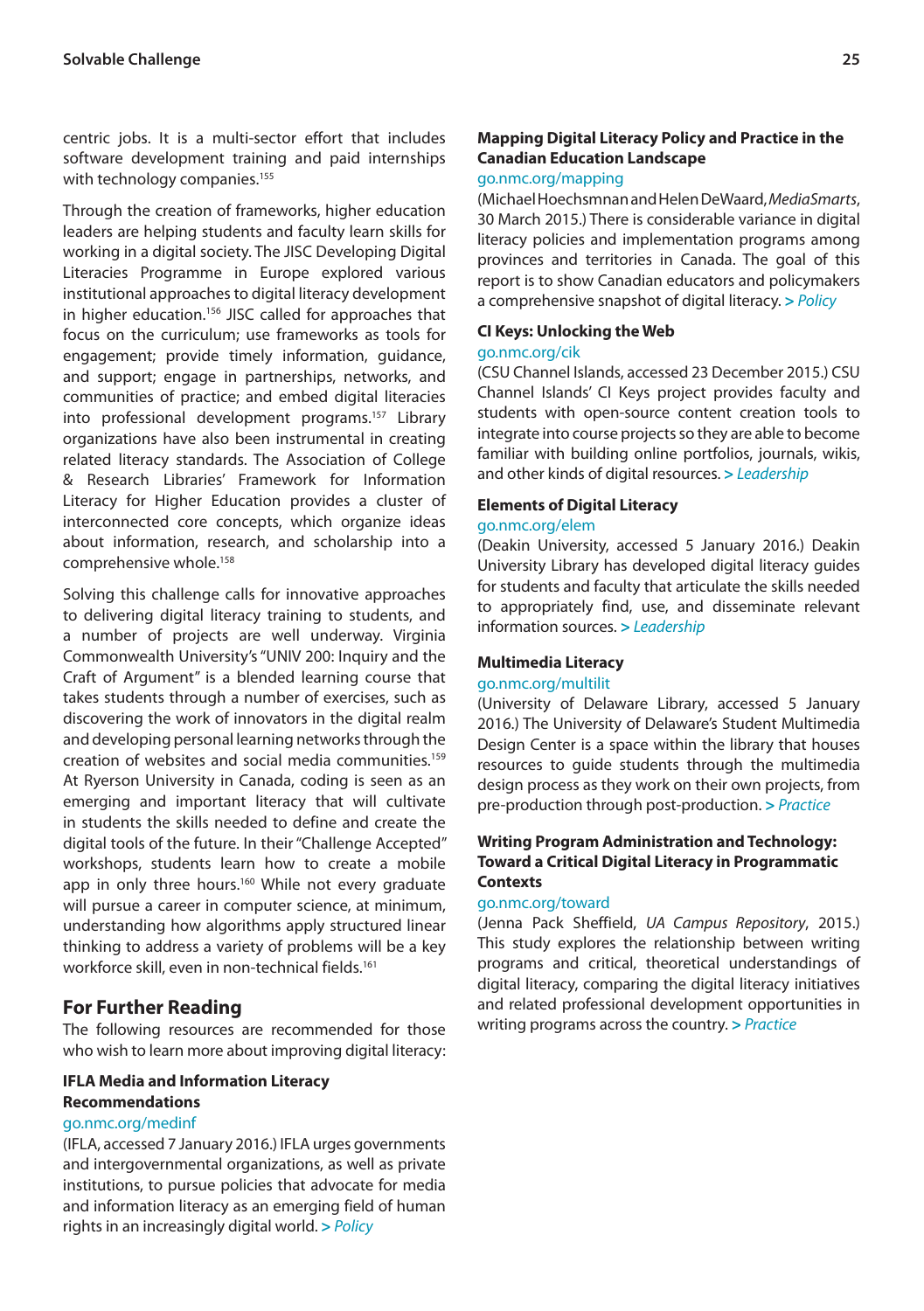# <span id="page-29-0"></span>Competing Models of Education **Difficult Challenge: Those that we understand but for which solutions are elusive**

**EXECUTE:**<br> **NOMEGINE IN THE UP TO SERVING INTERENT AND MODEL SUPPRESS AND MODEL SUPPRESS AND FACT AND MOREOVERT AND A FACT AND MOREOVERT AND A FACT AND MOREOVERT AND MOREOVERT AND MOREOVERT AND MOREOVERT AND MOREOVERT AND** *ew educational models are bringing unprecedented competition to traditional models of higher education in which students typically receive on-campus instruction by faculty or teaching assistants per credit hour for ways to provide high-quality offerings and more diverse learning opportunities at lower costs.162 While MOOCs were at the forefront of discussions a few years ago, competency-based education, coding boot camps, and general unbundling of products and services are also disrupting existing credithour systems and degree programs.163 As these new pathways arise, there is a growing need for education leaders to frankly evaluate the models and determine how to best support collaboration, interaction, and assessment at scale. It is clear that simply capitalizing on emerging technology is not enough; the new models must use these tools and services to engage students on a deeper level and ensure academic quality.*

#### **Overview**

Calls to disrupt the traditional campus-based model to improve workforce readiness are coming from both inside and outside of academia, and are covered in more detail in the Keeping Education Relevant challenge featured later in this report. Alternatives to traditional postsecondary education are on the rise in response to students' evolving expectations. Both millennials and the growing majority of nontraditional college students are demanding greater flexibility and delivery models that leverage technology to foster more ubiquitous access to learning experiences. An Accenture survey of students in Australia, India, Singapore, the UK, and the US found that 85% of 1,500 college-bound respondents claimed that an institution's digital capabilities, such as classroom technology integration and availability of online learning options, were key determinants in their selections.<sup>164</sup>

The rising cost of private and public university tuition, along with questions regarding the return on investment, are compounding this challenge.165 The College Board's "Trends in College Pricing 2015" found that tuition and fees at public four-year institutions are 40% higher in 2015-16 than in 2005-06, adjusted for inflation.166 Demand is increasing for new models that provide both the opportunity to save money and progress more quickly to the workforce. A few years ago, MOOCs surfaced as a high-profile example of a competing model. While MOOCs experienced a meteoric rise followed by a backlash of skepticism, experts believe that recent developments in online learning will be disruptive. Coursera's "Data Science Sequence" course, for example, is priced at \$470 and includes nine fourweek online courses and a capstone project taught by Johns Hopkins University. Students receive a certificate and portfolio demonstrating their mastery of the material.<sup>167</sup>

Interest in competency-based degree programs, which allow for more flexible and personalized degree options, is also on the rise as a potential solution, but ensuring academic quality remains an obstacle.<sup>168</sup> According to EDUCAUSE, competency-based education (CBE) provides academic credit for mastery of clearly defined competencies, leveraging the potential of online learning by saving students time and money.169 Brandman University has one of a handful of CBEaccredited bachelor's degree programs that enables students to earn degrees through self-paced modules and assessment rather than semester-long programs.170 Alternative learning models are increasing in both size and type, especially for STEM careers. Three examples include Udacity's software developer nanodegree programs, built in partnership with industry leaders including Google and AT&T;<sup>171</sup> Code Louisville's coding boot camps, where students learn programming languages over 8 to 14 weeks;<sup>172</sup> and the Flatiron School, which provides 12-week app development courses where students earn at least \$70,000 a year upon completion.173

# **Implications for Policy, Leadership, or Practice**

Competition from new pedagogies is not likely to foster widespread change unless there is regulatory reform from government. The introduction of new funding models is slowly moving the needle. Higher education funding in the US is also slowly shifting from models that incentivize enrollment to student performance measures and other state goals and priorities.174 Oregon, for example, approved a new approach that requires state funds to be allocated to universities based on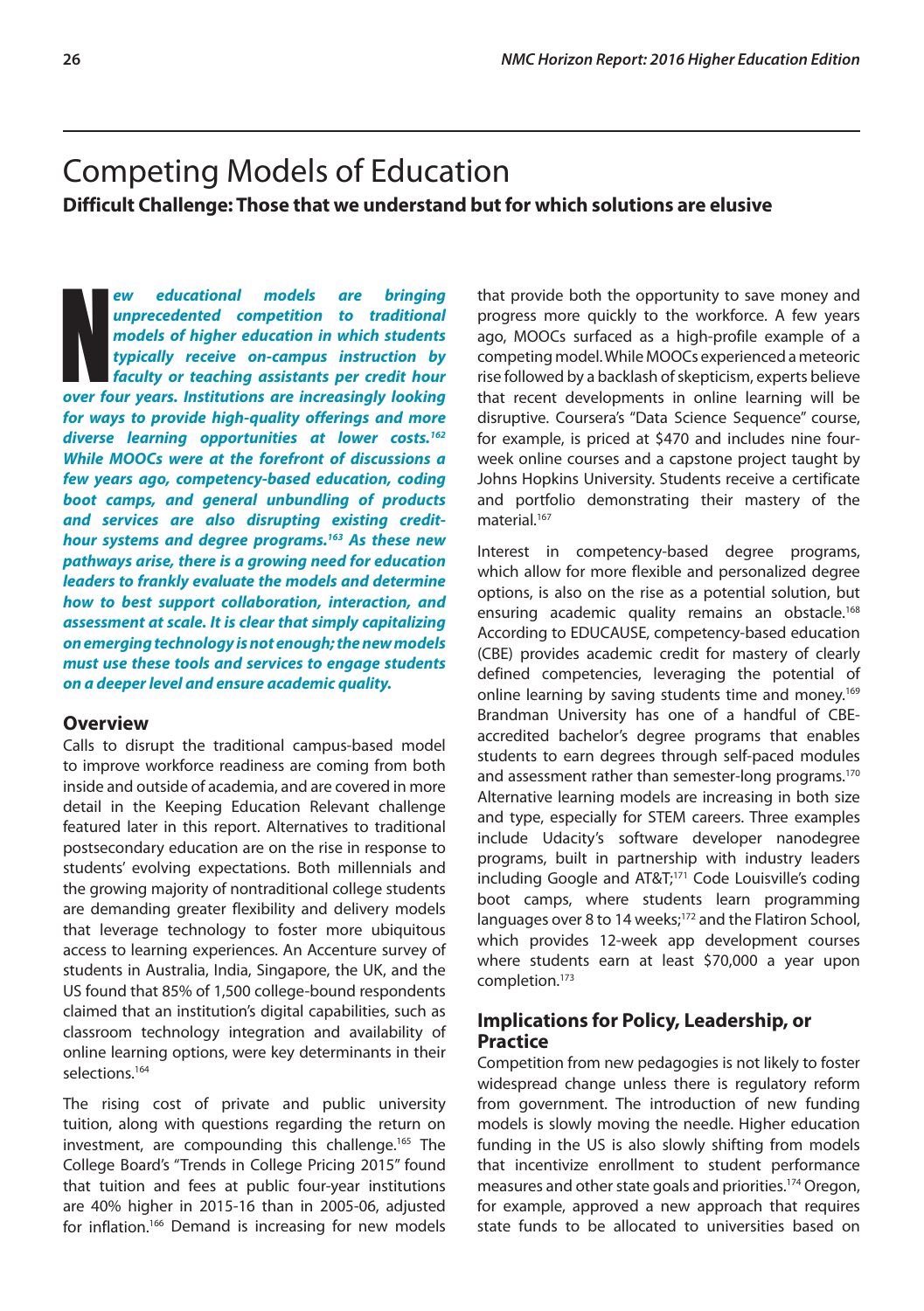student access and successful completion.175 While there is a move to more performance-based funding in the US, a recent report on the topic by the European University Association warns that expectations for this approach may be too high and urges caution about the impact of funding mechanisms.176

To get ahead of the shifting landscape of higher education, leaders have launched think tanks and conferences around the world. The American Council on Education's Presidential Innovation Lab was a multiyear effort that joined college and university presidents to understand new instructional and business models. They have discussed the implication of trends such as personalized learning, competency-based education, and global university models through a series of white papers.177 The inaugural Summit on Innovating Academic Credentials was held in 2015 and convened education, business, philanthropy, and technology leaders to explore how technology is extending the reach and meaning of machine-readable academic credentials.178 Similarly, in Australia, a recent international conference revolved around the theme of universities shaping the new era; topics included competitive advantages, industry engagement, and work-integrated learning in higher education.<sup>179</sup>

Online learning is helping to facilitate entirely new areas of focus and growth at universities beyond MOOCs. EMLYON Business School, for example, is leveraging IBM's big data and analytics capabilities to create smart cloud-based business courses that reduce geographical barriers and personalize the learning experience across multiple sites, devices, and languages.180 Arizona State University's Global Freshman Academy is another innovative model that provides students with first-year credit after mastering a sequence of edX-hosted digital immersion courses. This initiative enables students to explore and complete courses before applying or paying for credit.181 In Fall 2015, Minerva University disrupted the higher education paradigm when it welcomed its first cohort of freshman students. Consisting of 130 undergraduates from 36 countries, classes are held online in different countries every year. Minerva plans to add a master's degree program so that graduates will emerge from the program with two degrees in four years at \$17,500 per year.182

# **For Further Reading**

The following resources are recommended for those who wish to learn more about competing models of education:

# **How Should Quality Assurance for Competency-Based Ed Work?**

#### [go.nmc.org/qualiya](http://go.nmc.org/qualiya)

(Michael B. Horn, *eCampus News*, 17 August 2015.) This article describes how the federal government can help harness the potential of emerging education models, like competency-based programs, by encouraging and funding a variety of experiments and research into approaches for evaluating program outcomes and efficacy. **>** *Policy*

### **Obama Has a \$100M Plan to Fill the Tech Talent Shortage**

### [go.nmc.org/techhire](http://go.nmc.org/techhire)

(Issie Lapowsky, *Wired*, 9 March 2015.) The Obama Administration is working with the business advisory firm CEB to develop a guide for employers on how to recruit technology workers from less traditional places. **>** *Policy*

#### **Beyond the Transcript**

#### [go.nmc.org/broad](http://go.nmc.org/broad)

(Paul Fain, *Inside Higher Ed*, 13 July 2015.) The American Association of Collegiate Registrars and Admissions Officers is partnering with higher education institutions to develop and test new models of a next generation student record to more comprehensively document student knowledge and experiences. **>** *Leadership*

# **Here's What Will Truly Change Higher Education: Online Degrees That Are Seen as Official**

#### [go.nmc.org/seenas](http://go.nmc.org/seenas)

(Kevin Carey, *The New York Times*, 5 March 2015.) This article delves into why free or low-cost credentials have yet to revolutionize education, describing how college degrees are still deeply embedded in government regulation and standard human resources practices. **>** *Practice*

# **Stories from Students in Their First Semester of Distance Learning**

#### [go.nmc.org/stories](http://go.nmc.org/stories)

(Mark Brown et al., *International Review of Research in Open and Distributed Learning*, October 2015.) Online learning is the fastest growing sector of university-level education, but a gap exists in understanding the course design and learning support requirements for distance students. This study gathers insights from video diaries of 20 first-time, fully online students. **>** *Practice*

# **Universities Must Adapt to Meet Student Needs**  [go.nmc.org/mustadapt](http://go.nmc.org/mustadapt)

(Patrick T. Harker, Philadelphia Media Network, 5 February 2015.) The author argues that universities must become more learner-centric, efficient, and transparent as innovative, less expensive degree paths are beginning to offer viable alternatives. **>** *Practice*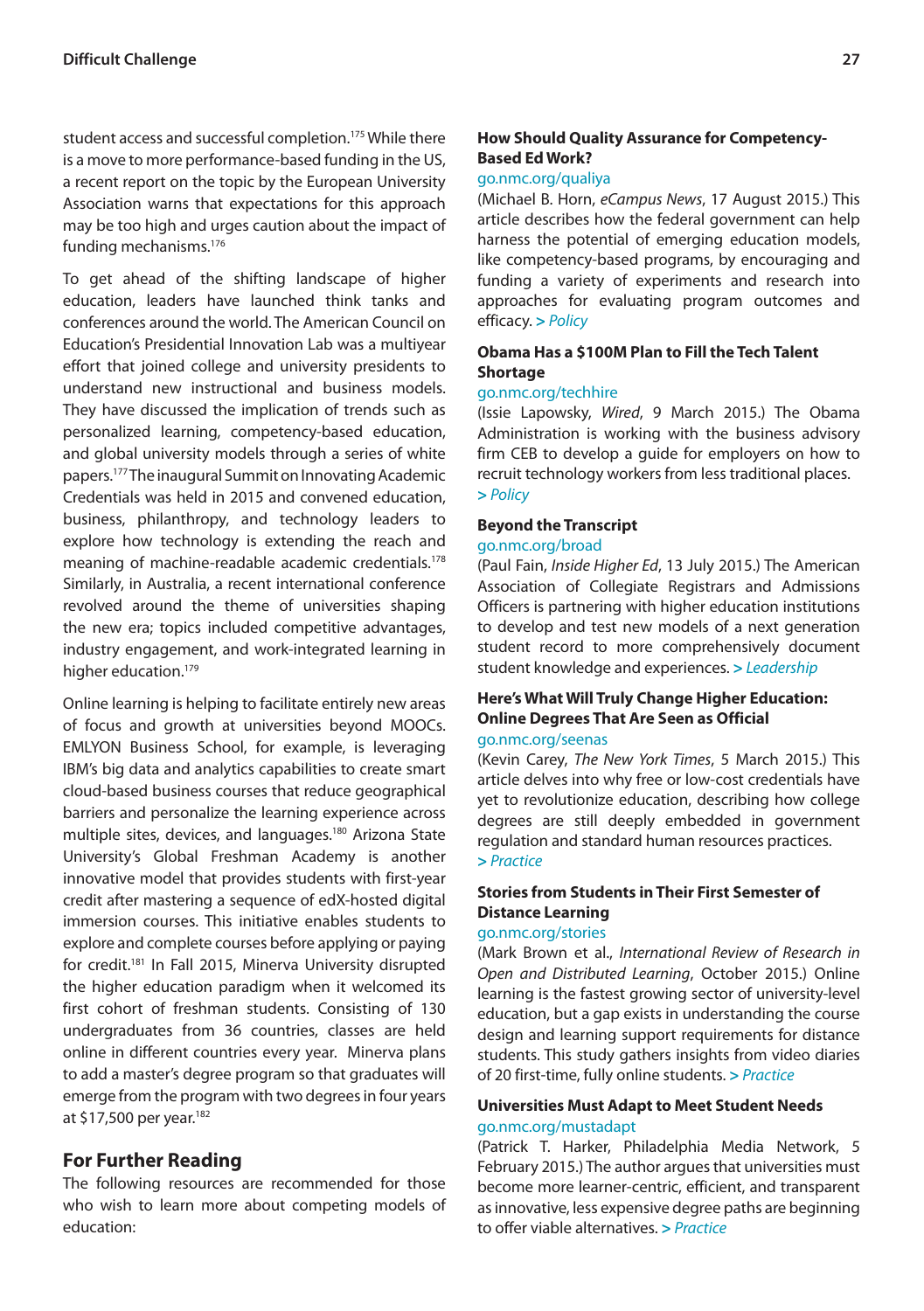# <span id="page-31-0"></span>Personalizing Learning

**Difficult Challenge: Those that we understand but for which solutions are elusive**

**Propositive and according tend of the cultural backgrounds of individual students.**<br> **Propositive and according of the specific learning needs, interests, aspirations,**<br> **Propositive and according tend of the specific lea** *ersonalized learning refers to the range of educational programs, learning experiences, instructional approaches, and academic support strategies intended to address the specific learning needs, interests, aspirations, While there is demand for personalized learning, it is not adequately supported by current technology or practices — especially at scale. The increasing focus on customizing instruction to meet students' unique needs is driving the development of new technologies. Advancements in online learning environments and adaptive learning technologies are making it more possible to support learners' individual learning paths. A major barrier, however, is that scientific, data-driven approaches to effectively facilitate personalization have only recently begun to emerge; adaptive learning, for example, is still evolving and gaining traction within higher education. Compounding the challenge is the notion that technology is not the whole solution — personalized learning efforts must incorporate effective pedagogy and include faculty in the development process.184*

# **Overview**

Personalized learning consists of learning strategies, solutions, and interventions that align with individual learner goals and account for differences in background knowledge, passion or interest in topics, and subject mastery. The purpose of personalized learning is to empower students to take ownership of the learning experience and prime themselves for lifelong learning. Giving students more autonomy can increase motivation and engagement with the subject matter.185 On the surface, the term "personal" may connote a solitary experience, but effective personalized learning approaches have the potential to facilitate a constant conversation between the student and instructor, providing each with crucial insights about what areas need further attention. This is particularly compelling for large, introductory courses at universities and colleges where students often decide whether or not to continue pursuing a specific major or discipline.

What makes personalizing learning a difficult challenge is that interest in the approach is outpacing the number of large-scale implementations; tangible outcomes in higher education are still scarce.<sup>186</sup> At the moment, many of the efforts in this space fall into the category of technology development, rather than pedagogical frameworks. Enabling technologies, such as adaptive learning solutions and digital courseware, detailed later in this report, aim to provide interventions on the level of one-on-one tutoring, showing students where improvement is needed as they move through the material.187 EDUCAUSE reports that integrating the tools with appropriate curriculum design is key, "ensuring that the goals and the means of pursuing them are considered in tandem."188 In this vision, a balance must be struck between computer intervention and human thinking as students must be actively involved in progressing their own understanding instead of simply relying on machine guidance.189

Though personalized learning is poised to have a profound impact on teaching and learning if approaches are designed and deployed effectively, detractors cite concerns over who has authority over the academic content in adaptive learning systems, and the extent to which the courseware will be perceived as a replacement for instructors. Others believe that at-risk students will still need more interactions with instructors and peers.<sup>190</sup> A top-down approach where faculty are mandated to use adaptive learning technologies without consideration of how they fit in with curriculum or desired learning outcomes could be harmful. Not only do instructors need more training opportunities around personalized learning, but they must also be heavily involved in the design of personalized learning initiatives.

### **Implications for Policy, Leadership, or Practice**

UNESCO is setting important precedents to drive international discussions and policymaking sessions. In advance of the 2015 UNESCO Global High-Level Policy Forum, education leaders from 53 countries were surveyed on how to best achieve open, online, and flexible learning. Over 50% identified the importance of the faculty role in supporting students through personalized learning; UNESCO cites professional development for teachers and faculty as a critical part of the strategy, particularly around leveraging open educational resources. They also recommend development of systematic approaches that stimulate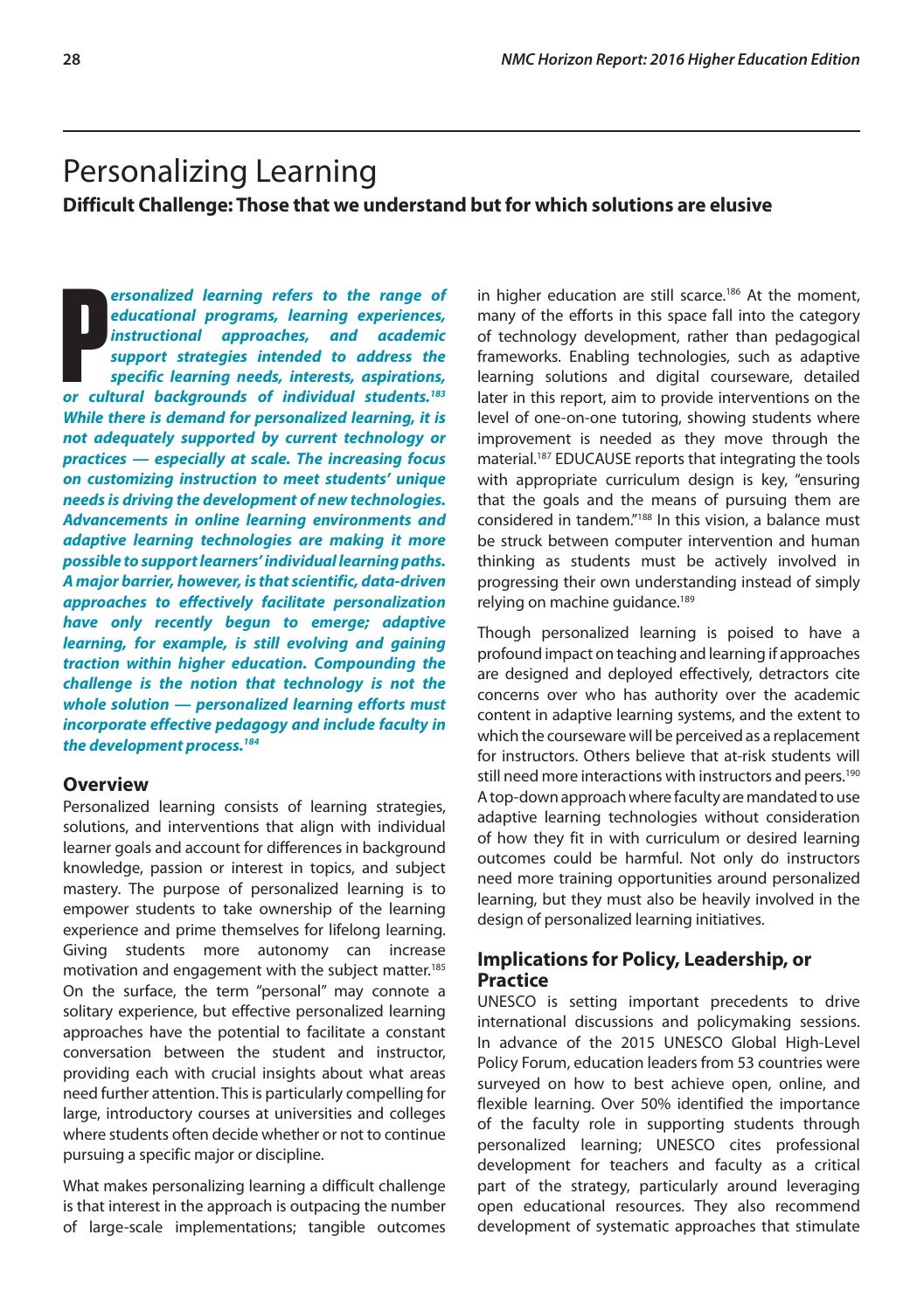more flexibility in online learning that ultimately engage students more deeply.<sup>191</sup> However, there are still complex privacy issues surrounding personalized learning policy that may impact technology adoption. Many laws, such as FERPA in the US, govern student record retention and data security on an institutional level, but do not provide privacy protections for students who sign up for personalized learning services directly with vendors.<sup>192</sup>

The Bill & Melinda Gates Foundation has been integral to advancing the field. Through a vast network of partners and grantees, they are investing in adaptive learning<sup>193</sup> and digital courseware<sup>194</sup> solutions that enable personalized learning and promote greater student success and equity<sup>195</sup> in higher education. One grantee, Association of Public & Land-grant Universities (APLU) was awarded \$4.6 million in 2015 to support a consortium of institutions in scaling adaptive courseware across their campuses with the goal of improving student learning outcomes and accelerating degree completion.196 APLU is deeply incorporating faculty into project leadership, creating a model for cross-institutional faculty collaboration on adaptive courses.197 Personalized learning is also gaining steam broadly as influencers such as Mark Zuckerberg have publicly committed to investing in personalized learning, citing it as a pathway for students to gain skills and confidence to learn any subject they pursue.<sup>198</sup>

The University of Wisconsin–Milwaukee has already woven personalized learning into their psychology courses. Developed by the American Psychological Association, the U-Pace course leverages an instructional model that includes a self-paced learning tool that reveals to students their progress around core competencies. Instructors also provide personalized feedback and motivational support on a weekly basis. Six months after course completion, students performed 16% higher on cumulative exams than conventionally taught students, and the knowledge gap between low-income students and higher-income students significantly narrowed.199 Further, institutions are increasingly exploring the science behind developing personalized learning initiatives. Stanford University's Open Learning Initiative is leveraging learning analytics, providing online students with targeted feedback along with self-assessment tools so they can better understand their knowledge gaps and adjust their study plans accordingly.<sup>200</sup>

# **For Further Reading**

The following resources are recommended for those who wish to learn more about personalizing learning:

# **Open Education: Individualized Learning from Kindergarten to College**

# [go.nmc.org/indiv](http://go.nmc.org/indiv)

(Lindsey Burke and Vance Fried, The Heritage Foundation, 9 November 2015.) As interest mounts for personalized learning, policymakers and educators must work together to establish ways in which competencybased learning, facilitated by open educational systems, can be implemented. In higher education, accreditation policies are proving to be a barrier. **>** *Policy*

# **Liberal Arts - Personalized Learning**

#### [go.nmc.org/liba](http://go.nmc.org/liba)

(Northern Arizona University, accessed 23 December 2015.) Northern Arizona University has incorporated personalized learning into their degree plans by offering an autonomous, self-paced online liberal arts degree leveraging competency-based learning to promote mastery-level knowledge. **>** *Leadership*

#### **Personalized Learning: An Overview (PDF)** [go.nmc.org/itali](http://go.nmc.org/itali)

(Emma Bartle, The University of Queensland, 16 March 2015.) While the overall consensus about personalized learning seems optimistic, there are challenges that must be addressed before large-scale implementations, including clearly defining the role of educators and creating deeper learning approaches through online portals. **>** *Leadership*

### **PLORS: A Personalized Learning Object Recommender System (PDF)**

#### [go.nmc.org/plors](http://go.nmc.org/plors)

(Hazra Imran et al., *Vietnam Journal of Computer Science*, 30 July 2015.) Research on the potential LMS integration of a recommendations engine that is based on students' previous experience resulted in the creation of PLORS, a system that identifies the most useful learning objectives for students. **>** *Leadership*

### **Smart Libraries Will Power the Transition to Personalized Learning**

#### [go.nmc.org/smarli](http://go.nmc.org/smarli)

(David Kim and Jeffrey Pomerantz, *EdSurge*, 22 September 2015.) This article illuminates the ways in which academic libraries can influence more personalized learning within higher education. By offering textbooks online, libraries can leverage student data to offer material recommendations and real-time analysis of student interaction with texts. **>** *Leadership*

#### **Learning to Adapt**

#### [go.nmc.org/essex](http://go.nmc.org/essex)

(Paul Frain, *Inside Higher Ed*, 28 August 2015.) During Essex County College's personalized learning implementation, the biggest challenges were students regulating their own work unsuccessfully, along with the unwillingness of educators to adapt their teaching methods. **>** *Practice*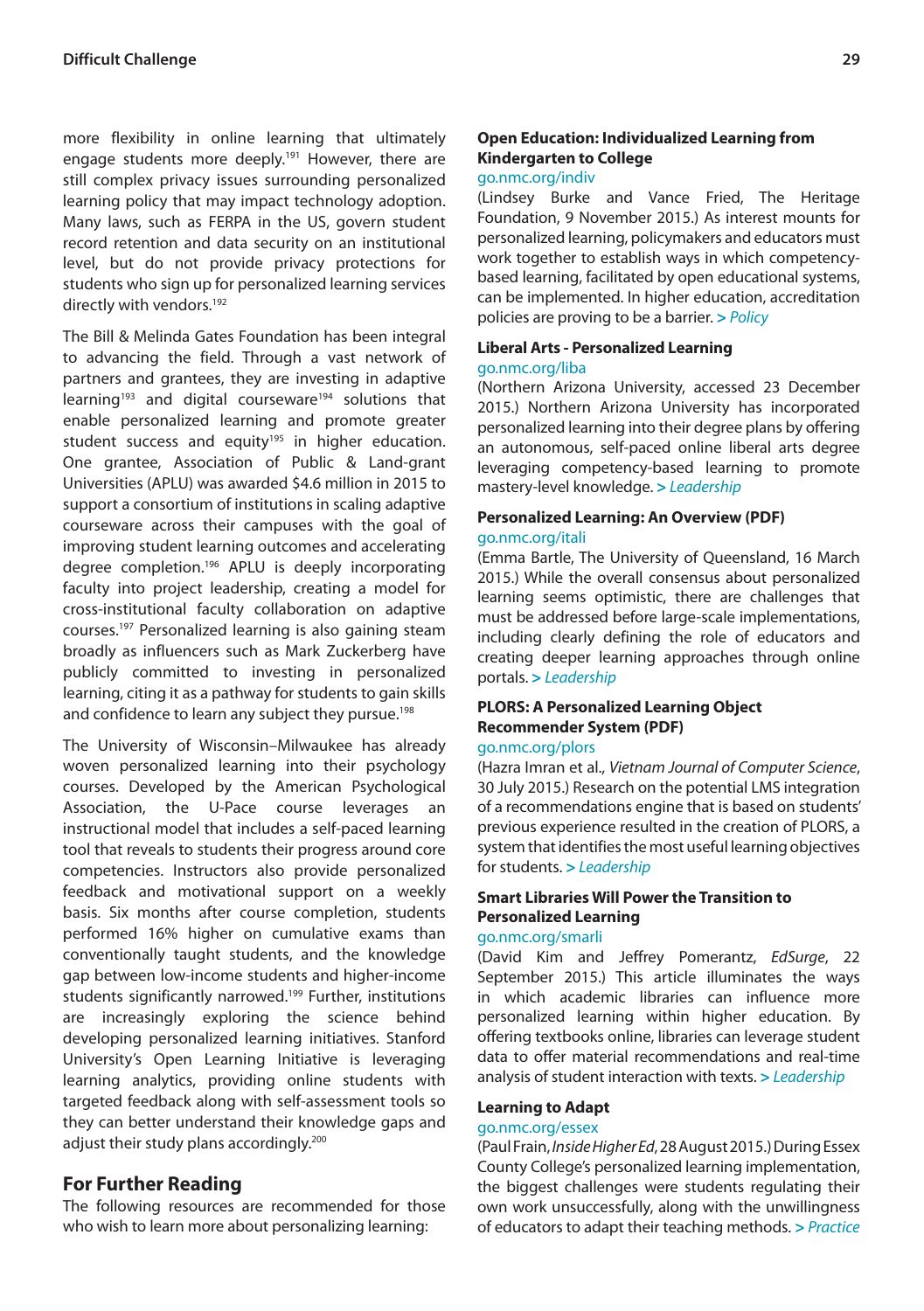# <span id="page-33-0"></span>Balancing Our Connected and Unconnected Lives **Wicked Challenge: Those that are complex to even define, much less address**

*fth technology now at the center of many daily activities,<sup>201</sup> higher education institutions must help learners understand how to balance their usage with other developmental needs. To prevent students from getting lost ith technology now at the center of many daily activities,201 higher education institutions must help learners understand how to balance their usage with other developmental needs. To prevent students universities and colleges are tasked with encouraging mindful use while making them aware of their digital footprint and the accompanying implications.202 As education aligns more closely with technological trends, instructors will have to promote this balance, facilitating opportunities where students feel, digest, reflect, and pursue sensorial experiences that are crucial to developing character and integrity. Guiding learners to personal success in their own habits is especially critical for incoming generations of students that have relied on technology from an early age. While there are plenty of studies and articles discussing healthy amounts of screen time for children,203 there are no agreed-upon models for adults when it comes to learning. Furthermore, institutions have a responsibility to ensure that when students and faculty are connected it is with the purpose of transformation — not just replicating experiences that could take place without technology.204*

#### **Overview**

The proliferation of always-connected devices, particularly mobiles, has made conducting research possible anywhere. With technology usage, however, there is a fine line between convenience and addiction, especially when it comes to taking advantages of the social networking and communication features. A survey conducted by Baylor University found that college students spend between eight to ten hours daily on their smartphones, with many agreeing that they are wasting their time or have become overly dependent.<sup>205</sup> There is freedom in being able to communicate with peers and find information any time, but if these online activities are not balanced properly with self-reflection and analysis, technology can become a crutch — an excuse not to engage in the kind of critical thinking that leads to meaningful discovery and deep understanding.

Compounding this wicked challenge is the inherent pressure placed on students to multi-task successfully, juggling coursework with extracurricular activities and social life, and excelling at all aspects. Psychologists believe that adding excessive technology use to this equation compels people to be reachable at all times, fueling concerns that if they do not respond to every email or see every social media post they will be missing out on something important. This fragmented mentality often leads to exhaustion and burnout.<sup>206</sup> While most institutions have acceptable use policies for mobiles and citing digital resources, the burden still falls squarely on learners to balance their time with and without technology. Students are increasingly encouraged to bring their devices to class, $207$  but Michigan State University researchers found that even the highestperforming students struggled to use their devices for productive activities such as taking notes while managing the accompanying distractions.<sup>208</sup>

Technology has played a vital role for stimulating student creation, deeper learning, global awareness, and more;<sup>209</sup> implementing it in a balanced manner requires a careful consideration of how it relates to the learning process. One major challenge for educators is to assimilate digital tools in ways that are expressly tied to transformative learning experiences that make a genuine impact on students. The SAMR model provides a potential framework for ensuring technology is used with purpose. In the SAMR acronym, "S" is for Substitution — the most basic level of technology integration — where it acts as a direct tool substitute, with no functional change. An example would be an e-book that completely replicates the print version so nothing new is gained for students. The goal for instructors is to reach the "R" stage, which stands for Redefinition, in which the capabilities of the deployed technology allow for the creation of new tasks that were previously inconceivable.<sup>210</sup>

# **Implications for Policy, Leadership, or Practice**

In 2015, education ministers, private companies, and educators convened at the inaugural Global Education Industry Summit in Finland to discuss frameworks for striking a balance between technology and high-quality teaching and learning. The result was a call to action for governments to develop national agendas that champion transformative technology use while avoiding institutions simply becoming "a marketplace for commercial selfinterest of any corporation."211 As educational technology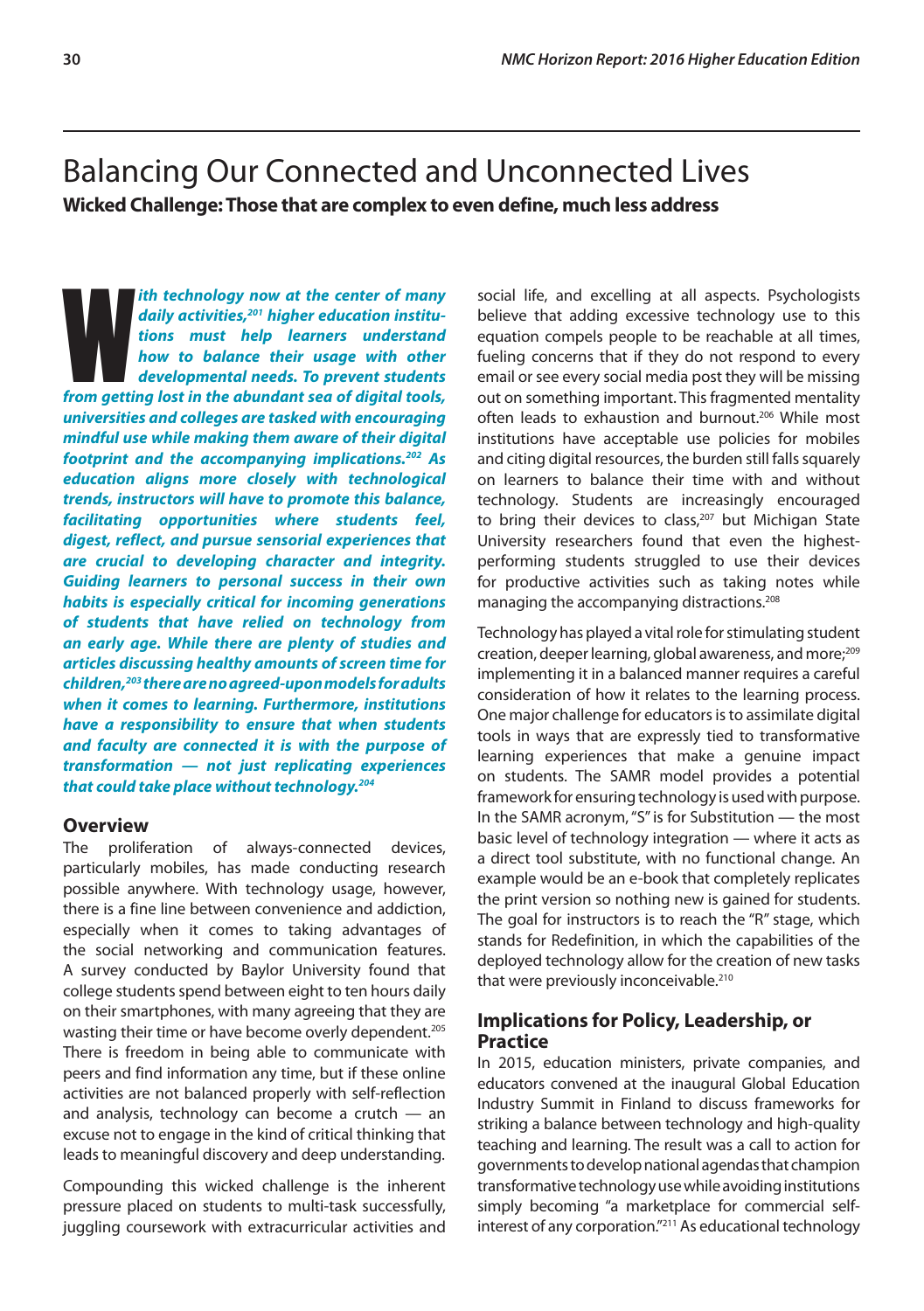use is increasing, more institutions are both encouraging and attempting to regulate it. An article published by researchers at Canada's Laurentian University analyzes the policy implications in higher education and recommends ideal strategies. The authors noted it was important for policies not to be too rigid and that they are most effective when technology is primarily promoted as a vehicle for pedagogical innovation.<sup>212</sup> Otherwise, policies risk promoting technology just for technology's sake without any change in learning outcomes.<sup>213</sup>

A partnership between JISC, the University of Oxford, OCLC Research, and the University of North Carolina, Charlotte has exemplified leadership in bridging connected and unconnected learning. They recently created the guide "Evaluating Digital Services: A Visitors and Residents Approach," which explores the relationship between online and more traditional offerings to gain a better understanding of how students "navigate the overlapping worlds of the web and formal education." The guide's aim is to help education leaders critically evaluate the efficacy of technologies and web resources for promoting authentic learning. JISC and partners emphasize that fostering successful learner engagement with digital tools is about understanding the reasons behind their specific technology choices. Ultimately, practitioners must develop their own curricula that incorporate varying degrees of technology use, so they need to continuously collect feedback from learners to take into account student perspectives.<sup>214</sup>

The landmark project, "A Day Without Media," led by ICMPA and the University of Maryland, College Park, provided students with an opportunity to disconnect from technology to better understand how it has impacted them.215 While most students did not enjoy being cut off from the constant flow of information, the experiment provided key insights: institutions must help them understand the moral and social implications of how they use technology.<sup>216</sup> A number of progressive universities are emphasizing outdoor education as a means of providing students with more sensory and hands-on experiences. At College of the Atlantic, for example, human ecology students work with people in their community, engaging primarily in field-based learning across organic farms and offshore island research stations.217 Evergreen State College also holds most of their flexible classes outdoors, encouraging students to get involved with community gardens and campus farms that provide the food for the school cafeteria.<sup>218</sup>

# **For Further Reading**

The following resources are recommended for those who wish to learn more about balancing our connected and unconnected lives:

# **Balancing Innovation and IP to Advance the Digital Economy**

### [go.nmc.org/ntia](http://go.nmc.org/ntia)

(Angela Simpson, NTIA, 27 October 2015.) The Commerce Department's National Telecommunications and Information Administration advocates for students learning through fair use of media by proposing exemptions from the Digital Millennium Copyright Act that enable innovation and free expression. **>** *Policy*

### **Mindful Check-ins Can Facilitate Use of Technology, Expert Says**

#### [go.nmc.org/checkin](http://go.nmc.org/checkin)

(Appalachian State University, 26 October 2015.) A professor at the University of Washington traveled to Appalachian State University to discuss the intersection of technology and contemplative practices with students. Recognizing when and how they make choices can help students leverage their own intention to use technology to their advantage. **>** *Leadership*

#### **New Tool Sheds Light on how Digital Technologies are Breaking Down Traditional Life Boundaries** [go.nmc.org/digibrain](http://go.nmc.org/digibrain)

(Lancaster University, 2 October 2015). Researchers from several UK universities collaborated on the Digital Brain Switch Project, a study of the impact of digital technologies on work-life balance. The team created a web-based tool, MyLifeRocket, which enables users to report their moods and behaviors in conjunction with technology use. **>** *Leadership*

# **Educating Generation Next: Screen Media Use, Digital Competencies and Tertiary Education**

#### [go.nmc.org/genext](http://go.nmc.org/genext)

(Toija Cinque and Adam Brown, *Digital Culture & Education*, 1 March 2015.) In an effort to assess the competing discourses around the perceptions and actual use of technology for learning, this study of Australian first-year university students examines how they currently engage with media. **>** *Practice*

# **Robot for Mindful Technology Use?**

#### [go.nmc.org/robotformind](http://go.nmc.org/robotformind)

(Newshedgehog, 29 December 2015.) An MIT engineer created a robot aimed at helping users overcome screen addictions by supporting more natural face-to-face interaction. **>** *Practice*

# **Why the Modern World is Bad for Your Brain** [go.nmc.org/modworld](http://go.nmc.org/modworld)

(Daniel J Levitin, *The Guardian*, 18 January 2015.) The author draws attention to some of the downsides of having constant access to email and social media, describing the cognitive cost of multitasking and how people can develop a novelty-seeking neural addiction that neglects higher-level thinking skills. **>** *Practice*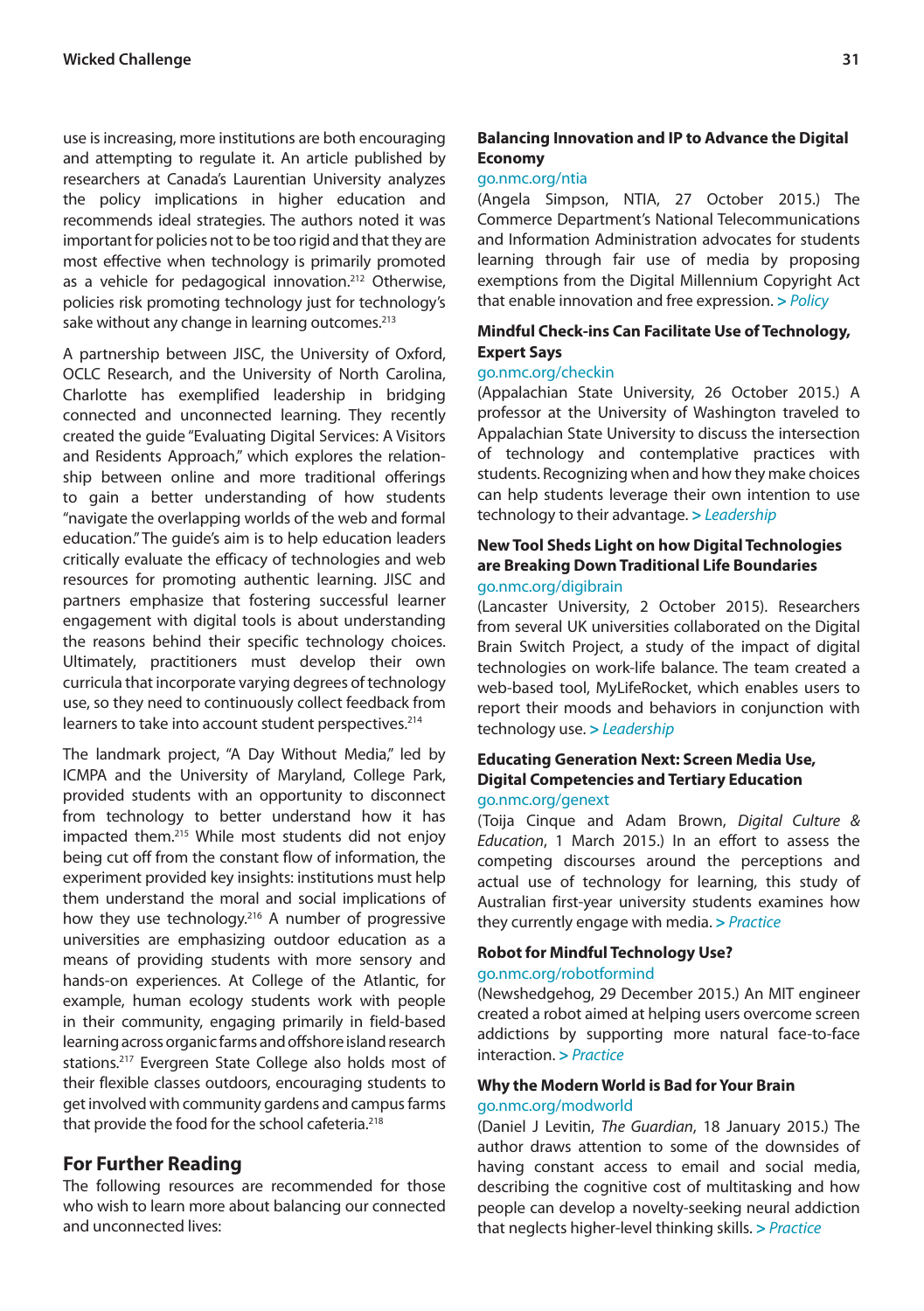# <span id="page-35-0"></span>Keeping Education Relevant

**Wicked Challenge: Those that are complex to even define, much less address**

oday, a college degree no longer guarantees<br>gainful employment. The Economic Policy<br>Institute recently found that Americans under<br>age 25 are more than twice as likely to be<br>unemployed as other age groups.<sup>219</sup> This issue<br>i *oday, a college degree no longer guarantees gainful employment. The Economic Policy Institute recently found that Americans under age 25 are more than twice as likely to be unemployed as other age groups.219 This issue labor market research about the global skills gap leave many concerned that current higher education systems do not prepare learners for the workplace's rapid modernization.220 Many countries have responded with initiatives prioritizing STEM training, yet critics of this movement defend studies of the humanities as promoting ethical inquiry and social justice.221 Although vocational education and training (VET) has been framed as a promising solution, negative cultural perceptions are still driving students into formal education.222 Addressing this challenge means envisioning new ways to earn a college degree that will equip students with applicable industry-specific skills while maintaining the ethical training and credibility of traditional academia.182*

# **Overview**

At a time when the Internet enables learners to gain new knowledge and skills freely, the formal four-year degree remains the hallmark of employability; the Georgetown Public Policy Institute predicts that by 2020, 65% of all jobs will require postsecondary education and training beyond high school.<sup>223</sup> While demand for formal education is still high, a wide range of factors are causing some to question its value. A recent survey of 400 companies found that 96% believe all students should have higher education experiences that teach them to solve problems collaboratively with people whose views are different from their own, with a strong emphasis on the importance of applied learning and teamwork. The vast majority of employers, however, said they feel recent graduates lack the skills needed to be successful in today's workplace.<sup>224</sup>

Some global leaders have acknowledged the skills gap, and are advancing reforms that encourage higher education institutions to remedy this issue. President of Japan Shinzō Abe recently announced a new economic growth strategy; this was followed by a decree from Japan's Minister of Education that forced national universities to shutter social science and humanities departments, or risk losing funding from the federal government.<sup>225</sup> This move has generated significant backlash from those who champion the humanities' steadfast role in post-secondary learning, citing their value in forming a well-rounded worldview. Some experts point to reasoning used in Aristotle's *Nicomachean Ethics* extolling the humanities as the middle ground that helps humans navigate society with practical wisdom to advance "the common good." In other words, they argue that scientific knowledge alone is not enough to address the multidimensional social problems people face today.<sup>226</sup>

A common response to this challenge has been the resurgence of interest in vocational education and training (VET) because of its proven success in providing students guaranteed work experience and employment. Yet, labor market researchers have identified a stigma against vocational schools that is funneling students continuously into formal higher education environments.<sup>227</sup> Recently, Central Queensland University announced plans to restructure its VET division after a \$6 million loss due to a decline of more than 20% of vocational students in the last two years.228 In many countries, vocational education is perceived as the inferior choice to traditional university pathways, although evidence increasingly demonstrates its widespread economic benefits.<sup>229</sup> In this climate, national and institutional leaders are challenged to devise new systems that combine the best of both worlds, offering learners a collegiate experience that prepares them for a meaningful life of work, production, and thoughtful inquiry.

# **Implications for Policy, Leadership, or Practice**

For this wicked challenge, solution-oriented policies are just beginning to emerge. UNESCO recently published "Rethinking Education: Towards a Global Common Good?," a far-reaching philosophical treatise on what values should guide the evolution of teaching and learning in the 21st century. Positioning sustainable development as the ultimate goal of education, the authors reaffirm human-centered approaches to policymaking, directly informing strategies associated with economic globalization and rising youth employment.230 In 2015, officials in India announced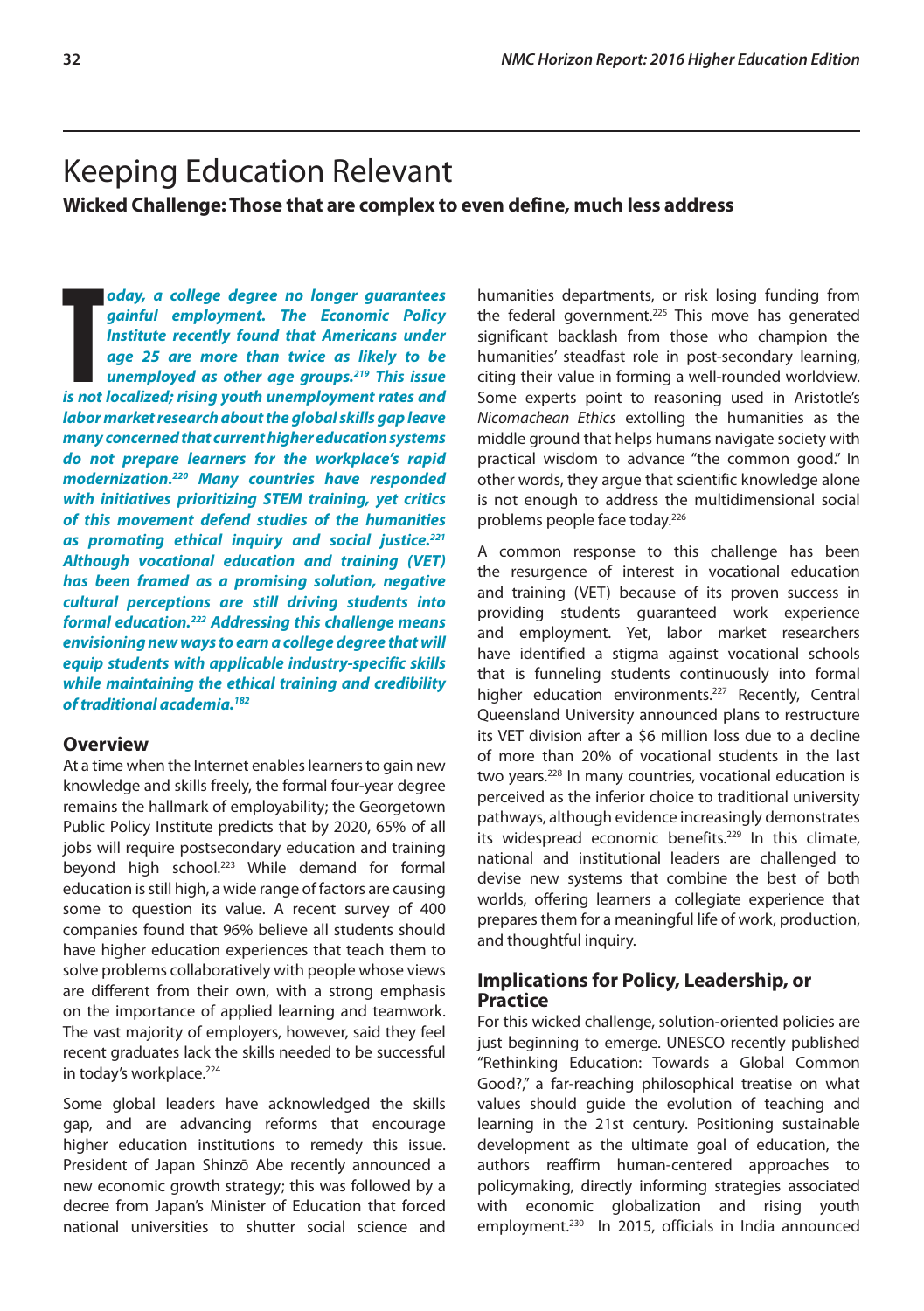a national policy to integrate vocational training with formal education. The policy seeks to redirect college dropouts into vocational pathways, while simultaneously enhancing the social status of those who study trades. One directive of the policy will align vocational courses to the National Skills Qualification Framework, which will allow polytechnic and community colleges to award bachelor's degrees for vocational studies.231

Several innovative programs are pioneering models that offer students opportunities to build industry-specific skills while participating in formal higher education environments. The UK has introduced the Degree Apprenticeships program, an initiative that promises to bring together "the best of higher and vocational education." By offering nine industry-designed pathways of study, the new strategy creates opportunities for students to earn bachelor's and master's degrees while receiving on-the-job training, with costs shared by the government and employers.232 At SUNY Cobleskill, a small agricultural university in New York, Chinese citizens who have completed three years of vocational training can earn a bachelor's degree via the Path Pro Program. The first of its kind in the US, the Path Pro Program engages four vocational colleges in China, allowing Chinese learners to prepare for high-skilled industry jobs and benefit from the earning potential and social status that comes from a four-year college degree.<sup>233</sup>

While skills training is an important theme of this challenge, much attention has been paid to the idea of merging the humanities with scientific disciplines to inform broad perspectives. At Harvard University, the Project on Purpose and Values in Education has created co-curricular programming that helps students reflect on big questions of meaning, value, and purpose. Using best practices and resources from this project, Harvard faculty can integrate social and moral inquiries into technical subject matter, enabling learners to effectively advance the common good through any career path.234 As part of its Common Curriculum, Yale-NUS College emphasizes the powerful dynamic between liberal arts and science for solving 21st century problems. Through courses such as "Scientific Inquiry and Quantitative Reasoning" alongside "Comparative Social Institutions and Literature and the Humanities," learners form an extensive knowledge base to drive critical thinking about global dilemmas.<sup>235</sup>

### **For Further Reading**

The following resources are recommended for those who wish to learn more about keeping education relevant:

# **Better Information for Better College Choice & Institutional Performance**

### [go.nmc.org/score](http://go.nmc.org/score)

(US Department of Education, September 2015.) The US Department of Education's college scorecard and technical website provides students, families, and advisors with a transparent picture of college cost and value, comparing colleges and universities based on the degree to which the institution supports students through graduation. **>** *Policy*

#### **Economic Engagement Framework** [go.nmc.org/econom](http://go.nmc.org/econom)

(The Association of Public and Land-grant Universities, accessed 7 January 2016.) APLU has developed a set of tools to help universities plan, implement, assess, and advance their economic engagement efforts, which relates to how they engage with and enhance the competitiveness of their communities as well as serve the global society. **>** *Policy*

#### **Employability Skills in Higher Education Curriculum** [go.nmc.org/employskills](http://go.nmc.org/employskills)

(The British Council, 11 June 2015.) The British Council, in partnership with the Higher Education Council of the Ministry of Education, organized the workshop "Embedding Employability Skills in the Curriculum," which supported participants in developing employability benchmarks to help bridge the gap between the higher education sector and workforce. **>** *Leadership*

#### **Master of Tri-Sector Collaboration** [go.nmc.org/mtsc](http://go.nmc.org/mtsc)

(Singapore Management University, accessed 7 January 2016.) Singapore Management University's Master of Tri-Sector Collaboration focuses on the importance of cross-sector collaboration. Students learn to make sense of megatrends affecting business-government-society interactions. **>** *Leadership*

### **Community Colleges Adapt to Job Trends with New Degrees, Student Support**

#### [go.nmc.org/comcollege](http://go.nmc.org/comcollege)

(Amy Lane, *Crain's Detroit Business*, 27 May 2015.) Many community colleges are taking cues from the market and building industry partnerships to design or redesign their degree programs and certificates so that they prepare students for future demands. **>** *Practice*

### **Keeping Competency-based Programs Relevant Over Time**

#### [go.nmc.org/keeping](http://go.nmc.org/keeping)

(Brian Fleming, *Eduventures*, 11 August 2015.) Competency-based programs must actively pursue industry partnerships and solicit their input to align courses with employers' needs and ensure relevance and sustainability. **>** *Practice*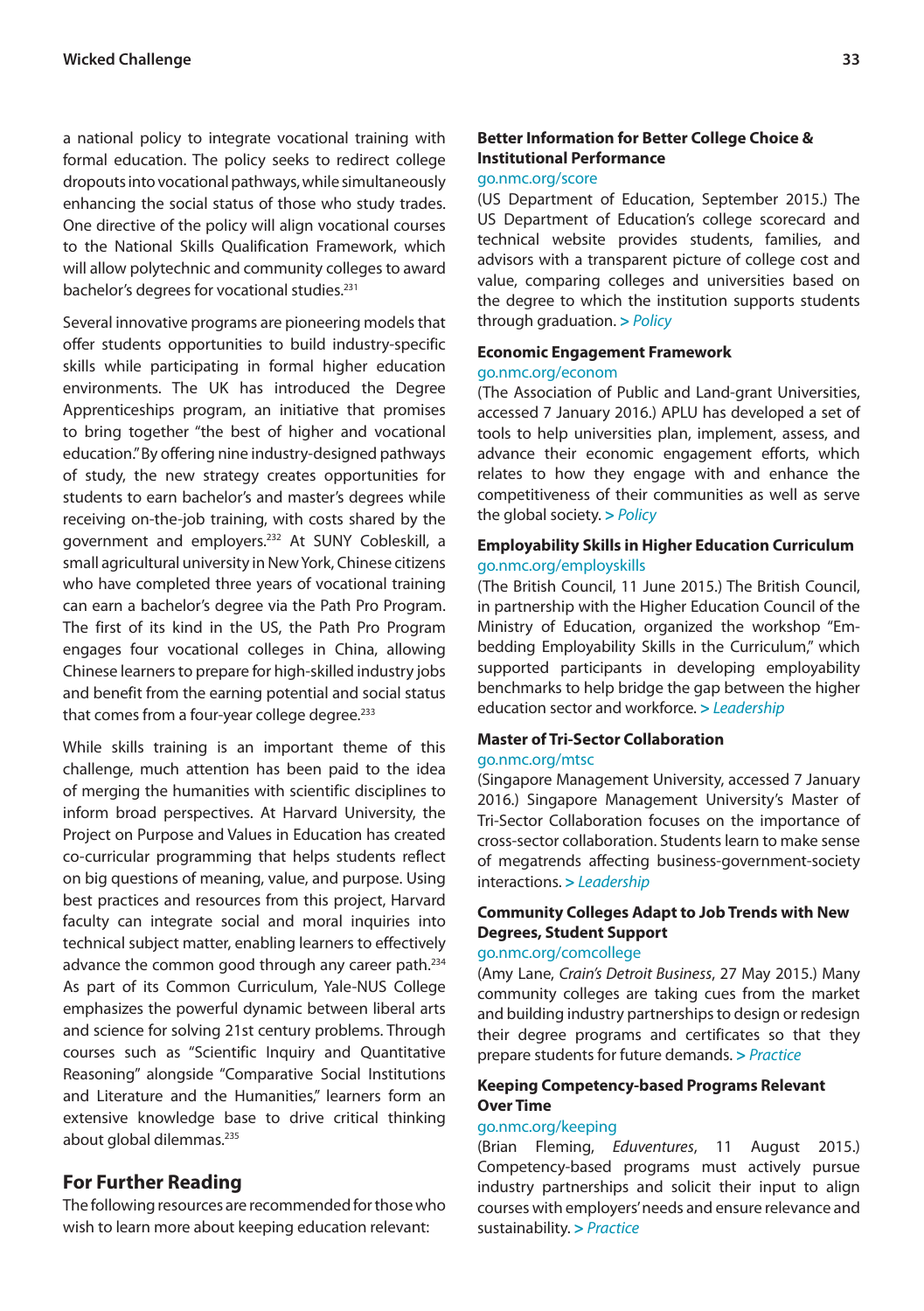# <span id="page-37-0"></span>Important Developments in Educational Technology for Higher Education

**Exercise 15 and the six developments in educational technology detailed in this section were selected by the project's expert panel using the Horizon Project's Delphi-based process of iterative rounds of study, discussion** ach of the six developments in educational technology detailed in this section were selected by the project's expert panel using the Horizon Project's Delphi-based process of iterative rounds of study, discussion, and voting. In the NMC in a broad sense as tools and resources that are used to improve teaching, learning, and creative inquiry. While many of the technologies considered were not developed for the sole purpose of education, they have clear applications in the field.

The technology developments, which the members of the expert panel agreed are very likely to drive technology planning and decision-making over the next five years, are sorted into three time-related categories — near-term technologies that are expected to achieve widespread adoption in one year or less; mid-term technologies that will take two to three years; and far-term technologies, which are forecasted to enter the mainstream of education within four to five years. Each technology development opens with an overview of the topic.

The initial list of topics considered by the expert panel was arranged into categories that were based on the primary origin and use of the technology. The potential applications of the technologies featured, specifically in the context of global higher education, were considered in a series of online discussions that can be viewed at [horizon.wiki.nmc.org/Horizon+Topics](http://horizon.wiki.nmc.org/Horizon+Topics).

The expert panel was provided with an extensive set of background materials when the project began that identified and documented a range of existing technologies used in both education and beyond. The panel was also encouraged to consider emerging technologies whose applications for higher education institutions may still be distant. A key criterion for the inclusion of a new technology development in this edition was its potential relevance to teaching, learning, and creative inquiry in higher education.

In the first round of voting, the expert group reduced the master set, shown on the next page, to 12 developments in technology that were then researched in much greater depth by the NMC staff. Each was then written up in the format of the *NMC Horizon Report* and used to inform the final round of voting. Technology developments that do not make the interim results or the final report are often thoroughly discussed on the project wiki at [horizon.wiki.nmc.org](http://horizon.wiki.nmc.org). Sometimes a candidate technology does not get voted in because the expert panel believes it is already in widespread use in higher education, or, in other cases, they believe it is more than five years away from widespread adoption. Some technology developments, while intriguing, do not have enough credible project examples to substantiate them.

**A key criterion for the inclusion of a new technology development in this edition was its potential relevance to teaching, learning, and creative inquiry in higher education.**

There are currently seven categories of technologies, tools, and strategies for their use that the NMC monitors continuously. These are not a closed set, but rather are intended to provide a way to illustrate and organize emerging technologies into pathways of development that are or may be relevant to learning and creative inquiry. The list of seven categories has proven fairly consistent, but new technologies are added within these categories in almost every research cycle; others are merged or updated. Collectively, the categories serve as lenses for thinking about innovation; each is defined below.

- **> Consumer technologies** are tools created for recreational and professional purposes and were not designed, at least initially, for educational use — though they may serve well as learning aids and be quite adaptable for use in colleges and universities. These technologies find their ways into institutions because people are using them at home or in other settings.
- **> Digital strategies** are not so much technologies as they are ways of using devices and software to enrich teaching and learning, whether inside or outside of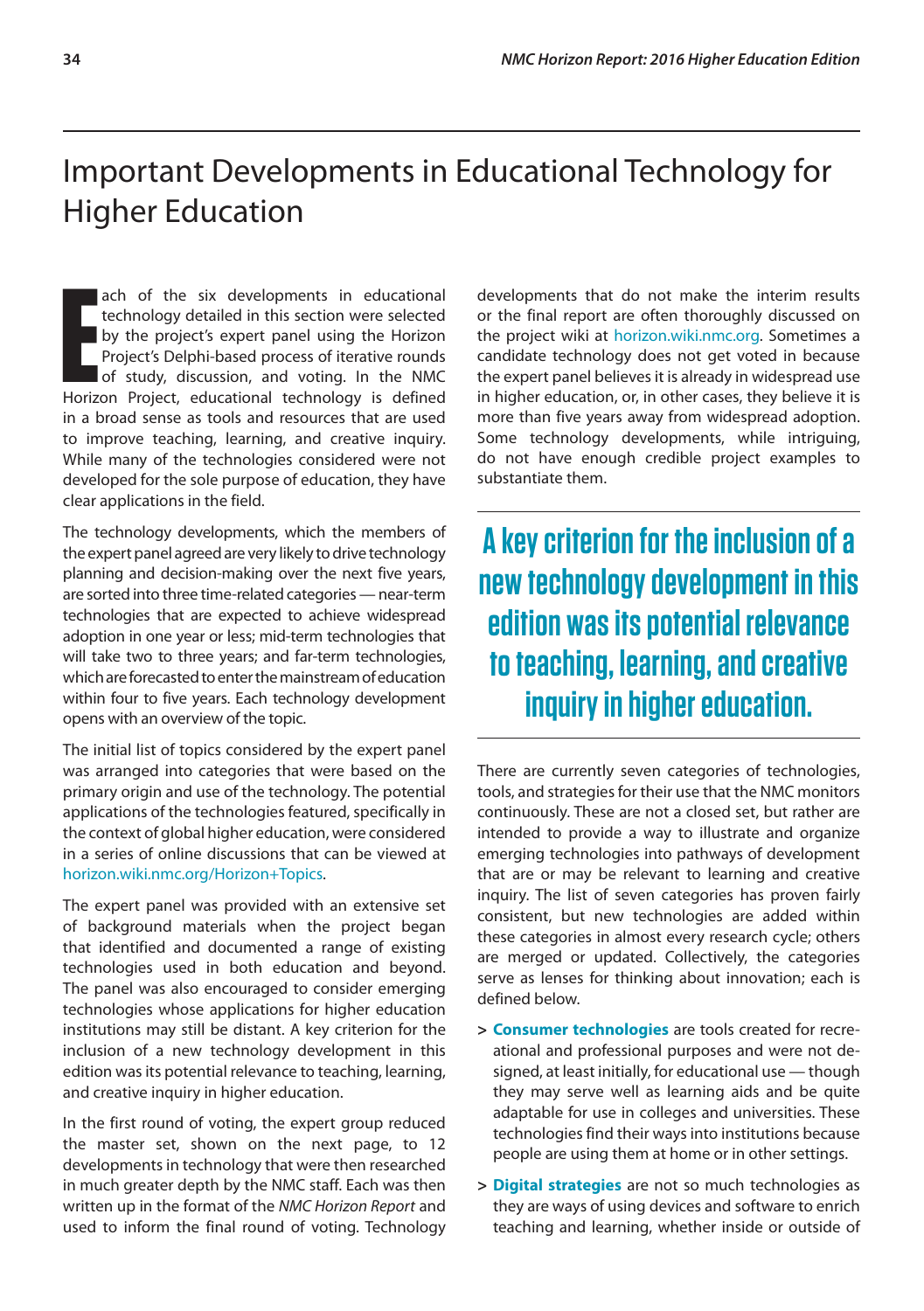the classroom. Effective digital strategies can be used in both formal and informal learning; what makes them interesting is that they transcend conventional ideas to create something that feels new, meaningful, and 21st century.

- **> Enabling technologies** are those technologies that have the potential to transform what we expect of our devices and tools. The link to learning in this category is less easy to make, but this group of technologies is where substantive technological innovation begins to be visible. Enabling technologies expand the reach of our tools, make them more capable and useful, and often easier to use as well.
- **> Internet technologies** include techniques and essential infrastructure that help to make the technologies underlying how we interact with the network more transparent, less obtrusive, and easier to use.
- **> Learning technologies** include both tools and resources developed expressly for the education sector, as well as pathways of development that may include tools adapted from other purposes that are matched with strategies to make them useful for learning. These include technologies that are changing the landscape of learning, whether formal or informal, by making it more accessible and personalized.
- **> Social media technologies** could have been subsumed under the consumer technology category, but they have become so ever-present and so widely used in every part of society that they have been elevated to their own category. As well-established as social media is, it continues to evolve at a rapid pace, with new ideas, tools, and developments coming online constantly.
- **> Visualization technologies** run the gamut from simple infographics to complex forms of visual data analysis. What they have in common is that they tap the brain's inherent ability to rapidly process visual information, identify patterns, and sense order in complex situations. These technologies are a growing cluster of tools and processes for mining large data sets, exploring dynamic processes, and generally making the complex simple.

The following pages provide a discussion of the six technology developments highlighted by the 2016 Higher Education Expert Panel, who agree that they have the potential to foster real changes in education, particularly in the development of progressive pedagogies and learning strategies; the organization of teachers' work; and the arrangement and delivery of content. As such, each section includes an overview of the technology; a discussion of its relevance to teaching, learning, or creative inquiry; and curated project examples and recommendations for further reading.

#### **Consumer Technologies**

- > 3D Video
- > Drones
- > Electronic Publishing
- > Quantified Self
- > Robotics
- > Telepresence
- > Wearable Technology

#### **Digital Strategies**

- > Bring Your Own Device (BYOD)
- > Flipped Classroom
- > Location Intelligence
- > Makerspaces
- > Preservation/Conservation **Technologies**

#### **Internet Technologies**

- > Bibliometrics and Citation **Technologies**
- > Cloud Computing
- > Networked Objects
- > Semantic Applications
- > Syndication Tools

#### **Learning Technologies**

- > Digital Badges
- > Learning Analytics and Adaptive Learning
- > Mobile Learning
- > Online Learning
- > Open Content
- > Open Licensing
- > Virtual and Remote Laboratories

#### **Social Media Technologies**

> Online Identity > Social Networks

Reality

# > Crowdsourcing

**Visualization Technologies** > 3D Printing/Rapid Prototyping > Augmented and Virtual

> Information Visualization > Visual Data Analysis > Volumetric and Holographic Displays

- > Affective Computing
	- > Electrovibration

**Enabling Technologies**

- > Flexible Displays
- > Machine Learning
- > Mesh Networks
- > Mobile Broadband
- > Natural User Interfaces
- > Near Field Communication
- > Next-Generation Batteries
- > Open Hardware
- > Speech-to-Speech Translation
- > Virtual Assistants
- > Wireless Power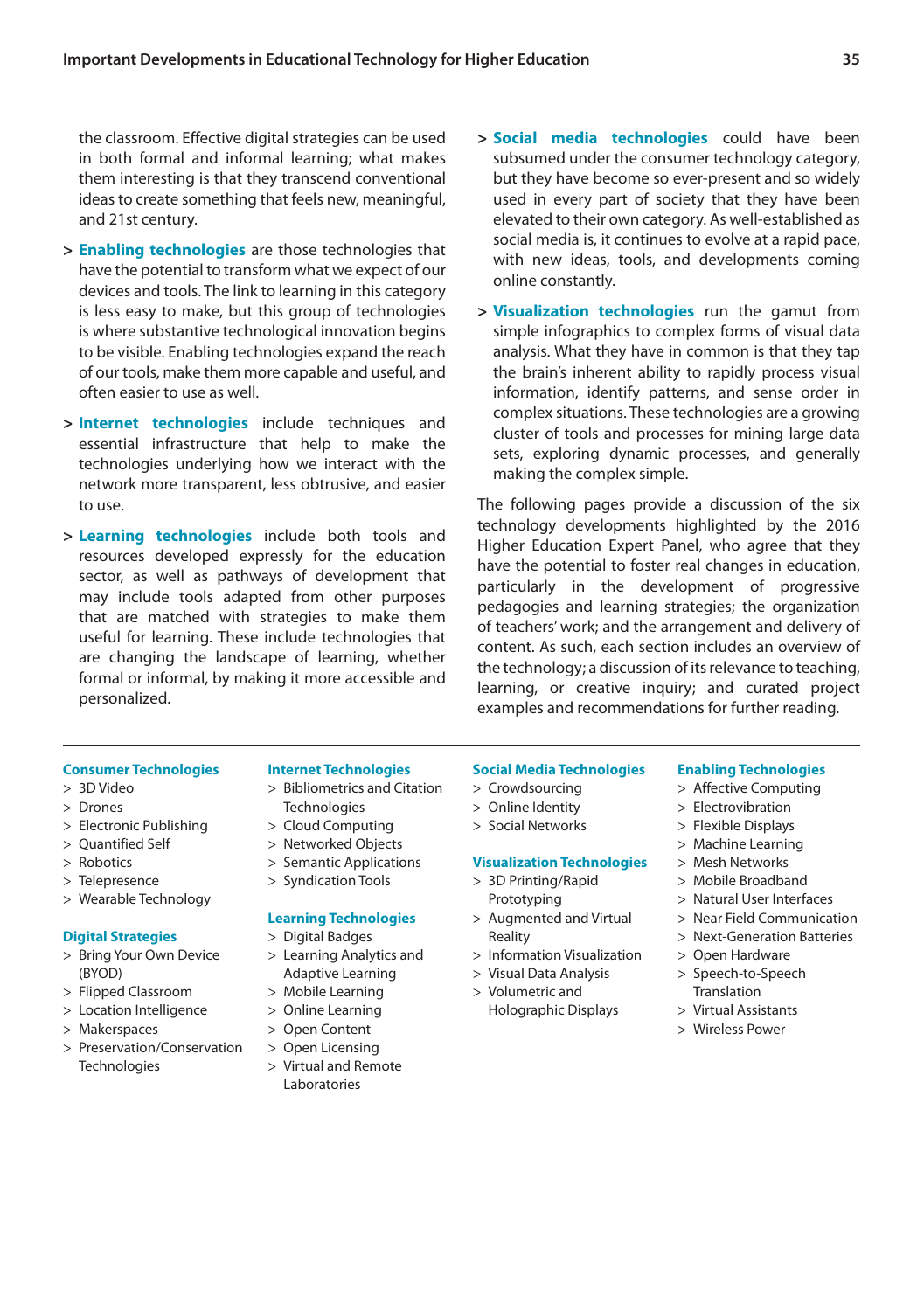# <span id="page-39-0"></span>Bring Your Own Device (BYOD) **Time-to-Adoption Horizon: One Year or Less**

**FRANCE CONSISTED FRANCE CONSISTED FRANCE CONSISTENT**<br> **BECAME THE LARGE FRANCE CONSISTENT**<br> **BECAME FRANCE POTABLE GENERATION**<br> **BECAME FRANCE CONSISTENT**<br> **BECAME POTABLE PRANCE CONSISTENT**<br> **BECAME THE US CONSISTENT PRE** *YOD, also referred to as BYOT (Bring Your Own Technology), is the practice of people bringing their own laptops, tablets, smartphones, or other portable devices with them to learning or work environments. As of 2015, millennials workforce,236 and as a group generally accustomed to mobiles being at the center of their lives, there is now an expectation that they can use them for many aspects of their work life.237 In higher education, the BYOD movement addresses the same reality; many students are entering the classroom with their own devices, which they use to connect to the institutions' networks. While BYOD policies have been shown to reduce overall technology spending, they are gaining traction more so because they reflect the contemporary lifestyle and way of working. According to a 2015 study, at least 42% percent of colleges and universities in the US had implemented a BYOD strategy in 2014.238 Even in the absence of concrete strategies, campuses across the world are accommodating and even encouraging the use of mobile devices for a wide range of teaching and learning activities.*

# **Overview**

As the link between the use of personal devices and learning has crystalized in recent years, the question is no longer whether to allow them in the classroom, but how to most effectively integrate and support them. The BYOD movement is enabling students to learn using the technology with which they are already familiar and comfortable, providing them with a greater sense of ownership over their learning. With 86% of undergraduate students owning a smartphone or tablet,<sup>239</sup> today's students expect to be able to use whatever devices they choose to access learning content, take notes, gather data, and communicate frequently with their peers and instructors. In this sense, the adoption of BYOD does not revolve around promoting technology use, but facilitating ubiquitous learning and productivity gains. At Indiana University, a one-day snapshot of student wireless activity in 2015 revealed 34,344 wireless registrations from 541 device types and 32 operating systems.<sup>240</sup>

BYOD policies have especially gained traction as institutions are developing more robust WiFi infrastructures to ensure faculty and students are constantly connected to the network with the ability to download and stream learning content quickly. Brunel University London, for example, recently partnered with Cisco to create a reliable solution that included more access points and controllers dispersed across 70 campus buildings.241 For BYOD critics concerned about potential security risks, universities are proactively creating policies that emphasize safety. Lebanon Valley College (LVC) requires students to register their devices with the institution. This allows campus officials to identify the specific devices responsible for hacking incidents. It is also important to accommodate the notion that learning does not just take place in lecture halls; LVC has built a new learning commons to spur more collaboration. The space is equipped with large television monitors so that faculty and students can stream video from their mobile devices.<sup>242</sup>

Now that personal technologies are more pervasive at higher education institutions, the definition of BYOD is expanding beyond laptops, smartphones, and tablets. The increased use of mobiles has created an opening for other sorts of devices to enter the classroom. Wearables such as smartwatches are growing in popularity in the consumer sector as convenient and productive alternatives to smartphones. Forrester Research reports that more than 20% of Internet-connected adults regularly use a wearable device.<sup>243</sup> Smartwatches are now being piloted at higher education institutions such as Oral Roberts University for the purpose of fitness tracking in nutrition programs.<sup>244</sup> The rise of the Internet of Things is also making it possible for a range of portable smart objects to make a world of information available to and controlled by users, further encouraging mobility in the future workplace and across campuses.<sup>245</sup>

### **Relevance for Teaching, Learning, or Creative Inquiry**

BYOD policies are enabling faculty to update the ways in which they deliver content and assess student learning. This is especially the case as progressive institutions are beginning to allow personal device use during testing. Instructors at Aarhus University in Denmark, for example, are leveraging the tool Wiseflow to allow students to eliminate paper tests and bring their own devices to class for digital exams. Wiseflow enables faculty to create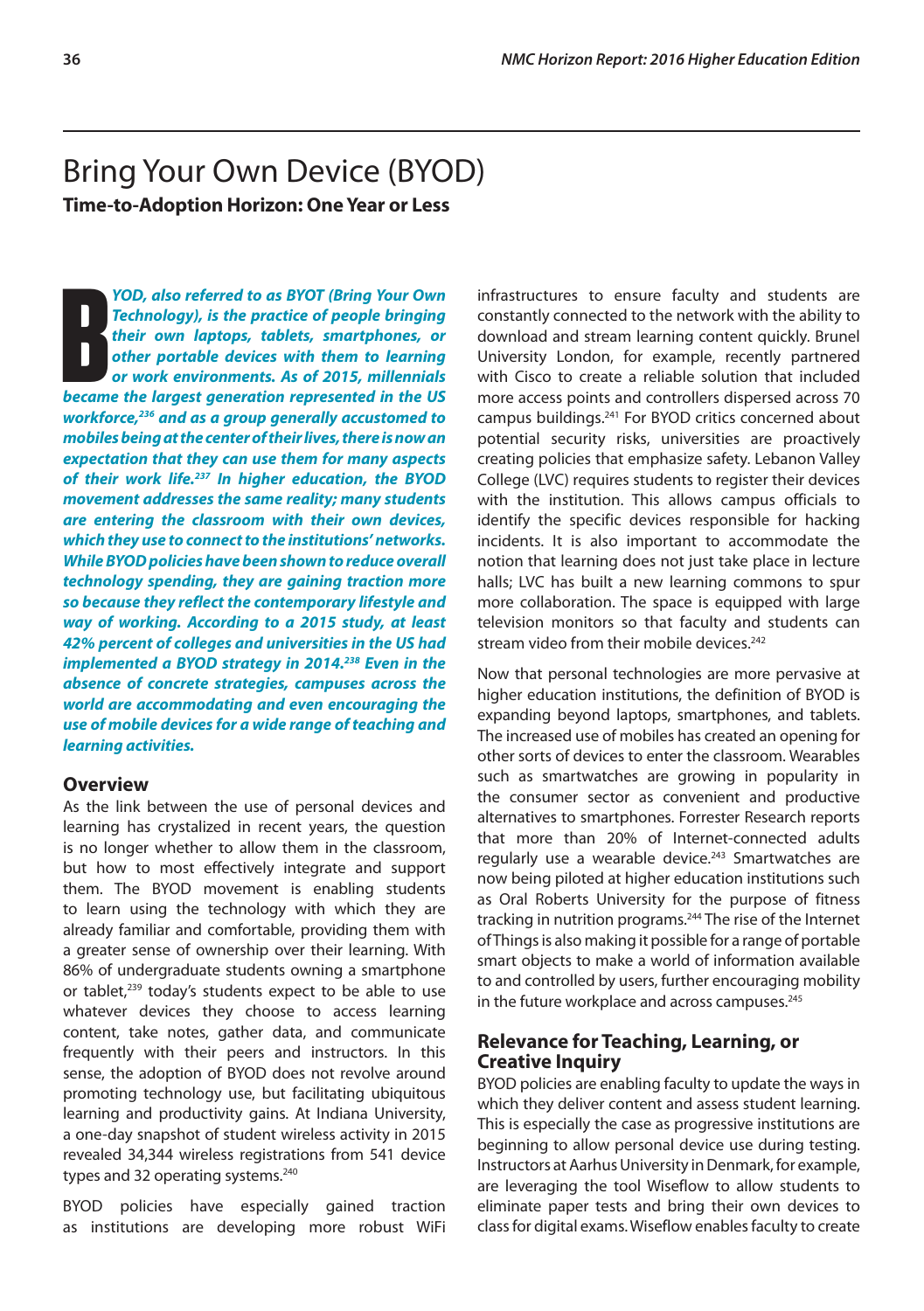and manage exams, assign them to specific students, and assess the materials that they subsequently submit through their mobiles.<sup>246</sup> At University of Southern California, the French department piloted a new model of e-textbooks collaboratively created by faculty, which standardized the content and delivery between courses and allowed students to access important handouts and exercises from any connected device.<sup>247</sup>

As technological developments such as mobile learning, digital textbooks, and analytics continue to converge, educational content is increasingly being produced for consumption on smartphones and tablets. American Public University System (APUS) and University of Texas at Austin have launched course apps that leverage the Adobe toolset to foster more interactive and engaging experiences for students on the devices they choose. A history course app at APUS, for example, includes embedded videos and timelines, along with knowledge checks so students can continuously assess their learning.<sup>248</sup> This development is ultimately less about the devices and more about the content that can be loaded onto them; BYOD enables students and educators to leverage the tools that make them most efficient, including location-based services, social networks, and video streaming. A study conducted by McGraw-Hill Education and Hanover Research reported that 48% of surveyed students use their own mobile devices to study.<sup>249</sup>

It is now commonplace for colleges and universities to develop their own apps to maximize the benefits of their BYOD policies. Emory University recently went from two available apps to building 60, allowing 24,000 devices for 15,000 students and 28,000 employees on its network at any given time  $-$  and nearly all the apps work on any device. Staff now has instant access to the latest safety codes, and university hospital residents and surgeons can easily find information about transplant protocols.250 Recognizing the importance that mobile devices play in productivity, students are also developing apps to assist their peers. For the AppJam at California State University Northridge, student teams competed by creating apps in two categories — student life or student finances. Notable entries included apps that students could use across any device to alert campus police to safety hazards, find other students to carpool to campus, and learn valuable investment skills.251

# **Bring Your Own Device in Practice**

The following links provide examples of BYOD in use that have direct implications for higher education settings:

# **Colombian School Uses Citrix to Manage their Cali Campus**

### [go.nmc.org/citrix](http://go.nmc.org/citrix)

Pontificia Universidad Javeriana Cali in Colombia is using Citrix technology to create a virtualized environment of resources accessible to both faculty and students through their personal devices; this has increased productivity and cut costs related to licensing, rotation of equipment, energy, and maintenance. **>** *Leadership*

#### **BYOD Seminar Rooms**

#### [go.nmc.org/uos](http://go.nmc.org/uos)

Form meets function in the BYOD seminar rooms at the University of Sydney, which are equipped with wireless Internet, device-charging stations, and lightweight furniture designed for easy rearranging. **>** *Practice*

# **MyTech: A BYOD App for Physics Labs**

### [go.nmc.org/mytech](http://go.nmc.org/mytech)

MyTech is a free mobile app developed by North Carolina State University for iOS and Android that replaces expensive lab equipment in introductory physics labs, allowing students to visualize, explore, and measure physical motion through their own devices. **>** *Practice*

### **For Further Reading**

The following articles and resources are recommended for those who wish to learn more about BYOD:

# **Welcome to Bring Your Own Access**

#### [go.nmc.org/byoa](http://go.nmc.org/byoa)

(Nicci Fagan, *EdTech Magazine*, 21 December 2015.) The BYOD trend is raising a new issue, Bring Your Own Access (BYOA), which increases an institution's vulnerability to attacks and diminishes network performance. In response, many institutions are creating policies that prohibit or restrict BYOA. **>** *Policy*

### **The Impact of Digital Mobile Devices in Higher Education**

#### [go.nmc.org/impactin](http://go.nmc.org/impactin)

(Luisa Sevillano-García and Esteban Vázquez-Cano, *Journal of Educational Technology and Society*, 28 April 2015.) This research examines the use of mobile devices within three Spanish universities to foster learning activities. **>** *Leadership*

# **Mobile Learning in Higher Education: Mobilizing Staff to Use Technologies in their Teaching**

# [go.nmc.org/pedagogicalframe](http://go.nmc.org/pedagogicalframe)

(Sandy Schuck, *eLearn Magazine*, March 2015.) The University of Technology, Sydney formed a professional learning community of faculty and staff to develop and implement a Mobile Pedagogical Framework, which considers the characteristics of mobiles and how they can be used for effective teaching. **>** *Leadership*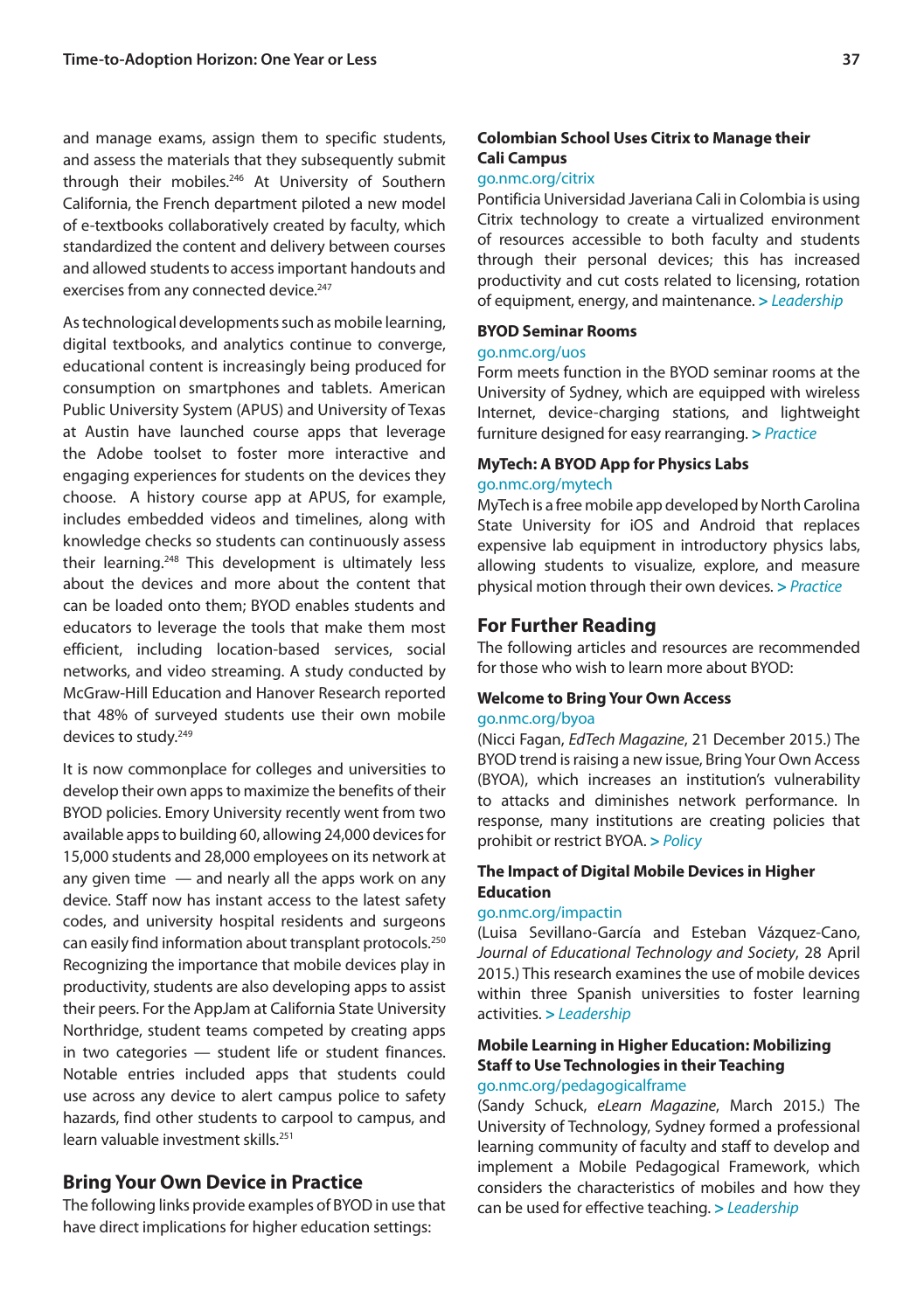# <span id="page-41-0"></span>Learning Analytics and Adaptive Learning **Time-to-Adoption Horizon: One Year or Less**

earning analytics is an educational application<br>of web analytics aimed at learner profiling, a<br>process of gathering and analyzing details of<br>individual student interactions in online learning<br>activities. The goal is to bui *earning analytics is an educational application of web analytics aimed at learner profiling, a process of gathering and analyzing details of individual student interactions in online learning activities. The goal is to build better pedagogies, populations, and assess factors affecting completion and student success. Adaptive learning technologies apply learning analytics through software and online platforms, adjusting to individual students' needs. A paper by Tyton Partners describes adaptive learning as a "sophisticated, data-driven, and in some cases, nonlinear approach to instruction and remediation, adjusting to a learner's interactions and demonstrated performance level, and subsequently anticipating what types of content and resources learners need at a specific point in time to make progress."252 In this sense, contemporary educational tools are now capable of learning the way people learn. Enabled by machine learning technologies, they can adapt to each student in real time.*

### **Overview**

Institutions across the globe have recognized that the one-size-fits-all approach to teaching alienates both students struggling with specific concepts as well as those grasping the material more quickly than their peers.253 As learning analytics has matured, colleges and universities now have wide access to tools and large sets of data needed to begin personalizing the learning experience.254 Through data-informed solutions that reduce the time to degree completion, improve student outcomes, and target students for recruitment, learning analytics are benefiting a range of stakeholders beyond learners and instructors, to bodies of governance, researchers, and institutions. Learning analytics has developed in three stages, moving from a focus on hindsight to foresight; the first stage was describing results, the second stage was diagnosing, and the third and current stage is predicting what will happen in the future. Creating actionable data is a hallmark of adaptive learning, which is the latest focus of experiments and pilot programs within various educational settings.255

Adaptive learning is best suited to take place in hybrid and online learning environments, where student activities can be monitored by software and tracking applications. Many publishers and digital learning companies are focusing on adaptive learning to reinvent their core services of developing textbooks and course materials.256 For example, Pearson has partnered with Knewton to develop MyLab & Mastering,<sup>257</sup> McGraw-Hill launched ALEKS,<sup>258</sup> and Macmillan offers access to PrepU's adaptive technology.<sup>259</sup> Initial results are promising; in partnership with Knewton and Pearson, Arizona State University's new adaptive learning platform in developmental math is leading to better student performances than in the traditional course offering.<sup>260</sup> Thought leaders believe that adaptive learning will continue to advance as higher education gains awareness, adopts curricular standards, and systematically tracks learner progress.<sup>261</sup>

There are an increasing number of initiatives bringing together private companies and education providers to shape the future of adaptive learning. The Bill & Melinda Gates Foundation's personalized learning initiatives are some of the most active in this area. Their Adaptive Learning Market Acceleration Grant Program (ALMAP) is one of several programs to drive progress in the field; it provides grants to colleges and universities to study adaptive learning platforms in over 20 courses through different pedagogical approaches.<sup>262</sup> Similarly, the IMS Global Learning Consortium is a group of over 300 vendors and universities working on a shared vocabulary for tracking and reporting learning analytics. Known as Caliper, these metric profiles could become a common standard for how student learning is collected beyond the consortium.263

#### **Relevance for Teaching, Learning, or Creative Inquiry**

Institutions are increasing accountability efforts to improve graduation rates and identify students at risk of dropping out. The University of Tennessee at Chattanooga is using analytics to determine potential problem areas. Upon investigating the graduation rates of their nursing students, for example, the university made a discovery they had not anticipated; students were being forced to select a different major because they were struggling with a particular English course rather than a core science course.<sup>264</sup> In the UK, Open University is using algorithms in a similar manner to monitor the amount of effort students are applying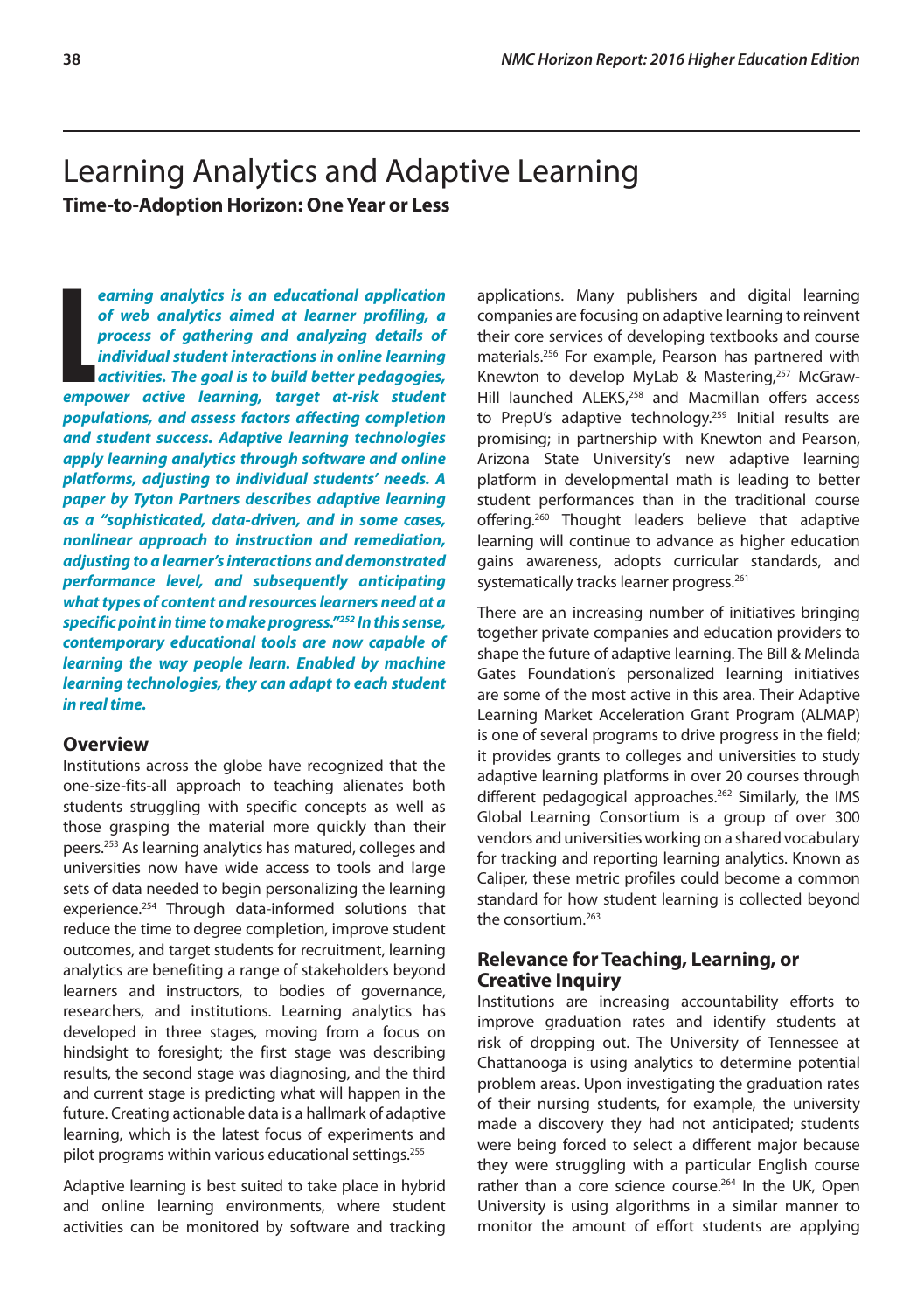to their studies. Through the analysis of a student's history of reading their online textbooks and engaging with learning platforms, instructors discern who needs intervention.265 Although experiments continue to move from pilot to implementation, many institutions view privacy concerns and the safety of student data as obstacles.266

While learning analytics and adaptive learning have the potential to foster more personalized learning for students while providing colleges and universities with key insights about the efficacy of their instruction, development around the world is still uneven. Australia, for example, is still in the nascent stages of adopting learning analytics. A recent study from the Office of Teaching and Learning examining the current state of learning analytics in Australian higher education found that many initiatives were modest in scale and focused narrowly on using tools to boost retention.<sup>267</sup> In Taiwan, Yuan Ze University is the first academic institution in the country to study learning analytics. Focuses of their research include a visualized analytics system to assist students in their progression through core competencies, provide educators with dropout prediction, and evaluate ways to increase engagement in MOOCs.<sup>268</sup>

Although there is growing global interest in using learning analytics and adaptive learning technologies to improve teaching and learning, there are not many studies detailing concrete outcomes. One study, however, is revealing promising results. The third annual survey conducted by McGraw-Hill Education and fielded by Hanover Research, "The Impact of Technology on College Student Study Habits," found that of the 2,600 college students surveyed, 87% report that having access to data analytics concerning their academic performance has a positive impact on their learning. Adaptive learning technology is reported by 75% of students to be very helpful or extremely helpful in aiding their ability to retain new concepts, and 68% of students report that it is most helpful at making them better aware of new concepts.<sup>269</sup>

# **Learning Analytics and Adaptive Learning in Practice**

The following links provide examples of learning analytics and adaptive learning in use that have direct implications for higher education settings:

### **Scaling Up Learning Analytics: Innovating European Education**

#### [go.nmc.org/scalingup](http://go.nmc.org/scalingup)

The Learning Analytics Community Exchange organized an event in Lisbon and identified and voted on a number of policy propositions to build a roadmap for European policy development and engagement with stakeholders in the field of learning analytics. **>** *Policy*

#### **iLime**

#### [go.nmc.org/iLime](http://go.nmc.org/iLime)

In the e-Learning and Social Networking master's program at Universidad Internacional de La Rioja (UNIR) in Spain, an adaptive learning system called iLime factors in students' interactions in both formal and informal settings. iLime leverages mentoring and evaluation features and was successfully implemented at UNIR to generate personalized guidance for each student.

**>** *Leadership*

# **Learning Analytics Teams**

#### [go.nmc.org/lfa](http://go.nmc.org/lfa)

Curtin University is building a learning analytics team to provide support to researchers and university operations leaders using big data. The new Curtin Institute for Computation was formed to build teams with specific skills in visualization, and another team is providing support for innovation and operational research into teaching and learning. **>** *Leadership*

### **For Further Reading**

The following articles and resources are recommended for those who wish to learn more about learning analytics and adaptive learning:

#### **Leveraging Analytics in Community Colleges**  [go.nmc.org/commcoll](http://go.nmc.org/commcoll)

(Treca Stark, *EDUCAUSE Review*, 14 September 2015.) Higher education institutions are leveraging analytics to help both students and administrators make better, more informed decisions. This article highlights three examples. **>** *Leadership*

### **Tales From the Frontline of Adaptive Learning** [go.nmc.org/frontline](http://go.nmc.org/frontline)

(David Raths, *Campus Technology*, 23 September 2015.) Although implementing it requires much time and energy, adaptive learning is beginning to be incorporated into many institutions' course reconstruction plans, as the benefits recorded often outweigh the costs. **>** *Practice*

#### **What Do Students Want from a Learning Analytics App?** [go.nmc.org/anapp](http://go.nmc.org/anapp)

(Niall Sclater, *Learning Innovation*, 29 April 2015.) University of Lincoln students recently generated ideas on capabilities they would like to see in a learning analytics app, including notifications on grades and progress toward objectives; the ability to give immediate feedback to lecturers and professors in order to improve the course; and reading list functionality that presents metrics on how students engage with the texts. **>** *Practice*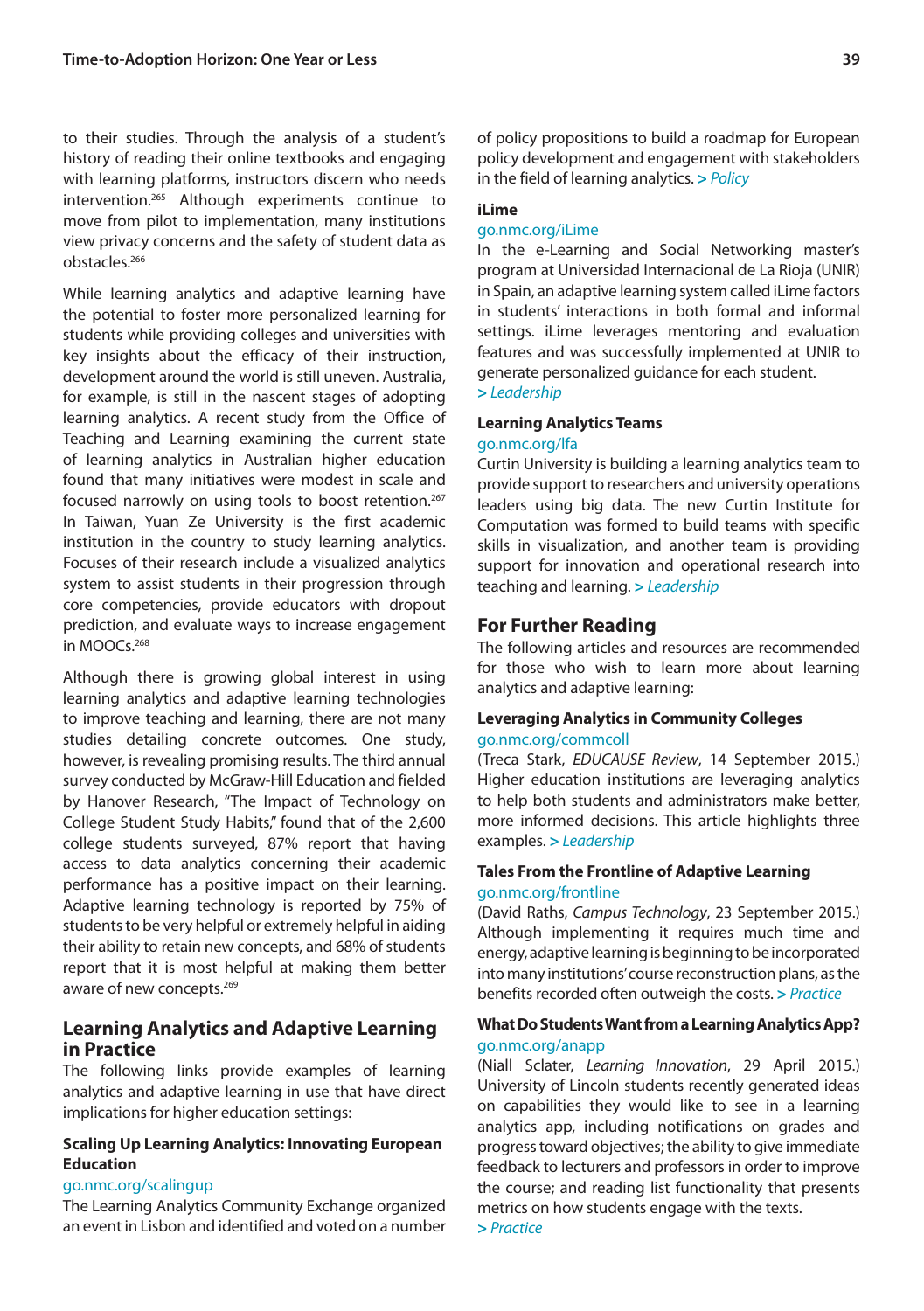# <span id="page-43-0"></span>Augmented and Virtual Reality **Time-to-Adoption Horizon: Two to Three Years**

**ARE 1999 UP and ST UP 100 UP 100 UP 100 UP 100 UP 100 UP 100 UP 100 UP 100 UP 100 UP 100 UP 100 UP 100 UP 100 UP 100 UP 100 UP 100 UP 100 UP 100 UP 100 UP 100 UP 100 UP 100 UP 100 UP 100 UP 100 UP 100 UP 100 UP 100 UP 100** *ugmented reality (AR), the layering of data over 3D spaces to produce a new experience of the world, sometimes referred to as "blended reality," amplifies access to information, bringing new opportunities for learning. environments that simulate the physical presence of people and objects to generate realistic sensory experiences. While the most prevalent uses of AR and VR thus far have been in the consumer sector, tools for creating fresh applications are becoming even easier to use and more viable in the education sector. VR constructs provide contextual learning experiences that foster exploration of real world data in virtual surroundings,270 while AR's responsive interactivity enables students to construct broader understandings based on interactions with virtual objects.271 These two flexible, immersive technologies spark similar educational outcomes, bringing learners to deeper levels of cognition as they attain new perspectives on underlying data.*

# **Overview**

Augmented reality and virtual reality are separate but tightly related technologies. Augmented reality is characterized by the incorporation of digital information including images, video, and audio into real-world spaces. AR aims to blend reality with the virtual environment, allowing users to interact with both physical and digital objects.272 VR enables users to step into an immersive, computer-simulated alternate world where sensory experiences can occur. Head-mounted devices such as Oculus Rift can deliver both AR and VR experiences.273 AR can also be used in conjunction with GPS-enabled smartphones or tablets,<sup>274</sup> while VR can take form in a dedicated simulation room.275 Both AR and VR offer compelling applications for higher education; these technologies are poised to impact learning by transporting students to any imaginable location across the known universe and transforming the delivery of knowledge and empowering students to engage in deep learning.

The museum space has already embraced the use of AR technology to further patrons' learning experiences with enhanced information delivered through their mobile devices.276 For example, the Chicago History Museum and the School of the Art Institute of Chicago collaborated on the free AR app Chicago "0,0" to create a historical downtown walking tour.277 A low-cost solution that has facilitated the spread of VR in education is Google Cardboard,<sup>278</sup> a headset made of inexpensive materials that connects to smartphones.<sup>279</sup> Google Cardboard presents students with the opportunity to construct their own VR content, and more educators are using it because of its accessibility and flexibility.<sup>280</sup> Google Glass, the company's first foray into the AR wearable device sector, generated controversy over privacy concerns, and while the company halted sales in early 2015,<sup>281</sup> the product sparked important conversations and stimulated public interest in the possibilities afforded by augmented reality.

While AR has appeared in several previous editions of the *NMC Horizon Report*, recent advancements in VR technology are bringing about fresh perspectives. Major technology companies are investing in this category. In 2014, Facebook acquired Oculus VR (makers of the Oculus Rift head-mounted display),<sup>282</sup> and will release an updated virtual reality platform in early 2016.<sup>283</sup> Facebook CEO Mark Zuckerberg has emphasized the social aspects of VR, promoting a vision of immersive, shared 3D experiences.<sup>284</sup> Microsoft's VR offering, the HoloLens headset, renders holographic 3D image overlay on top of real objects. NASA's Sidekick project will use the HoloLens to provide virtual support to astronauts on the International Space Station.285

# **Relevance for Teaching, Learning, or Creative Inquiry**

Given the mounting interest and investment in VR and AR by technology companies, educational exposure to these technologies will benefit students in STEM disciplines or entrepreneurial pathways by preparing them for the future workplace.286 The growing affordability of the enabling technologies is leading to increased adoption in higher education. Early pilot findings indicate positive impacts on the classroom, including enhanced group dynamics and peer-to-peer learning.287 Augmented reality can also help students learn by placing course content in rich contextual settings that more closely mirror real-world situations in which new knowledge can be applied. Researchers investigated the effects of incorporating AR elements into an English language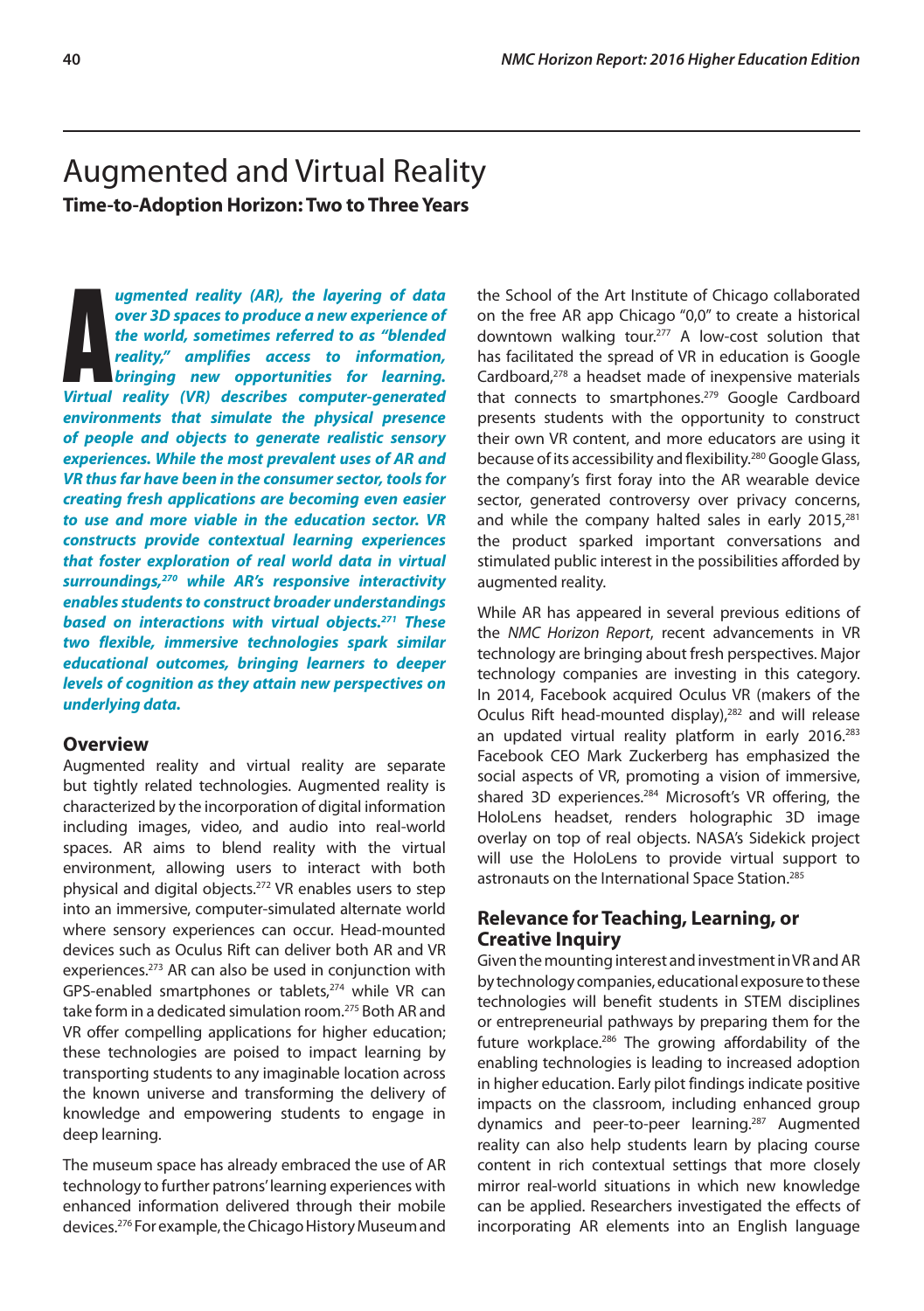course at Amasya University in Turkey and found that the AR materials helped students learn vocabulary, particularly for words with non-phonetic pronunciation. Students also reported increased motivation, improved confidence in their skills, and higher satisfaction with the language course.<sup>288</sup>

Virtual reality has the potential to significantly impact the delivery and content of online education. Stanford University and MIT have incorporated VR learning environments into their executive education programs, providing their geographically diverse students with a simulated on-campus experience to facilitate group projects, discussions, and networking.<sup>289</sup> At Pennsylvania State University, engineering students tasked with virtually assembling an object completed the objective more efficiently when using the Oculus Rift VR headset and haptic glove, as compared to students who used a mouse-and-keyboard setup within a computer program.<sup>290</sup> This experiment holds promise for incorporation of tactile elements within online courses to improve learning outcomes. Oculus Rift can also promote global student collaboration, enabling students to construct projects within the same virtual space by synchronizing their devices.<sup>291</sup>

Augmented and virtual reality are revolutionizing medical education. The Augmentarium at the University of Maryland develops innovative deployments for surgery training; physicians can utilize AR technology to "see through" patients' bodies before beginning operations292 and perform surgeries in VR simulations to hone their expertise.<sup>293</sup> Boise State University nursing students are using Oculus Rift headsets to learn proper procedures for catheter insertion in virtual reality. The technology setup is less expensive and requires less space than traditional medical mannequins, as well as enabling real-time feedback.<sup>294</sup> In the UK, Kingston University and St George's, University of London jointly opened the Paramedic Clinical Simulation Center. Within the immersive VR suite, students can practice giving medical care while experiencing the complications and unpredictability of chaotic environments such as nightclub or roadside accidents. Students reported that use of the facilities resulted in increased confidence and better communication skills.295

### **Augmented and Virtual Reality in Practice**

The following links provide examples of augmented and virtual reality in use that have direct implications for higher education settings:

#### **GhostHands**

#### [go.nmc.org/ghost](http://go.nmc.org/ghost)

The Knowledge Media Institute at The Open University

created a tele-tutoring application using AR technology to film what the learner sees and transmit it online to a remote tutor. The tutor then leverages 3D handscanning to transmit hand movement back to the learner, manipulating a 3D finger puppet model while also providing audio instruction. **>** *Leadership*

#### **Holographic Medical Anatomy and Beyond**  [go.nmc.org/crwuholo](http://go.nmc.org/crwuholo)

Case Western Reserve University, in partnership with Cleveland Clinic, is developing a holographic medical anatomy curriculum for the Microsoft HoloLens. The curriculum will feature a library of 3D holographic human models that provide a systems-level perspective to anatomy that is nearly impossible for students to experience through traditional dissection or with 2D medical illustrations. **>** *Leadership*

#### **Using 360º Spherical Video as a Teaching Tool**  [go.nmc.org/ncsu-vr](http://go.nmc.org/ncsu-vr)

Educators, researchers, and design teams at North Carolina State University are using interactive 360º video capture and virtual reality technologies such as Google Cardboard to better support lab-based and field-based instruction in online learning environments. **>** *Practice*

#### **For Further Reading**

The following articles and resources are recommended for those who wish to learn more about augmented and virtual reality:

#### **Augmented Reality: A Technology and Policy Primer**  [go.nmc.org/uwash](http://go.nmc.org/uwash)

(Tech Policy Lab, University of Washington, September 2015.) This white paper from University of Washington's Tech Policy Lab identifies some of the legal and policy issues AR presents and provides recommendations to help address them. **>** *Policy*

# **How Virtual Reality Can Close Learning Gaps in Your Classroom**

#### [go.nmc.org/howvirt](http://go.nmc.org/howvirt)

(Casey Sapp, *EdSurge*, 7 September 2015.) The author argues that virtual reality technology has the potential to keep students engaged through simulations and contribute to pedagogy that encourages discovery and organic exploration. **>** *Practice*

# **Tiny Mollusc on Beach Could Hold Key to Augmented Reality**

# [go.nmc.org/ardisplay](http://go.nmc.org/ardisplay)

(Tom Bawden, *The Independent*, 26 February 2015.) Scientists have identified optical structures in a mollusc that filter and absorb light in a manner that could prove useful in the development of augmented reality displays on glass. **>** *Practice*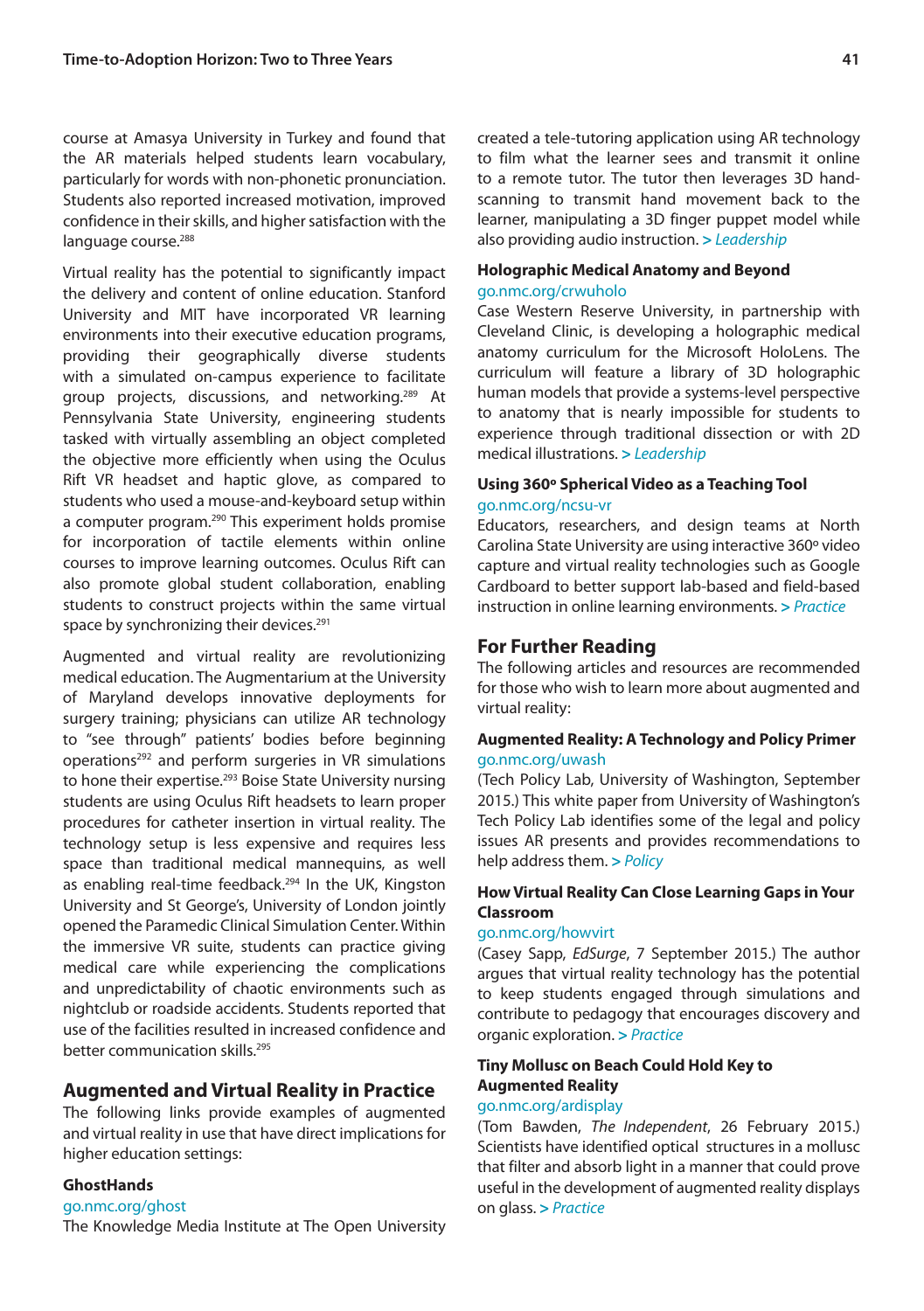# <span id="page-45-0"></span>**Makerspaces Time-to-Adoption Horizon: Two to Three Years**

**Hemselves** to promote skillsets with<br>applicable value in a rapidly advancing<br>world.<sup>296</sup> In this landscape, creativity, design,<br>and engineering are making their way to the<br>forefront of educational considerations as tools *igher education institutions are repositioning themselves to promote skillsets with applicable value in a rapidly advancing world.296 In this landscape, creativity, design, and engineering are making their way to the as 3D printers, robotics, and 3D modeling applications become accessible to more students. The question of how to renovate or repurpose classrooms and labs to address the needs of the future is being answered through the concept of makerspaces, which offer tools and learning experiences to help people carry out their ideas. The driving force behind makerspaces is rooted in the maker movement, a following comprised of artists, technology enthusiasts, engineers, builders, and people with a passion for making things.297 The foundation of the maker movement was built on the success of the Maker Faire, which launched in 2006 and has since propagated itself into numerous communitydriven events all over the world.298*

# **Overview**

Makerspaces are informal workshop environments located in community facilities or education institutions where people gather to create prototypes or products in a collaborative, do-it-yourself setting.<sup>299</sup> Offering communal, cooperative access to devices and supplies, makerspaces mirror the sharing economy trend that has disrupted the transportation and hotel industries.<sup>300</sup> Makerspaces can contain equipment including 3D printers, Raspberry Pis, Arduinos, MaKey MaKeys, Adobe Creative Suite software, laser cutters, and sewing machines. Regardless of what they encompass, the general purpose of makerspaces is to provide a place for users to engage in self-directed activities that spark their curiosity, help them identify passions, and build a habit of lifelong learning.<sup>301</sup> By participating in handson design and construction in makerspaces, students engage in creative problem-solving and higher-order thinking.302

Makerspaces are also contributing to major cultural shifts. After visiting a makerspace located in Shenzhen, China's manufacturing center, the Chinese prime minister introduced a national initiative known as Mass Makerspace that will cultivate entrepreneurship and innovation by funding makerspaces and incubators.<sup>303</sup> In the US, the greater access to equipment afforded by makerspaces is enabling startup companies to manufacture new products domestically. This, in turn, is stimulating local industries, as makers seek out service providers to assist with logistics, legalities, and financial management.304 In the realm of academia, ALA's Libraries Transform initiative has identified the maker movement as one of the key elements of libraries' evolution, shifting their function from repositories of knowledge to facilities for creation.<sup>305</sup> As libraries increasingly reposition themselves as learning commons that promote discovery and curiosity,<sup>306</sup> many universities are locating their makerspaces there.<sup>307</sup>

A group of US colleges and universities formed the MakeSchools Higher Education Alliance, bringing together institutions to support campus activities that advance the maker movement.308 Their *2015 State of Making Report* reviewed and analyzed maker education across 40 campuses, noting how makerspaces have fostered the spread of active learning, cross-disciplinary approaches, and creativity in higher education.<sup>309</sup> Many institutions have also witnessed an increase in student-led startups and crowdfunding campaigns. The report's recommendations for member institutions and next steps for the consortium include creating and disseminating success definitions and metrics to help institutions measure campus impact; sharing best practices widely; cultivating partnerships with businesses and schools to facilitate career exploration and expand the maker pipeline; and coordinating Alliance-wide "grand challenges" to build connections among campuses and increase public awareness of maker culture.

# **Relevance for Teaching, Learning, or Creative Inquiry**

Universities are increasingly implementing thoughtful design to foster inventiveness and creative inquiry. One example is Case Western Reserve University's makerspace, think[box], a seven-story building with each level arranged around the evolution of project development. The first floor serves as community space, with subsequent floors for ideation, prototyping, fabrication, open workspace, entrepreneurial resources, and incubator space, respectively.<sup>310</sup> The space has encouraged critical examination of learning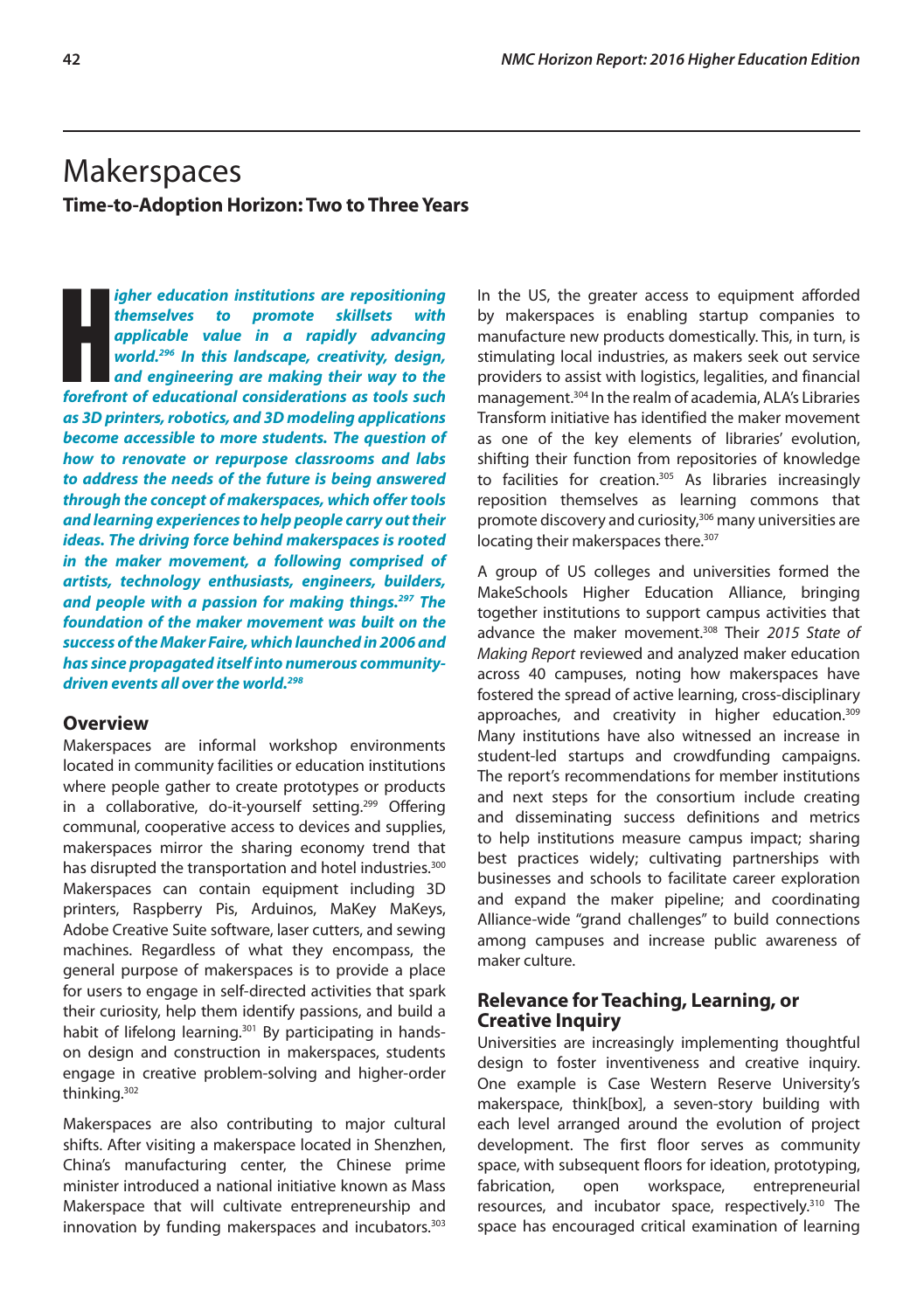environments: Jaswig, a standing desk for children, was recently prototyped at think[box].<sup>311</sup> Similarly, the University of Southern California houses the Jimmy Iovine and Andre Young Academy for Arts, Technology and the Business of Innovation entirely within a makerspace to promote a flexible culture of making that furthers the program's entrepreneurial focus.<sup>312</sup>

A recent white paper for the American Society of Engineering Education noted that undergraduate engineering curriculum focuses primarily on theory and mathematical modeling, and makerspaces present the opportunity for students to partake in hands-on building while practicing critical thinking.313 At the University of Texas at Austin, a biomedical engineering student used the Longhorn Maker Studio to 3D print a model of a human heart; doctors at the Seton Heart Institute now use the model in pre-surgery patient consultations.314 Similarly, the University of Ottawa's makerspace sponsored a prosthetic hand challenge to help a local child. The winning student team 3D printed an Iron Man-inspired design that can be modified and reprinted affordably as the child grows.315 Another shift is occurring at Tsinghua University in Beijing; after the construction of their makerspace is completed, all degree plans will require open-source hardware experimentation.<sup>316</sup>

On campuses, maker culture is beginning to expand beyond the STEM subjects to encompass multidisciplinary approaches to the teaching of liberal arts. The Challenge Fund for Innovation in Journalism Education will support collaboration among the University of Nebraska-Lincoln, the University of Southern California's Annenberg School for Communication and Journalism, and Texas State University to create a journalism maker curriculum and explore the intersection of journalism with the Internet of Things.317 Liberal arts colleges have also recognized the pedagogical value of makerspaces. Lawrence University's makerspace aims to help its students develop digital literacies and engage in self-directed learning.318 Similarly, Elon University established the Maker Hub to aid its students in building resiliency through the maker mindset after noting that their students were conditioned by extensive standardized testing to fear failure.<sup>319</sup> The future could bring institutional changes in admissions standards or degree conferral that recognize the educational significance of students' maker aptitudes.320

### **Makerspaces in Practice**

The following links provide examples of makerspaces in use that have direct implications for higher education settings:

# **3D Printing and Occupational Therapy Prosthetic Hand Project**

#### [go.nmc.org/occup](http://go.nmc.org/occup)

Through a partnership with the Abilene Christian University Maker Lab, graduate students in the Occupational Therapy program printed and assembled 3D prosthetic hands, making modifications as they identified specific needs and patient demographics. **>** *Practice*

#### **Digital Media Lab**

#### [go.nmc.org/digmedia](http://go.nmc.org/digmedia)

The Digital Media Lab at Griffith University is an 8,000 square foot multimedia and 3D print production space designed to support students working on video, audio, graphics, interactive, animation, and 3D modeling projects. The lab offers rich opportunities for interdisciplinary work. **>** *Practice*

#### **Makerbot Innovation Center**

#### [go.nmc.org/makerbot](http://go.nmc.org/makerbot)

The Digital Media at UMass Amherst added a Makerbot Innovation Center in 2015 that includes 48 3D printers and five digitizers. The Center also provides students access to software for 3D modeling, and support in the use of these technologies. **>** *Practice*

#### **For Further Reading**

The following articles and resources are recommended for those who wish to learn more about makerspaces:

#### **Making a Makerspace? Guidelines for Accessibility and Universal Design**

#### [go.nmc.org/foraccess](http://go.nmc.org/foraccess)

(The University of Washington, 2015.) The University of Washington has documented their best practices for universities to apply principles of universal design when planning and developing on-campus makerspaces, along with corresponding policies to ensure the tools are accessible to all. **>** *Policy*

#### **Making Makerspaces Work on Campus** [go.nmc.org/makin](http://go.nmc.org/makin)

(Melissa Delaney, *EdTech Magazine*, 11 February 2015.) This article explores how universities are in a period of experimentation with building makerspaces on campus, and how they are finding that collaboration between departments is a major key to success. **>** *Leadership*

#### **Making for All: How to Build an Inclusive Makerspace** [go.nmc.org/makingforall](http://go.nmc.org/makingforall)

(Sylvia Martinez, *EdSurge*, 10 May 2015.) The author emphasizes the importance of inclusion when it comes to building makerspaces and maker communities and urges educators to look beyond expensive equipment and massive remodeling projects, which are not necessary to create accessible spaces that empower people to create. **>** *Practice*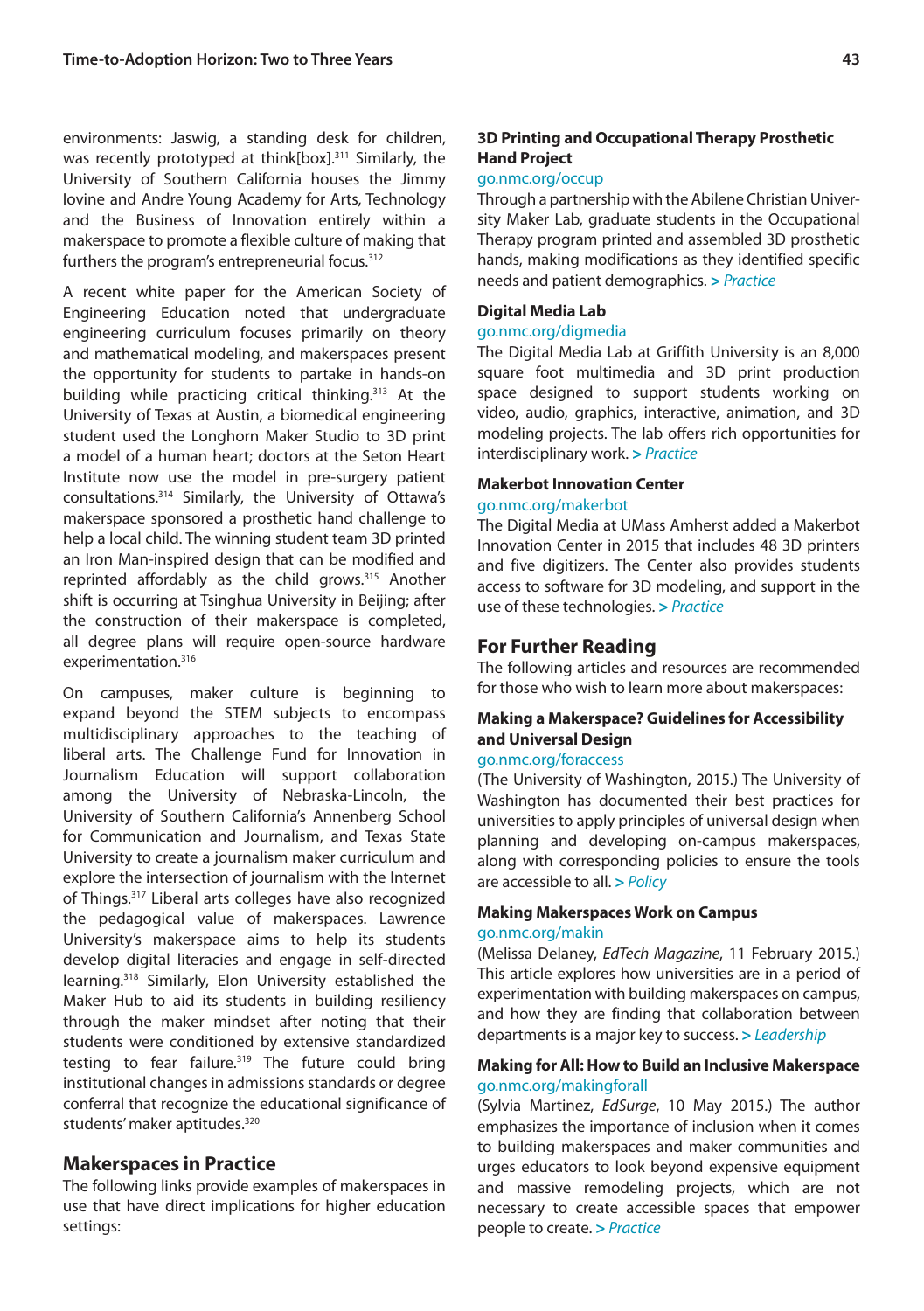# <span id="page-47-0"></span>Affective Computing **Time-to-Adoption Horizon: Four to Five Years**

**A** *attaining humanlike understanding through activities ffective computing refers to the idea that humans can program machines to recognize, interpret, process, and simulate the range of human emotions.321 This concept revolves around the development of computers such as implementing a video camera to capture facial cues and gestures that work in conjunction with an algorithm that detects and interprets these interactions. Not to be confused with facial recognition technologies associated with security, like those that facilitate secure payment transactions,322 affective computers recognize emotional and behavioral signals that trigger a reactionary process. In higher education, a potential application of affective computing is in online learning situations wherein a computerized tutor reacts to facial indications of boredom from a student in an effort to motivate or boost confidence. With researchers at major institutions including MIT323 and University of Cambridge324 working on educational applications, and start-up companies exploring other novel uses,325 growth in this field has deep implications for the future of human and computer interactions.*

#### **Overview**

For as long as there have been computers, scientists, philosophers, and filmmakers have envisioned future worlds where machines understand and behave like humans. Some early imaginings presented sophisticated robots as purposely devoid of human emotion, favoring an ideal of flawless logic. Seminal research from MIT in the 1990s, however, revealed the possibilities of more authentic exchanges between people and computers.<sup>326</sup> If a major pursuit of advancing technology is to better accommodate peoples' needs, proponents of affective computing perceive the act of instilling more humanlike behavior in machines to be an important design element that balances emotion and cognition.<sup>327</sup> As technologists and education leaders have increasingly associated emotion with higher learning and connectedness,<sup>328</sup> the move toward machines that pick up on social cues and imitate human behavior reflects the 21st century societal prioritization of emotional intelligence and empathy.

There are two main areas driving higher education research in affective computing: the detection of emotion and the simulation of emotion from machines.329 Both require the use of technology to interpret human behavior, generally leveraging developments in gesture-based computing and speech recognition. For the former technology, interfaces such as gaming consoles enable the human body to interact with digital resources, controlling what appears on a screen or projection;<sup>330</sup> the latter involves programs that convert spoken words or phrases into machine-readable formats, often in order for the machines to carry out voice commands.331 The ultimate goal of affective computing is to improve and apply these technologies to create context-aware, emotionally responsive machines that cater to even the most subtly communicated needs. This will be a particularly exciting development for virtual assistants such as Amazon's Alexa and Apple's Siri, which already understand and respond to voice commands; the addition of emotion recognition would take the category to a new level.

While affective computing is still relatively nascent, basic applications are on the rise as interest continues to mount. The Research and Markets firm reports that the field will see rapid growth over the next five years, with companies such as Apple, Intel, IBM, and Microsoft all developing affective computing technologies in some form.<sup>332</sup> Bayer recently contracted the Affective Computing Company333 for its Human2Human platform and Thrive software, which helps inform management's decisions, monitoring employees' engagement and well-being by becoming increasingly self-aware as they respond to regular prompts on their mobiles and other devices.334 In the context of higher education, where students' knowledge is increasingly being assessed through analytics, affective computing has the potential to fill in an elusive part of the picture by understanding and catering to learner attitudes and emotions.

# **Relevance for Teaching, Learning, or Creative Inquiry**

As incubators of affective computing innovation, universities are significantly advancing the field. MIT has been deeply involved since the inception through their Affective Computing Group (ACG). Currently, ACG is working on a host of noteworthy studies focused on detecting emotion, including "Automatic Stress Recognition" in which they explore technologies that can automatically recognize stress in everyday situations.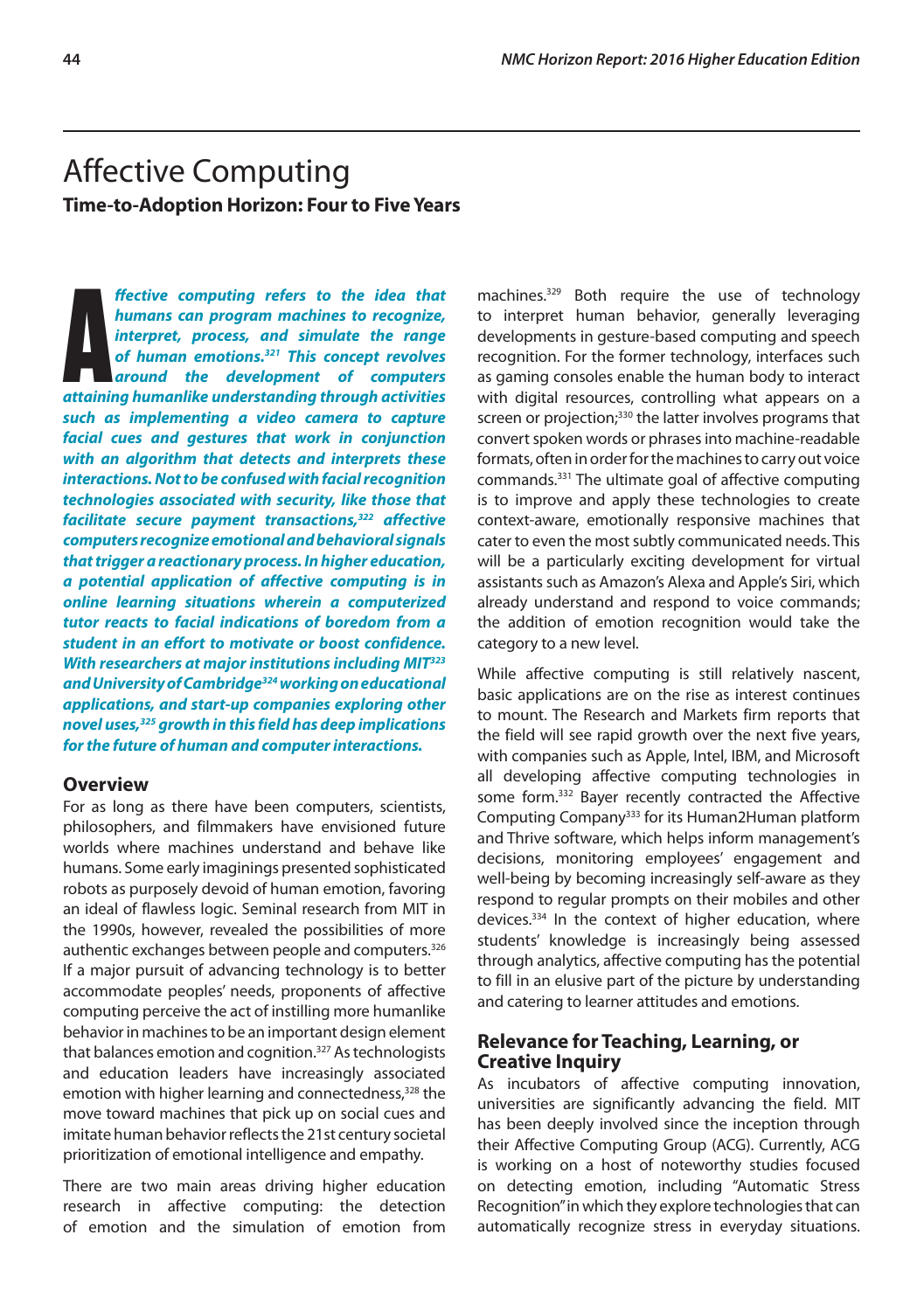The participating team is modifying the loss function of Support Vector Machines connected to wearable sensors to gauge peoples' tendencies to feel more or less stressed — an important evaluation for students with rigorous schedules and course loads. A similar project leverages wearable sensors and smartphones to diagnose various forms of depression and recommend specific treatments. ACG has also asked the question "What Do Facial Expressions Mean?" and is automating the recognition of positive and negative experiences as they manifest on faces.<sup>335</sup>

Data about how machines detect emotion can inform better design of affective interfaces and the algorithms they apply to respond to users. The University of Michigan Emotional McGurk Effect (UMEME) study is exploring how understanding emotional expressions can be integrated and perceived as information. UMEME's work in this area is unique as the dataset not only encompasses emotionally matched faces and voices, but also mismatched ones, allowing interfaces to better assess individuals in the midst of "emotional noise," or very complex reactions, to make more relevant recommendations. The findings will be particularly helpful in the mental health field.<sup>336</sup> Scientists and researchers at the University of Cambridge's Computer Laboratory have also developed and investigated a computer that interprets nuances in facial expression and infers mental state. Thus far, testing has revealed the computer to be as accurate as the most perceptive people.<sup>337</sup>

While progress has been made through university-led projects, affective computing is still outside mainstream implementation. Thought leaders are just beginning to harness their research to test direct applications for teaching and learning in higher education. In Greece, the University of Macedonia's Computer Networks & Telematics Applications Lab<sup>338</sup> recognizes that effective instructors generally have the ability to intuitively respond to students' emotions, such as boredom or concern, but this skill has not yet translated into online learning environments. In their e-learning studies, 339 Embodied Conversational Agents (ECA) — a kind of avatar — have been used to provide emotional feedback in the form of appropriate facial expressions, tone of voice, and empathetic speech to students they interpret as fearful, sad, or happy. Promising early results indicate when ECAs act in parallel with learners' emotion, students' original emotions persist.

#### **Affective Computing in Practice**

The following links provide examples of affective computing in use that have direct implications for higher education settings:

#### **AttentiveLearner**

#### [go.nmc.org/heartra](http://go.nmc.org/heartra)

AttentiveLearner, developed at the University of Pittsburgh, is an intelligent mobile learning system for viewing video content that leverages on-lens finger gestures as an intuitive control channel for video playback, while concurrently monitoring whether students' minds are wandering or engaged. **>** *Practice*

# **Exploring the Effect of Confusion in Discussion Forums of Massive Open Online Courses**

#### [go.nmc.org/confus](http://go.nmc.org/confus)

Stanford University researchers have created YouED, a tool that automatically detects and addresses confusion in forum posts and sends short clips from course videos to students in response. **>** *Practice*

#### **On the Selection of Just-in-time Interventions**  [go.nmc.org/just](http://go.nmc.org/just)

University of South Florida researchers are outfitting smartphones, cloud-based services, and sensors with affective computing capabilities to monitor patient health and provide just-in-time interventions. **>** *Practice*

### **For Further Reading**

The following articles and resources are recommended for those who wish to learn more about affective computing:

#### **Measuring and Understanding Learner Emotions**  [go.nmc.org/learnemot](http://go.nmc.org/learnemot)

(Bart Rienties and Bethany Alden Rivers, LACE, 10 December 2014.) Emotions play a critical role in the teaching and learning process, impacting motivation, self-regulation, and achievement; this paper details data gathering approaches to measure and understand emotions and provides a conceptual framework. **>** *Policy*

# **Analyzing Reflective Text for Learning Analytics** [go.nmc.org/reflective](http://go.nmc.org/reflective)

(Andrew Gibson and Kirsty Kitto, Queensland University of Technology, 2015.) Anomaly recontextualization software can detect affective dimensions of an author's perspective in writing and communications, which could contribute new data on student interactions in a digital setting. **>** *Leadership*

#### **Predicting Learning and Affect from Multimodal Data Streams in Task-Oriented Tutorial Dialogue** [go.nmc.org/predi](http://go.nmc.org/predi)

(Po-Ming Lee et al., PLOS One, 2015.) Researchers in Taiwan have found that keystroke duration and latency are influenced by user excitement and are looking into developing technology that detects users' emotions through keystroke dynamics. **>** *Practice*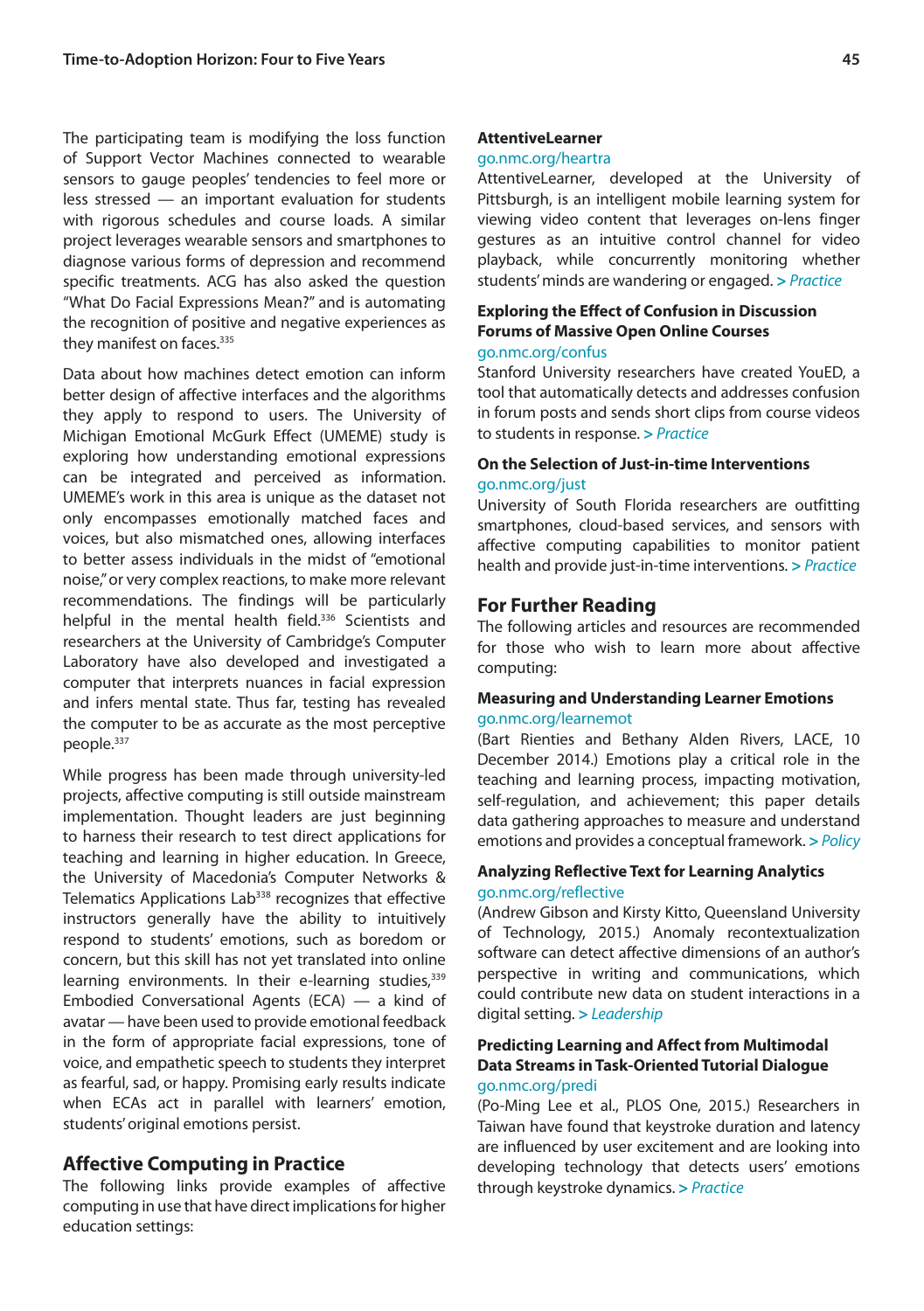# <span id="page-49-0"></span>**Robotics Time-to-Adoption Horizon: Four to Five Years**

**botics refers to the design and application of robots, which are automated machines that accomplish a range of tasks. The first robots were integrated into factory assembly lines in order to streamline and increase the pr** *obotics refers to the design and application of robots, which are automated machines that accomplish a range of tasks. The first robots were integrated into factory assembly lines in order to streamline and increase the productivity integration of robots into mining, transportation, and the military has helped improve operations for industries by taking over tasks that are unsafe or tedious for humans.340 The global robot population is expected to double to four million by 2020 — a shift that will impact business models and economies worldwide.341 There is a substantial debate on how workers will continue to be affected by the growing dependence on robots, especially now that robots are more autonomous, safer, and cheaper.342 While robotics is at least four years away from mainstream use in higher education, its potential uses are starting to gain traction, especially in the medical field. New outreach programs are promoting robotics and programming as multi-disciplinary STEM skills that can make students better problem solvers. Emerging studies are also showing that interaction with humanoid robots can help learners with spectrum disorders develop better communication strategies and social skills.*

### **Overview**

The notion of working and living amongst robots is becoming less futuristic and more practical than ever.<sup>343</sup> Less clunky and more humanlike than their predecessors, today's robots are increasingly sophisticated and can perform a compelling array of simple, useful, and complex tasks. The Defense Advanced Research Projects Agency (DARPA), an agency of the US Department of Defense, has funded many projects in the field. In 2015, the DARPA Robotics Challenge convened 25 of the world's top robotics organizations to develop and test robots that could perform hazardous rescue missions after nuclear accidents and natural catastrophes. DRC-HUBO from the Republic of Korea won the competition based on its ability to switch from a walking bipedal robot to a wheeled machine, a unique design element that allows it to recover from a fall.<sup>344</sup> The robot was also able to complete the required set of tasks including walking up stairs, drilling a hole into a wall, and opening doors.345

Poised on the far-term horizon, robotics has yet to take on a greater role in university-level instruction, but breakthroughs in this field are guaranteed to impact everyday life. Self-driving cars are one emerging development in robotics. The car dispatch startup Uber recently launched the Advanced Technologies Center, which is largely staffed by scientists from the National Robotics Engineering Center at Carnegie Mellon University.346 Furthermore, increased research and development efforts have produced robots that behave more like humans. UC Berkeley's Department of Electrical Engineering and Computer Sciences programmed a robot based on neural circuitry inspired by the human brain, allowing it to learn new skills with practice. BRETT, the Berkeley Robot for the Elimination of Tedious Tasks, signals major progress in the field, pointing to a future where robots will be able to accomplish complex activities on their own, such as doing laundry or cleaning houses.347

From an economic standpoint, empirical evidence is starting to show the long-term effects of increased dependence on robots for labor, an area that has fascinated economists, social scientists, and futurists for some time. A recent analysis from the London School of Economics compared data from the International Federation of Robots on the use of robots across 14 industries in 17 countries between 1993 and 2007. Researchers found that while robots' impact on productivity is significant compared to other technologies,<sup>348</sup> there was no obvious relationship between the use of robots and decreasing employment rates. Robots have replaced low-skilled workers, yet increased productivity for factories has generated new jobs for other workers.<sup>349</sup> A recent paper from the Brookings Institute points to the inevitability of robots becoming a greater part of daily life, and there is a need to create policies that support a society where people can lead fulfilling lives amidst a changing work climate.<sup>350</sup>

# **Relevance for Teaching, Learning, or Creative Inquiry**

As robots take on a greater role in industry, university students are training to engineer innovative designs. In 2015, Georgia Institute of Technology and Emory University partnered to create the first bachelor's, master's, and doctoral degree programs in healthcare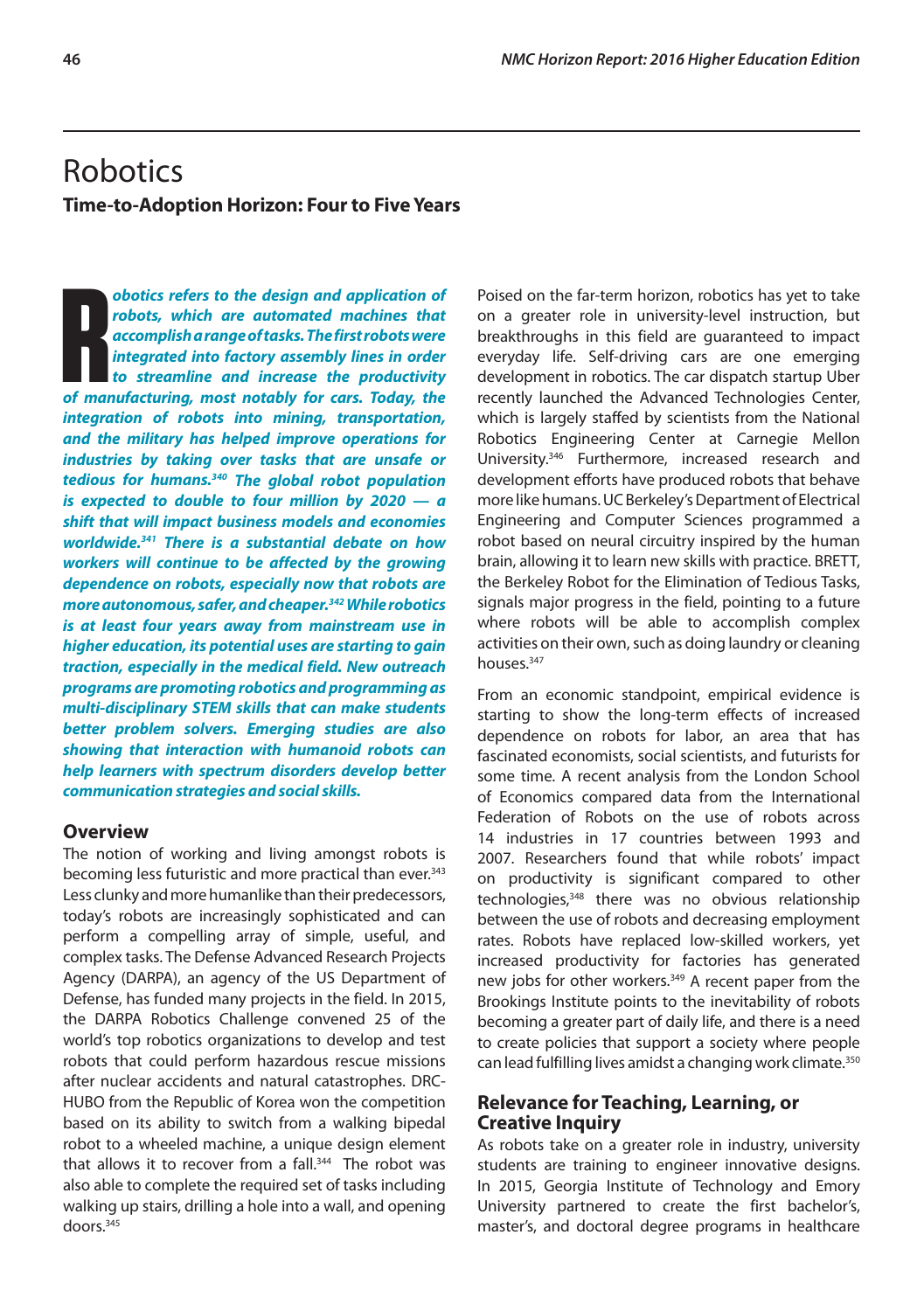robotics in the US. Funded by the National Science Foundation (NSF), the initiative brings together a diverse body of faculty from both institutions, covering a range of disciplines including engineering, robotics, neuroscience, physiology, rehabilitation, and psychology.351 Recently, teams of researchers from the University of California San Diego and Clemson University have been leveraging 3D printing technology to build better robots and medical devices. Their collaboration resulted in the discovery that an arm made of overlapping square segments, like that of a seahorse's tail, grips surfaces better than one made of cylindrical segments.352

Robots have been used to train medical students and perform clinical procedures in hospital settings for some time now. At the National Autonomous University of Mexico, medical students practice a variety of procedures on 24 robotic patients, which are connected to a software system than can simulate the symptoms of various diseases. The patients are equipped with mechanical organs, simulated respiratory systems, and synthetic blood.353 Researchers at the STORM Lab of the Engineering Department at Vanderbilt University have been developing the enabling technologies to realize wireless medical capsule robots, which can perform endoscopy procedures. The goal is that these capsules, once swallowed, will be able to perform biopsies, deliver treatments, and interact with the surrounding tissues throughout the gastrointestinal tract without intervention<sup>354</sup>

Robotics research conducted at higher education institutions is having an impact on the K-12 learning environment. At Penn State University, graduate students and faculty at the GRASP Lab are creating curriculum modules for math and science teachers for middle schools in the School District of Philadelphia. Supported by a grant from the NSF, the program aims to systematically train a new generation of STEM leaders within each school who can continue to generate and support robotics activities.<sup>355</sup> There is also growing interest in the therapeutic benefits of robots, specifically in the treatment of psychosocial disorders. A researcher from Ryerson University in Toronto studied the use of playful robots in language practice for children with autism spectrum disorder (ASD). After recording interactions between the learners and robots, the researcher concluded that robots enable children with ASD to communicate because of their low stimulus levels and predictable behaviors.<sup>356</sup>

# **Robotics in Practice**

The following links provide examples of robotics in use that have direct implications for higher education settings:

# **Pioneering Air Traffic Management System Aims for Safer Drone Air Traffic**

# [go.nmc.org/airtraffic](http://go.nmc.org/airtraffic)

Researchers at University of Nevada, Reno are working on a new low-altitude traffic management system that will provide safety and governance to autonomous aerial vehicles, helicopters, gliders, and drones as part of the first phase of the NASA Ames Unmanned Aerial Systems Traffic Management project. **>** *Policy*

#### **We Robot 2015**

#### [go.nmc.org/werobo](http://go.nmc.org/werobo)

The University of Washington School of Law hosted the fourth annual robotics law and policy conference to foster conversations between people designing, building, and deploying robots, and those who influence the legal and social structures in which robots will operate. **>** *Policy*

#### **Robotics Engineering Technology Program**  [go.nmc.org/calu](http://go.nmc.org/calu)

The Robotics Engineering Technology program at Cal U blends multiple disciplines to provide an introduction to mechatronic systems with special emphasis on autonomous mobile robots. The program gives students experience in designing, programming, building, and testing autonomous robots in the lab. **>** *Leadership*

### **For Further Reading**

The following articles and resources are recommended for those who wish to learn more about robotics:

### **How Humans Respond to Robots: Building Policy through Good Design**

#### [go.nmc.org/howhumans](http://go.nmc.org/howhumans)

(Heather Knight, The Brookings Institute, July 2014.) This paper describes important decisions people face in the process of developing robots, recognizing that design considerations today have implications for policy decisions down the road. **>** *Policy*

#### **6 Ways to Get the Most Use Out of Robotics in Higher Education**

#### [go.nmc.org/getmost](http://go.nmc.org/getmost)

(Jessica Kennedy, *Higher Ed Tech Decisions*, 14 December 2015.) Institutions are finding that robotics solutions can enable physical presences across distances in a more effective and inexpensive manner than telepresence systems. **>** *Practice*

# **Artificial Intelligence and Robotics Slowly Enter College Classrooms**

#### [go.nmc.org/slowly](http://go.nmc.org/slowly)

(Calvin Hennick, *EdTech Magazine*, 16 February 2015.) Robotic elements are being used in both face-toface and online learning environments to assist with instruction as well as providing tutoring support and personalized encouragement to students. **>** *Practice*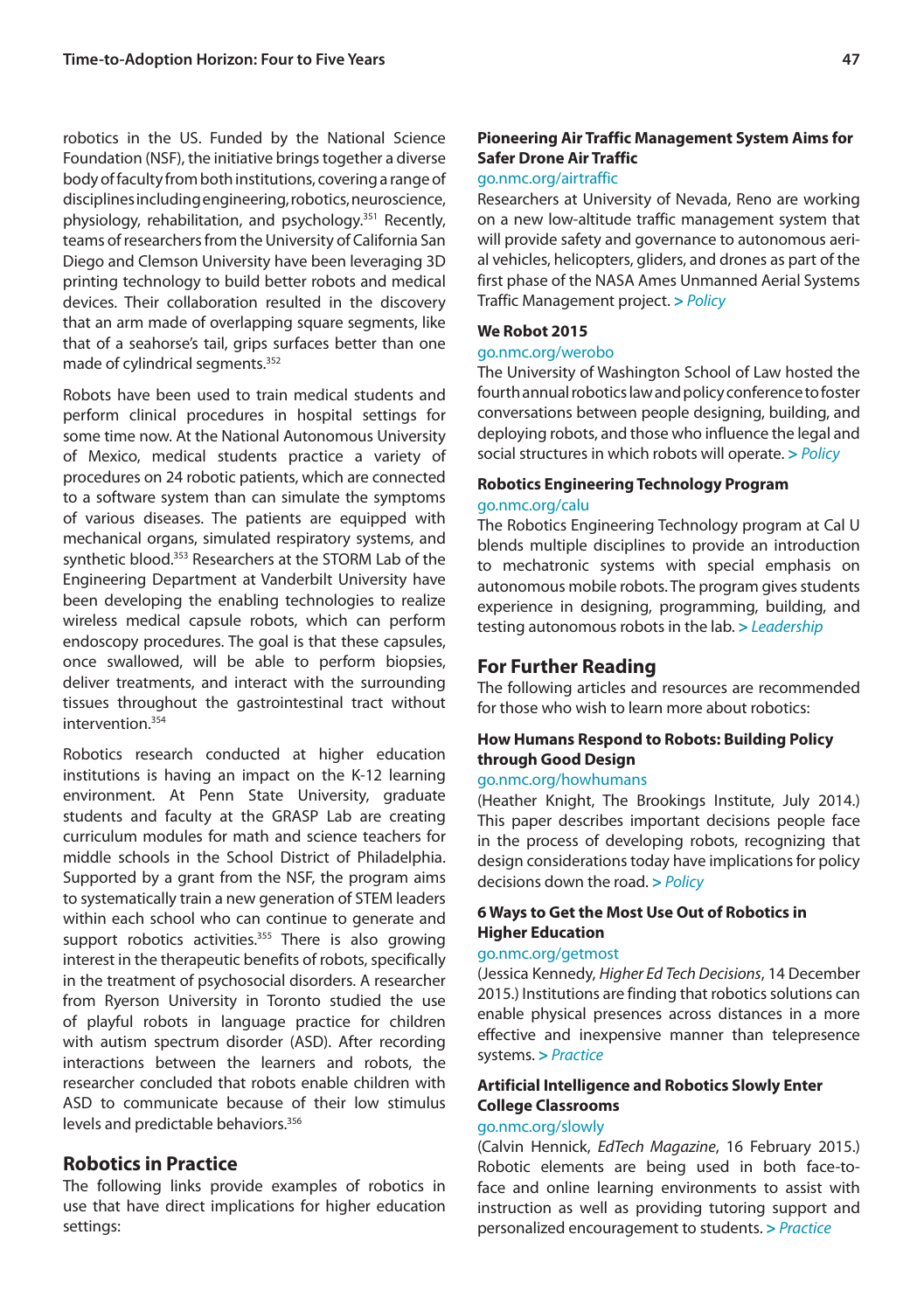# <span id="page-51-0"></span>The 2016 Higher Education Expert Panel

**Larry Johnson**

**Co-Principal Investigator** *New Media Consortium* United States

**Malcolm Brown Co-Principal Investigator** *EDUCAUSE Learning Initiative* United States

**Samantha Adams Becker Lead Writer/Researcher** *New Media Consortium* United States

**Michele Cummins Research Manager** *New Media Consortium* United States

**Veronica Diaz Researcher** *EDUCAUSE Learning Initiative* United States

**Bryan Alexander** *Bryan Alexander Consulting, LLC* United States

\_\_\_\_\_\_\_\_\_\_\_\_\_\_\_\_\_\_\_\_\_\_\_\_\_\_\_\_\_\_\_

**Micah Altman** *MIT* United States

**Bonnie Anderson** *Harvard University* United States

**Kumiko Aoki** *Open University of Japan* Japan

**Michael Arenth** *University of Pittsburgh* United States

**Kevin Ashford-Rowe** *Australian Catholic University* Australia

**Armagan Ateskan** *Bilkent University* **Turkey** 

**Helga Bechmann** *Multimedia Kontor Hamburg GmbH* Germany

**Daniel Burgos** *Universidad Internacional de La Rioja* Spain

**Joseph Cevetello** *Connexion Strategy, LLC* United States

**Deborah Cooke** *University of Oregon* United States

**Jon Crutchfield** *University of Notre Dame* United States

**Doug Darby** *University of North Texas, College of Information* United States

**Kyle Dickson** *Abilene Christian University* United States

**Anastasios A. Economides** *University of Macedonia, Thessaloniki* Greece

**Mark Fink** *The University of Nevada, Las Vegas and System* United States

**Vivian Forssman** *Royal Roads University* Canada

**Maya Georgieva** *New York University - Stern School of Business* United States

**Aline Germain-Rutherford** *Middlebury College* United States

**David Gibson** *Curtin University* Australia

**Allan Gyorke** *University of Miami* United States

**Tom Haymes** *Houston Community College* United States

**Brad Hinson** *University of Colorado Denver* United States

**Elizabeth Hodas** *Harvey Mudd College* United States

**Jan Howden** *University of the West of Scotland* United Kingdom

**Lisa Koster** *Conestoga College Institute of Technology and Advanced Learning* Canada

**Michael Lambert** *Concordia International School of Shanghai* China

**Ole Lauridsen** *Aarhus University* Denmark

**Deborah Lee** *Mississippi State University* United States

**Joan Lippincott** *Coalition for Networked Information* United States

**Karen McCavitt** *Adobe Systems* United States

**Damian McDonald** *University Of Leeds* United Kingdom

**Michael Mihalyo** *Appalachian College Association* United States

**Mark Millard** *University of Wisconsin-Madison* United States

**Edward O'Neill** *Yale University* United States

**Michelle Pacansky-Brock** *California State University, Channel Islands* United States

**David Parkes** *Staffordshire University* United Kingdom

**Ruben Puentedura** *Hippasus* United States

**Jaime Reinoso** *Pontificia Universidad Javeriana, Cali* Colombia

**Jochen Robes** *HQ Interaktive Mediensysteme/ Weiterbildungsblog* Germany

**Shawna Sadler** *Deakin University* Australia

**Jeannette Shaffer** *Maricopa County Community Colleges* United States

**Ramesh Sharma** *Commonwealth of Learning* India

**Bill Shewbridge** *University of Maryland, Baltimore County* United States

**Paul Signorelli** *Paul Signorelli & Associates* United States

**Anna Stoute** *University of Miami* United States

**David Thomas** *University of Colorado Denver* United States

**Kelvin Thompson** *University of Central Florida* United States

**Fernando Valenzuela** *Cengage* International

**Eliseu Vieira Machado Jr.** *Goiás Federal University* Brazil

**Kristen Vogt** *Next Generation Learning Challenges* United States

**Neil Witt** *Plymouth University* United Kingdom

**Noeline Wright** *The University of Waikato* New Zealand

**Francisca Yonekura** *University of Central Florida* United States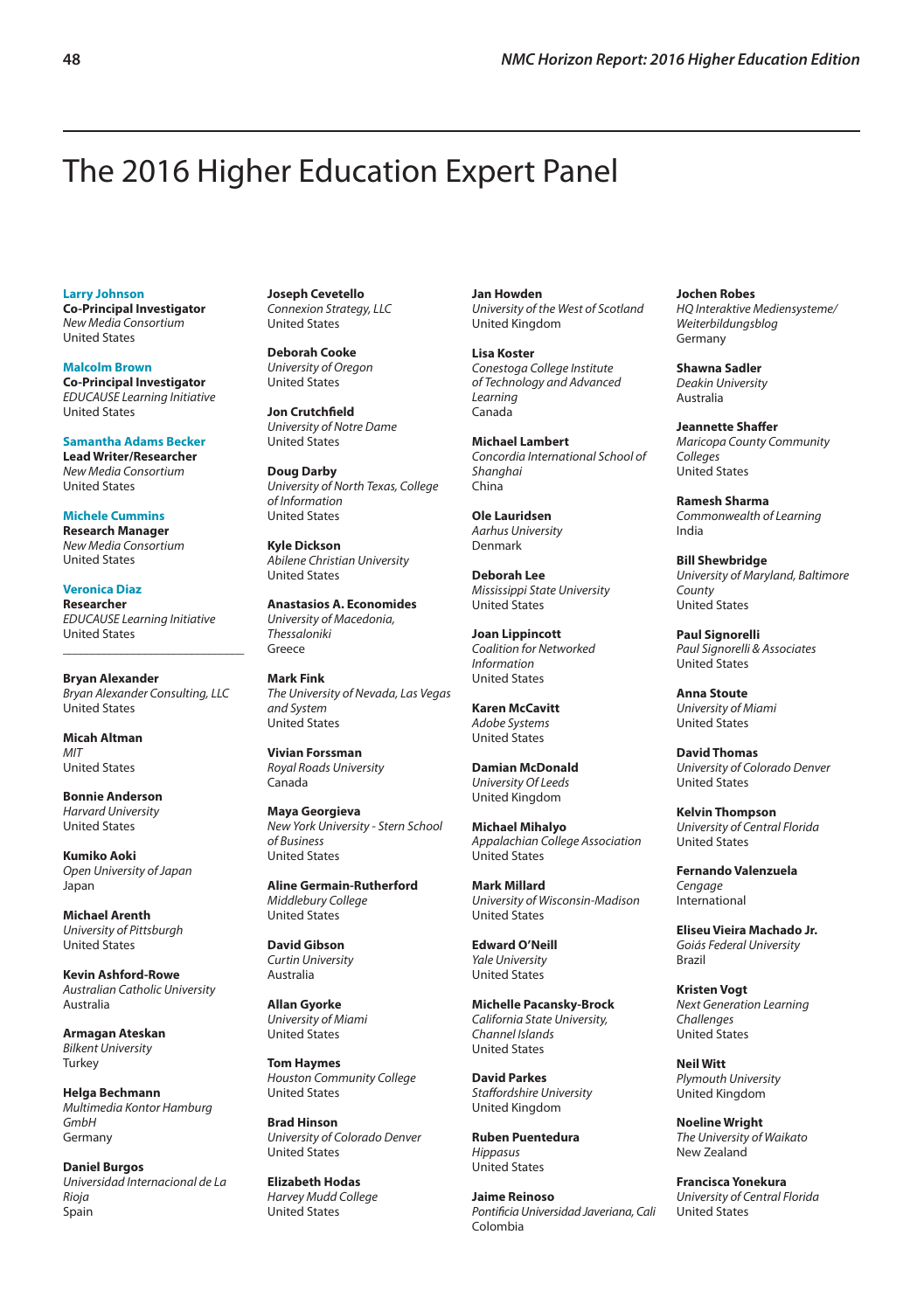# <span id="page-52-0"></span>**Endnotes**

- 
- 1 http://www.cit.ie/rpl.differenttypesoflearning<br>2 https://campustechnology.com/Articles/2015/01/07/6-<br>Alternative-Social-Media-Tools-for-Teaching-and-Learning.aspx<br>3 http://www.ehea.info/article-details.aspx?ArticleId=5
- 4 http://agb.org/trusteeship/2015/taming-big-data-using-data-analytics-for-student-success-and-institutional
- 5 http://www.udel.edu/inst/workshops/index.html 6 http://www.gse.upenn.edu/innovation/volt 7 http://courses.curtin.edu.au/course\_overview/undergraduate/
- 
- entrepreneurship<br>
8 https://www.z.buildinggreen.com/article/biophilia-practice-<br>
buildings-connect-people-nature<br>
9 https://www.aau.edu/research/article.aspx?ID=9266<br>
10 https://www.aau.edu/research/article.aspx?ID=9266<br>
1
- 
- 
- 
- 12 http://www.bestvalueschools.com/universities-startups/ 13 http://www.reuters.com/article/idUSL1N11K16Q20150915
- 14 http://www.telegraph.co.uk/education/universityeducation/
- student-life/11161134/Why-become-a-student-entrepreneur.html 15 http://www.wired.com/2014/03/universities-moocs-need-consider-culture/ 16 https://hbr.org/2015/07/why-higher-ed-and-business-need-to-
- work-together
- 17 http://www.bestvalueschools.com/universities-startups/
- 18 https://www.insidehighered.com/blogs/stratedgy/<br>entrepreneurship-education<br>19 http://docplayer.net/2731720-Effects-and-impact-of-<br>entrepreneurship-programmes-in-higher-education.html<br>20 http://www.entre-ed.org/Standards
- 
- 
- 21 http://sephe.eu/fileadmin/sephe/documents/kozminski\_poland. pdf (PDF)
- 22 https://hbr.org/2015/07/why-higher-ed-and-business-need-to-
- work-together 23 http://www.govtech.com/education/Facebook-San-Jose-State-University-Partner-to-Entice-Women-to-Join-Cybersecurity-Field.
- html<br>
https://www.innovationpolicyplatform.org/content/business-and-<br>
entrepreneurship-skills-and-epyreience-universities-and-pris<br>
25 https://www.amacad.org/pdfs/<br>
InnovationAmericanImperativeCalltoAction.pdf (PDF)<br>
Innov
- 
- 
- 
- 
- 28 http://www.clarkson.edu/shipley<br>29 http://courses.curtin.edu.au/cour 29 http://courses.curtin.edu.au/course\_overview/undergraduate/
- entrepreneurship 30 http://www.cornellhrreview.org/a-multilateral-approach-to-bridging-the-global-skills-gap/ 31 https://www.luminafoundation.org/files/resources/the-student-
- experience.pdf (PDF)
- 32 https://www.ox.ac.uk/sites/files/oxford/International%20 Trends%20in%20Higher%20Education%202015.pdf (PDF)
- 
- 
- 33 http://www.eu.abe/Libraries/publications-homepage-list/<br>EUA\_Trends\_2015\_web.pdf?sfvrsn=18 (PDF)<br>34 http://www.ceu.edu/article/2015-11-16/ceu-launches-intellectual-<br>themes-initiative-promote-innovative-interdisciplinary<br>
- ZMrKgR
- 36 http://venturebeat.com/2014/05/11/education-as-a-service-5- ways-higher-ed-must-adapt-to-a-changing-market/ 37 https://www.luminafoundation.org/files/resources/the-student-experience.pdf (PDF)
- 38 http://www.internationalinnovation.com/build/wp-content/
- uploads/2015/10/Lumina\_Foundation\_Intl\_Innovation\_STEM\_<br>Education\_Research\_Media\_02.pdf (PDF)<br>39 http://www.ehea.info/article-details.aspx?ArticleId=5<br>40 http://www.ehea.info/Uploads/SubmitedFiles/5\_2015/112705.pdf
- 
- (PDF) 41 http://strategylabs.luminafoundation.org/higher-education-state-policy-agenda/core-element-three/action-18/
- 42 https://www.britishcouncil.org/sites/default/files/new\_university
- models\_jan2015\_print.pdf (PDF)<br>43 http://inquiry.research.umn.edu/2015/08/11/collaborations-cross-<br>44 http://inquiry.research.umn.edu/2015/08/11/unique-course-<br>44 https://news.boisestate.edu/update/2015/06/11/unique-course
- 
- 45 http://harvardmagazine.com/2012/03/twilight-of-the-lecture 46 http://www.csusm.edu/classrooms/
- 
- 47 http://www.theglobeandmail.com/news/national/education/<br>what-universitie-are-doing-to-create-a-more-exciting-learning-<br>experience/article2117092<br>48 http://blog.amx.com/2015/03/23/innovative-learning-spaces-<br>driving-forc
- 
- 
- 50 http://hereandnow.wbur.org/2014/05/08/active-learning-
- 
- classrooms<br>
S1 http://er.educause.edu/articles/2015/6/beyond-active-learning-<br>
transformation-of-the-learning-space<br>
S2 https://campustechnology.com/Articles/2015/06/24/Designing-<br>
Learning-Spaces-for-Both-Online-and-On-Ca
- 53 https://higherediq.wordpress.com/2015/01/28/everything-youed-to-know-about-designing-polysynchronous-learnin
- 
- 
- spaces/<br>spaces/<br>status//www.nebhe.org/thejournal/the-new-role-of-librarians-and-<br>libraries-removing-the-silence-signs/<br>stat/site/sila.org/act/files/content/<br>conferences/confsandpreconfs/2015/Andrews\_Wright.pdf (PDF)<br>56 htt

57 http://www.educause.edu/eli/initiatives/learning-space-rating-system

**49**

112 http://www.gse.upenn.edu/innovation/volt 113 https://arabou.edu.kw/index.php?option=com\_ k2&view=item&layout=item&id=85&Itemid=446 114 http://www.hindustantimes.com/education/ iits-iims-use-technology-to-fight-faculty-crisis/story-iALqX1bIDD34hMTHFoVGxI.html 115 https://www.peirce.edu/news-and-media/Peirce-College-to-Revolutionize-Higher-Education-for-Philadelphia-Regions-Adult-Learners 116 http://chronicle.com/blogs/wiredcampus/online-or-in-personone-college-lets-students-switch-back-and-forth 117 http://eacea.ec.europa.eu/education/eurydice/documents/focuson/152.pdf (PDF) 118 http://www.ei-ie.org/en/news/news\_details/3761 119 http://www.ala.org/acrl/standards/ilframework 120 http://www.wsj.com/articles/education-startup-minerva-project-to-offer-masters-degree-program-1449679243 121 http://nextgenlearning.org/grantee/society-teaching-psychology-division-2-american-psychological-association 122 http://www.sciencedirect.com/science/article/pii/

123 http://infed.org/mobi/informal-learning-theory-practice-and-experience 124 http://er.educause.edu/articles/2012/3/disrupting-ourselves-theproblem-of-learning-in-higher-education 125 http://www.aia.org/education/providers/AIAB095831 126 http://www.cnn.com/2015/03/30/opinions/laitinen-credit-hour/ 127 http://unesdoc.unesco.org/images/0023/002336/233655E.pdf (PDF) 128 https://www.jisc.ac.uk/guides/evaluating-digital-services 129 http://er.educause.edu/articles/2015/6/students-mobile-learning-

practices-in-higher-education-a-multivear-study<br>130 https://campustechnology.com/articles/2015/08/05/how-<br>131 http://blog.cred/js.com/articles/2015/08/05/how-<br>131 http://blog.credly.com/credly-linkedin-profiles/<br>132 http:/

137 http://library.iated.org/view/MERILAINEN2015OPE<br>138 http://digitalliteracy.us/<br>198 http://www.library.illinois.edu/digit/definition.html<br>140 http://www.leducause.edu/library/resources/2014-student-and-<br>141 http://conne

digilitreport\_1\_22\_13.pdf (PDF) 142 https://www.jisc.ac.uk/guides/developing-students-digital-

literacy<br>
Hastapy/acrlog.org/2015/10/20/versus-and-or-the-relationship-<br>
between-information-literacy-and-digital-literacy/<br>
144 http://edcontext.org/pedagogy/plugged-in-or-turned-off-a-<br>
critical-reflection-on-the-digital

145 http://www.ets.org/s/research/30079/millennials.html<br>146 http://www.ischoolguide.com/articles/10825/20150424/<br>millennials-digital-literacy-skills-rasmussen-college-study.htm<br>147 http://www.ecdl.org/index.jp?p=2417&n=30 149 https://www.heacademy.ac.uk/enhancement/starter-tools/digital-curation-0 150 http://journal.media-culture.org.au/index.php/mcjournal/article/ viewArticle/987 151 http://www.researchinlearningtechnology.net/index.php/rlt/ article/view/28337 152 https://www.timeshighereducation.com/news/digital-skills-crisis-

153 http://ec.europa.eu/digital-agenda/en/pillar-vi-enhancing-digital-literacy-skills-and-inclusion/action-59-prioritise-digital-literacy-

155 https://www.whitehouse.gov/the-press-office/2015/03/09/factsheet president-obama-launches-new-technine-initiative<br>156 https://www.jisc.ac.uk/d/projects/digital-literacies<br>157 https://www.jisc.ac.uk/dyides/developing-digital-literacies/<br>157 https://www.jisc.ac.uk/guides/developing-

digital-learning-for-21st-century-literacy.html 161 http://www.wired.com/2014/09/digital-literacy-key-future-still-dont-know-means/ 162 http://www.sr.ithaka.org/publications/interactive-online-learning-

163 http://connectingcredentials.org/higher-education-2-0-and-the-next-few-hundred-years-or-how-to-create-a-new-highereducation-ecosystem/<br>education-ecosystem/<br>https://newsroom.accenture.com/article\_display.cfm?article\_

164 https://newsroom.accenture.com/article\_display.cfm?article\_<br>d=62618rel<br>fmg//monitorief.com/2015/02/growing-questions-business-<br>model-higher-education-us/<br>fmg model-higher-education-us/<br>fmg model-higher-education-us/<br>f

looming-peers-warn/2018572.article<br>153 http://ec.europa.eu/digital-agenda/en<br>literary.ckills.and.inclusion/action-56

154 http://arrow.dit.ie/cgi/viewcontent. cgi?article=1013&context=buschgracon

and

on-campus-2/

 http://eur-lex.europa.eu/legal-content/EN/ TXT/?uri=celex:32012H1222(01) http://www.cit.ie/rpl.differenttypesoflearning 135 http://trailerproject.eu/ https://campustechnology.com/Articles/2015/01/07/6- Alternative-Social-Media-Tools-for-Teaching-and-Learning.

aspx?Page=2

S0747563213003075

- 58 http://www.infocomm.org/cps/rde/xbcr/infocomm/InfoComm\_ AVITHighEd\_Dec14.pdf (PDF)
- 59 http://www.aqav.org/uploads/Why-AV9000-2015.pdf (PDF) 60 http://www.ideaspaces.net/
- 
- 61 http://learningspacetoolkit.org/ 62 https://www.jisc.ac.uk/guides/evaluating-and-designing-learningspaces
- 63 http://oregonstate.edu/dept/ncs/lifeatosu/2015/new-classroom-building-at-oregon-state-features-cutting-edge-technology-
- design/<br>design/www.slate.com/blogs/the\_eye/2015/03/12/thomas\_heatherwick\_s\_learning\_hub\_at\_nanyang\_technological\_<br>university\_in.html<br>65 https://www.zbuildinggreen.com/article/biophilia-practice-<br>buildings-connect-people-na
- 
- 66 http://www.hewlett.org/programs/education/deeper-learning/ what-deeper-learning
- 
- 
- 
- 
- 67 http://bie.org/about/what\_pbl<br>68 https://www.challengebasedlearning.org<br>69 http://www.teachinquiry.com/index/introduction.html<br>70 https://www.aacu.org/leap/presidentstrust/<br>compact/2013SurveySummary<br>71 http://net.educau
- 
- 72 http://www.uts.edu.au/research-and-teaching/teaching-and-learning/learning-and-teaching/students-approaches-learning 73 http://ldt.stanford.edu/~jeepark/jeepark+portfolio/PBL/instructor. htm
- 1...<br>http://www.shsu.edu/centers/project-based-learning/higher-<br>education.html
- education.html<br>
reducation.html<br>
retails and proportional communities/2014/12/04/stratasys-launches-<br>
free-3d-printing-curriculum.aspx<br>
76 https://www.exampusrews.com/archived-webinars/project-based-<br>
http://eur-lex-texnop
- 
- 
- 78 http://www.jff.org/initiatives/students-center/deeper-learning
- 
- 79 https://www.luminafoundation.org/files/resources/dqp.pdf (PDF)<br>80 http://www.udel.edu/inst/workshops/index.html<br>81 http://nextgenlearning.org/press-release/2-million-grant-<br>initiative-catalyze-new-roles-strategies-asses
- deeper
- 82 http://nextgenlearning.org/grantee/abilene-christian-university<br>83 https://www.rmit.edu.au/study-with-us/engineering/about/ 83 https://www.rmit.edu.au/study-with-us/engineering/about/<br>| project-based-learning/<br>84 http://edglossary.org/assessment/<br>85 http://acrobatiq.com/analytics-in-online-higher-education-three-<br>85 http://acrobatiq.com/analyti
- 
- categories/
- 86 http://www.universitybusiness.com/article/big-data-and-
- learning-analytics<br>
are the material compeducation/2014/mar/26/learning-analytics-student-progress<br>
analytics-student-progress<br>
88 http://eww.utheguardian.com/education/2015/11/02/survey-<br>
89 https://campustechnology.com/a
- 
- 
- 
- a4learning-2/
- 91 Intras://www.insidehighered.com/news/2014/11/26/competency-<br>based-bachelors-brandman-could-be-glimpse-future<br>22 http://repository.jisc.ac.uk/5661/1/Learning\_Analytics\_A-\_<br>literature\_Review.pdf (PDF)<br>33 http://agborg/tru
- 
- 
- 
- 
- 
- 
- 94 http://www.parframework.org/category/news/<br>95 http://www.parco.ca/en-ca/OurPriorities/LearningOutcomes/<br>96 http://www.learningservices.is.ed.ac.uk/wordpress/adaptive-<br>86 http://www.learningservices.is.ed.ac.uk/wordpress
- 
- 98 http://hechingerreport.org/blended-learning-emerges-as-a-<br>leading-trend-in-education-technology-report-says/<br>99 https://www.timeshighereducation.com/news/one-in-four-<br>students-uses-social-media-to-contact-university-sta article
- 100 https://www.col.org/news/speeches-presentations/impact-online-and-distance-learning-higher-education-and-training 101 http://www.usnews.com/education/online-education/
- articles/2015/10/07/online-education-not-just-for-nontraditional-
- students-anymore 102 http://blog.edmentum.com/blended-learning-engaging-21st-century-students 103 https://www.researchgate.net/publication/280066016\_Role\_of\_

ICT\_enabled\_Virtual\_Laboratories\_in\_Biotechnology\_Education\_ Case\_studies\_on\_blended\_and\_remote\_learning 104 https://www.britishcouncil.org/sites/default/files/new\_university\_ models\_jan2015\_print.pdf (PDF)<br>105 http://www.lifescied.org/content/14/4/ar36.full<br>106 http://inixresearchlab.org/PreparingDigitalUniversity.pdf (PDF)<br>107 https://online.usc.edu.au/bbcswebdav/orgs/Learning\_and\_<br>Teaching/Do

BL%20Strategy%20Full%20Document%20Feb%202014.pdf (PDF)<br>108 http://www.usc\_edu.au/explore/structure/divisions/centre-for-<br>support-and-advancement-of-learning-and-teaching<br>109 https://www.jcu.edu.au/policy/procedures/procedu learning-procedures 110 http://googleresearch.blogspot.com/2015/03/google-computer-

111 http://www.cmu.edu/news/stories/archives/2015/june/computer-

science-capacity-awards.html

science-blended-learning.html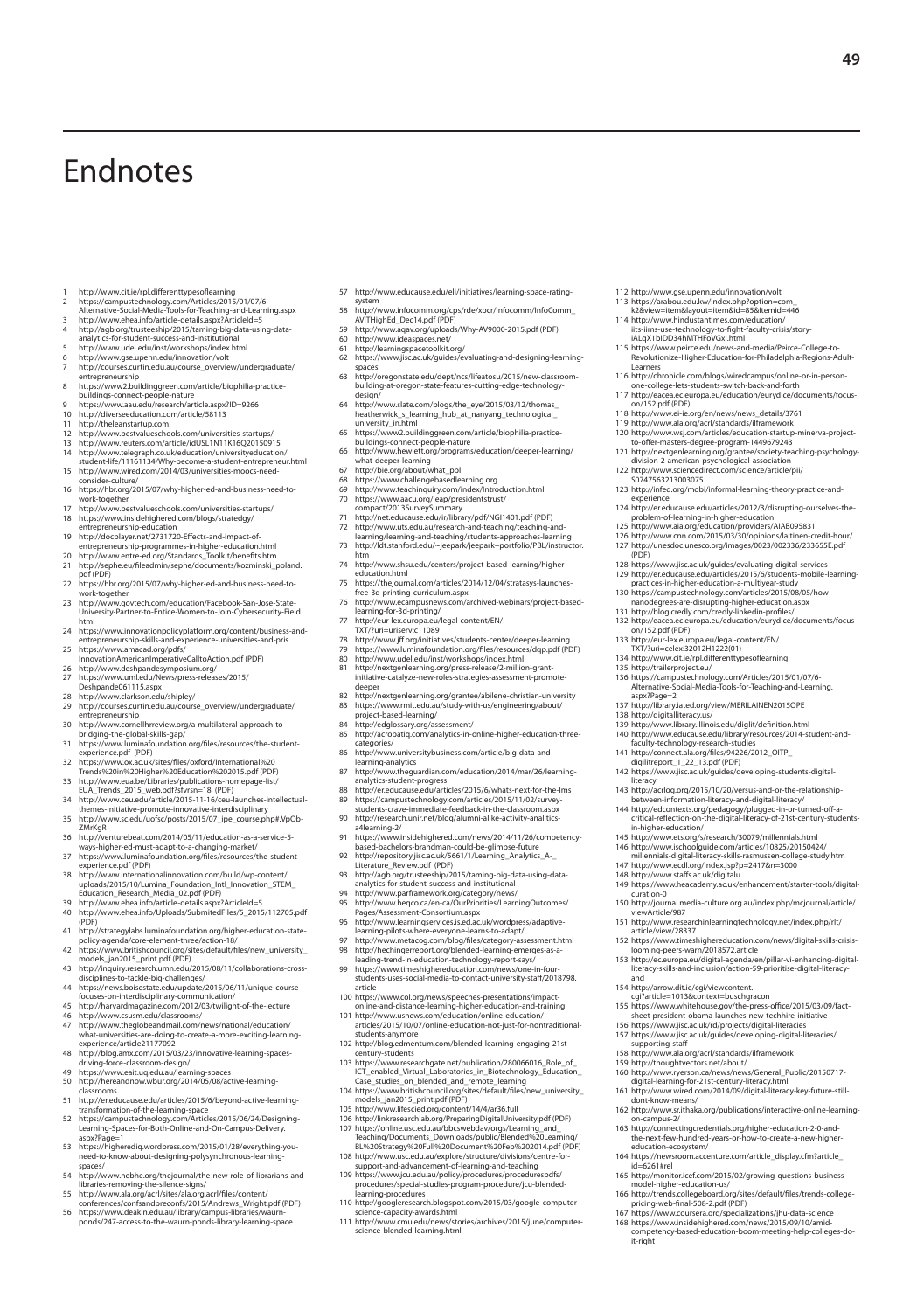- 169 http://www.educause.edu/library/resources/7-things-you-should-know-about-competency-based-education 170 https://www.brandman.edu/mypath 171 https://www.udacity.com/nanodegree
- 
- 
- 172 https://wcetblog.wordpress.com/2015/04/30/lhcodingbootcamp/ 173 http://www.cnbc.com/2015/06/22/boot-camp-classes-may-offer-
- a-peek-at-the-future-of-higher-ed.html 174 http://www.ncsl.org/research/education/performance-funding.
- aspx 175 http://www.statesmanjournal.com/story/news/2015/04/10/ higher-ed-commission-approves-new-funding-model/25553475/
- 176 http://www.eua.be/activities-services/news/ newsitem/2015/07/09/Report\_reveals\_performance-based\_
- funding\_of\_universities\_is\_not\_a\_magic\_formula.aspx 177 http://eseserves.org/wp-content/uploads/2015/03/Colleges-Report-for-ESE-Website-Featuring-President-John-Ebersole.pdf (PDF)
- 178 http://www.competencyworks.org/higher-education-2/
- innovating-academic-credentials/ 179 https://www.universitiesaustralia.edu.au/news/media-releases/
- Universities-shaping-the-new-era--Higher-Education-Conference-2015#.Vo7ksV0rJE5 180 https://hbr.org/2015/07/why-higher-ed-and-business-need-to-work-together
- 181 http://www.universityworldnews.com/article. php?story=20150506120632178
- 
- 
- 182 http://www.wsj.com/articles/education-startup-minerva-project-<br>to-offer-masters-degree-program-1449679243<br>183 http://edglossary.org/personalized-learning/<br>184 https://www.edsurge.com/news/2015-08-20-putting-the-person-
- 185 http://hechingerreport.org/personalized-learning-is-especially-good-for-students-of-color
- 186 http://time.com/4132619/mark-zuckerberg-personalized-
- learning/ 187 http://evolllution.com/programming/teaching-and-learning/ improved-analytics-critical-personalization-online-learning 188 http://net.educause.edu/ir/library/pdf/eli7124.pdf (PDF)
- 
- 
- 
- 189 https://www.edsurge.com/news/2015-08-20-putting-the-person-<br>backin-personalized-learning<br>190 https://www.insidehighered.com/news/2015/11/16/land-grant-<br>university-group-backs-adaptive-learning-new-prant-project<br>191 htt
- 
- 192 http://www.eduventures.com/2015/10/personalized-learning-its-<br>tla-bout-the-data-if-you-can-get-it/<br>193 http://tytonpartners.com/library/accelerating-adaptive-learning-<br>in-higher-education/<br>194 http://postsecondary.gate
- 
- 
- personalized-learning/technology/<br>196 http://www.aplu.org/news-and-media/News/aplu-awarded-46-<br>million-to-advance-personalized-learning<br>197 https://www.insidehighered.com/news/2015/11/16/land-grant-
- university-group-backs-adaptive-learning-new-grant-project 198 http://time.com/4132619/mark-zuckerberg-personalized-
- learning/
- 199 http://nextgenlearning.org/grantee/society-teaching-psychology-<br>division-2-american-psychological-association<br>200 http://oli.stanford.edu/learn-with-oli<br>201 https://www.motus.com/how-does-technology-impact-your-<br>daily-
- 202 http://www.rasmussen.edu/student-life/blogs/main/your-digital-
- footprint/<br>203 http://www.pcadvisor.co.uk/feature/digital-home/how-much-
- 
- 203 http://www.pcadvisor.co.uk/feature/digital-home/how-much-2018/ttp://www.pcadvisor.co.uk/feature-benefits-3520917/<br>204 http://www.universitybusiness.com/article/technology-demands-<br>delicate-balance-higher-ed<br>205 https:/
- 
- 
- nature-retreats-for-digital-detox/7041902 207 https://www.insidehighered.com/blogs/gradhacker/5-reasons-allow-digital-devices-your-classroom 208 http://www.sciencedirect.com/science/article/pii/ S0360131514001298
- 
- 
- 
- 209 http://www.innovationexeellence.com/blog/2015/03/30/10-most-<br>nowerful-uses-of-technology-for-leaming/<br>210 http://www.bippasus.com/rrpweblog/archives/2014/06/29/<br>LeamingTechnologySAMRModeLpdf (PDF)<br>211 http://www.ei-ie.
- 213 http://www.universitybusiness.com/article/technology-demands-
- delicate-balance-higher-ed 214 https://www.jisc.ac.uk/guides/evaluating-digital-services 215 https://withoutmedia.wordpress.com/ 216 https://withoutmedia.wordpress.com/study-conclusions/ 217 https://www.coa.edu/
- 
- 
- 
- 
- 218 http://ewergeen.edu/<br>219 http://www.epi.org/publication/the-class-of-2015/<br>220 https://hbr.org/2014/08/employers-arent-just-whining-the-skills-<br>231 http://www.nytimes.com/2015/04/16/opinion/nicholas-kristof-<br>231 http:/
- 
- 
- 
- 
- 223 https://cew.georgetown.edu/wp-content/uploads/2014/11/<br>Recovery2020.ES\_Web\_pdf (PDF)<br>224 http://www.aacu.org/sites/default/files/files/<br>LEAP/2015employerstudentsurvey.pdf (PDF)<br>225 http://monitor.icef.com/2015/09/japan
- humanities
- 
- 
- 227 http://www.bbc.com/news/business-35061496<br>228 http://www.abc.net.au/news/2015-10-28/shake-up-for-cqu-<br>- vocational-education-training-division/6891352<br>229 http://www.marketplace.org/2015/04/07/education/learning-<br>- cur
- 230 http://unesdoc.unesco.org/images/0023/002325/232555e.pdf  $(DDE)$ 231 http://indianexpress.com/article/india/india-others/training-for-
- skills-from-class-ix-is-new-plan/

232 https://www.gov.uk/government/news/government-rolls-out-flagship-degree-apprenticeships 233 http://www.timesunion.com/tuplus-local/article/Cobleskill-to-offer-Chinese-students-path-to-tech-6746607.php

291 http://news.psu.edu/story/359805/2015/06/15/research/bridging-<br>ift-between-classroom-and-online-learning<br>202 https://campustechnology.com/articles/2015/12/07/university-of-<br>maryland-uses-virtual-reality-lab-for-researc 293 http://www.ecampusnews.com/technologies/augmentarium-

294 http://www.centerdigitaled.com/higher-ed/Can-Higher-Education-Innovators-Help-Transform-Teaching-and-Learning. html 295 http://www.emsworld.com/news/12143356/university-basedparamedic-virtual-reality-training-center-launches-in-the-uk 296 http://www.fastcompany.com/3046299/the-new-rules-of-work/ this-is-the-future-of-college 297 http://makerfaire.com/maker-movement/ 298 http://makerfaire.com/makerfairehistory/ 299 https://www.makerspaces.com/what-is-a-makerspace/ 300 https://placesjournal.org/article/makerspace-towards-a-new-civic-infrastructure/ 301 http://www.agencybydesign.org/wp-content/uploads/2015/01/ Maker-Centered-Learning-and-the-Development-of-Self\_AbD\_ Jan-2015.pdf (PDF) 302 http://www.steelcase.com/insights/articles/making-way-making-

303 http://techculturematters.com/2015/11/06/mass-making-in-

tools-help-students-build<br>1315 http://www.cbc.ca/news/canada/ottawa/sebastian-chavaria-6-<br>1316 http://blogs.rocal.ca/news/canada/ottawa/sebastian-chavaria-6-<br>1316 http://blogs.cccb.org/lab/en/article\_la-cultura-maker-a-xin

model-for-maker-pedagogy-in-the-liberal-arts<br>319 https://www.elon.edu/e-net/Article/118501<br>320 http://remakelearning.org/blog/2015/11/24/for-university-<br>makerspaces-to-succeed-incoming-freshman-need-a-maker-

322 https://www.bbc.com/news/technology-3337946<br>1323 https://www.bcam.ac.uk/research/yaroups/affective-computing<br>325 http://www.cl.com.ac.uk/research/rainbow/emotions/<br>1325 http://www.technologyreview.com/news/519656/start

 http://affect.media.mit.edu/ 328 http://www.oxfordlearning.com/how-technology-affects-kids-social-and-emotional-learning/ 329 http://citeseerx.ist.psu.edu/viewdoc/ download?doi=10.1.1.29.428&rep=rep1&type=pdf (PDF) http://www.educause.edu/library/resources/7-things-you-should-know-about-gesture-based-computing http://searchcrm.techtarget.com/definition/voice-recognition 332 http://www.researchandmarkets.com/research/6rq2c5/global\_ affective http://www.taccpgh.com/ 334 http://www.bizjournals.com/pittsburgh/blog/the-pulse/2014/06/ affective-computing-lands-bayer-contract.html

335 http://afroct.media.mit.edu/projects.php<br>336 http://www.compute.org/portal/web/tac<br>337 http://www.cl.cam.ac.uk/research/rainbow/emotions/<br>337 http://conta.uom.gr/conta/filter\_pub.php?filter=33&lang=en<br>339 http://conta.

already-here<br>342 https://hbr.org/2015/06/the-age-of-smart-safe-cheap-robots-is-<br>already-here<br>343 https://www.youtube.com/watch?v=yds\_55yzgAw 344 http://spectrum.ieee.org/automaton/robotics/humanoids/howkaist-drc-hubo-won-darpa-robotics-challenge 345 http://spectrum.ieee.org/automaton/robotics/humanoids/drcfinals-course 346 http://www.nytimes.com/2015/09/13/magazine/uber-would-like-to-buy-your-robotics-department.html?\_r=0 347 http://news.berkeley.edu/2015/05/21/deep-learning-robot-masters-skills-via-trial-and-error/

348 https://hbr.org/2015/06/robots-seem-to-be-improving-productivity-not-costing-jobs 349 http://www.technologyreview.com/featuredstory/538401/who-will-own-the-robots/ 350 http://www.brookings.edu/~/media/research/files/ papers/2015/10/26-robots-emerging-technologies-public-policy-west/robotwork.pdf (PDF) 351 http://news.emory.edu/stories/2015/10/health\_care\_robotics/

352 http://www.sciencedaily.com/releases/2015/07/150702151308. htm 353 http://www.banderasnews.com/0509/nr-medrobots.htm 354 https://my.vanderbilt.edu/stormlab/research/medical-capsule-

355 https://www.grasp.upenn.edu/news/grasp-lab-awarded-nsf-research-experience-teachers-grant

campus.html

<sub>research experience teachers</sub>

robots/

304 http://www.theatlantic.com/technology/archive/2015/04/ makerspaces-are-remaking-local-economies/390807/ 305 http://www.ilovelibraries.org/librariestransform/maker-movement 306 http://www.edutopia.org/blog/21st-century-libraries-learning-commons-beth-holland 307 http://www.ala.org/acrl/sites/ala.org.acrl/files/content/ conferences/confsandpreconfs/2015/Burke.pdf (PDF) 308 http://make.xsead.cmu.edu/week.<br>309 http://make.xsead.cmu.edu/week.of\_making/report<br>310 http://makezine.com/2015/10/30/clevelands-thinkbox-is-a-big-<br>bet-on-university-makerspaces/<br>311 http://www.fastcoexist.com/3050523 standing-desk-for-kids-to-help-change-sitting-culture-theres-anadult<br>312 http://www.edtechmagazine.com/higher/article/2015/02/<br>313 https://smakerspaces-work-campus<br>1313 https://smartech.gatech.edu/bitstream/handle/1853/53813/a\_<br>review\_of\_university\_maker\_spaces.pdf (PDF)<br>314 http://ne

virtual-reality-122/

education/

china/

mindset/ 321 http://affect.media.mit.edu/

**50** *NMC Horizon Report: 2016 Higher Education Edition*

- 
- 
- 234 http://aww.fas.harvard.edu/what-are-values<br>235 http://www.pale-nus.edu.sg/curriculum/common-curriculum/<br>236 http://www.pewesearch.org/fact-tank/2015/05/11/millennials<br>235 http://www.pewesearch.org/fact-tank/2015/05/11/
- 
- workplace 238 http://www.universitybusiness.com/article/byod-boundaries-
- campus 239 http://er.educause.edu/articles/2015/6/students-mobile-learning-
- practices-in-higher-education-a-multiyear-study 240 https://campustechnology.com/articles/2015/06/25/tackling-byoe-in-higher-ed.aspx
- 241 http://blogs.cisco.com/wireless/cisco-and-brunel-university-
- prepare-for-wifi-future-together 242 http://www.universitybusiness.com/article/byod-boundaries-
- campus 243 http://arc.applause.com/2015/10/15/wearables-apple-watchfitness-tracker/
- 244 https://www.insidehighered.com/news/2015/04/01/oral-roberts-u-smartwatches-provide-entry-internet-things 245 http://www.socialmediatoday.com/content/why-internet-things-
- not-just-new-buzzword 246 https://europe.wiseflow.net/
- 
- 247 http://er.educause.edu/articles/2014/1/collaborative-faculty-etextbook-authoring-for-mastery-learning 248 http://www.nmc.org/publication/2015-nmc-strategic-brief-
- 
- 
- course-aps/<br>
2015 Coupsedweek.org/edweek/DigitalEducation/2015/03<br>
1929 http://blogs.edweek.org/edweek/DigitalEducation/2015/03<br>
1925 http://searchmobile.computing.techtarget.com/<br>
healthcare-quality<br>
mews/4500251597/BYO
- 
- 252 http://tytonpartners.com/tyton-wp/wp-content/ uploads/2015/01/Learning-to-Adapt\_Case-for-Accelerating-AL-in-Higher-Ed.pdf (PDF) 253 http://www.forbes.com/sites/ccap/2014/10/22/rethinking-higher-
- ed-a-case-for-adaptive-learning/ 254 http://www.educause.edu/library/resources/analytics-higher-
- education-2015
- 255 http://agb.org/trusteeship/2015/taming-big-data-using-data-analytics-for-student-success-and-institutional
- 256 http://www.educationandcareernews.com/online-learning/what-lies-ahead-for-the-digital-learning-revolution 257 http://www.pearsonmylabandmastering.com/northamerica/ 258 https://www.aleks.com/
- 
- 259 http://www.prep-u.com/about/
- 260 http://www.sr.ithaka.org/wp-content/mig/reports/SR\_Report\_ Managing\_Change\_ASU\_012015.pdf (PDF) 261 www.eduventures.com/2015/03/adaptive-learning-the-real-revolution/
- 262 http://www.extremenetworks.com/critical-data-for-higher-
- education-it-decision-making
- 263 https://www.insidehighered.com/news/2015/08/06/colleges-vendors-discuss-plans-learning-analytics-caliper-framework-
- nears-finish<br>264 http://www.edtechmagazine.com/higher/article/2015/07/power-<br>big-data-and-learning-analytics<br>265 http://www.ft.com/cms/s/2/634624c6-312b-11e5-91ac-<br>55e17d9b4cff.html#slide0
- 
- 266 https://www.timeshighereducation.com/news/digital-literacy-
- the-perks-and-pitfalls-of-plugged-in-students/2019246.article<br>267 http://he-analytics.com/wp-content/uploads/SP13-3249\_-<br>Master17Aug2015-web.pdf (PDF)<br>268 http://www.laceproject.eu/blog/taiwanese-perspective-learning-
- analytics-identifying-will-succeed/ 269 ttp://www.mheducation.com/news-media/press-releases/
- learning-analytics-new-likes-college-better-access-personalized-
- data-new-research.html<br>270 https://www.edsurge.com/news/2015-09-07-how-virtual-reality-<br>271 https://www.jouraldofbigdata.com/content/2/1/22<br>271 http://www.ieurhitiofbigdata.com/content/2/1/22<br>272 http://www.techtimes.com/a
- reality-vs-virtual-reality-what-are-the-differences-and-similarities. htm
- 273 http://www.forbes.com/sites/curtissilver/2015/08/31/future-
- virtual-reality-present/ 274 http://www.forbes.com/sites/alanmcglade/2015/02/08/ augmented-reality-without-the-glasses/ 275 http://www.theverge.com/2015/3/13/8204193/virginia-tech-icat-

billion/

sidekick-iss/

reality-experiments-50923/<br>290 http://www.educationnews

vr-research-oculus-rift 276 https://medium.com/synapse/where-history-comes-alive-augmented-reality-in-museums-64a81825b799#.q8f20kp97

277 http://chicago00.org/<br>278 http://www.nytrimes.com/2015/09/29/technology/google-virtual-<br>mality-system-aims-to-enliven-education.html?\_r=0<br>279 http://www.forbes.com/sites/roberthof/2015/1/2/23/googles-<br>cardboard-will-br 280 http://www.wired.com/2015/06/inside-story-googles-unlikelyleap-cardboard-vr/ 281 http://www.telegraph.co.uk/technology/google/11350810/Has-Google-Glass-failed.html 282 http://recode.net/2014/03/25/facebook-buys-oculus-vr-for-2-

283 http://www.theguardian.com/technology/2016/jan/10/oculus-rift-facebook-virtual-reality-headset 284 http://recode.net/2015/10/07/mark-zuckerberg-is-really-excited-to-share-his-baby-with-you-in-virtual-reality/ 285 http://www.engadget.com/2015/06/25/nasa-microsoft-hololens-

 http://www.expartus.com/forget-moocs-virtual-reality-next-bigthing/<br>287 http://www.edtechmagazine.com/higher/article/2015/08/virtual http://www.edtechmagazine.com/higher/article/2015/08/virtual-reality-everyone 288 http://www.thejeo.com/Archives/Volume12Number2/SolakCakir. pdf (PDF) http://mobilemarketingwatch.com/b-schools-get-an-a-for-virtual-

290 http://www.educationnews.org/online-schools/oculus-rift-technology-may-improve-online-learning/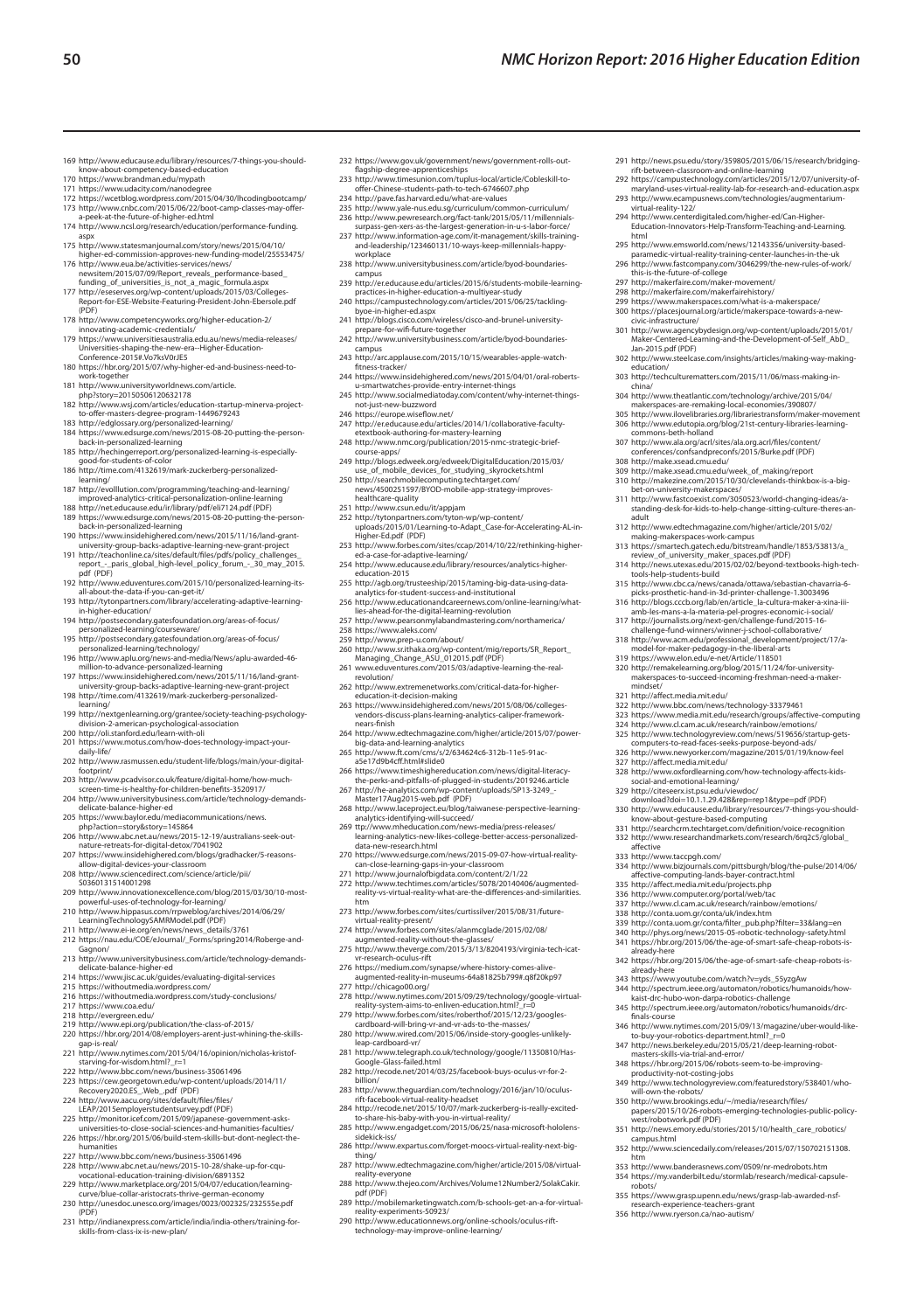**For the** *NMC Horizon Report: 2016 Higher Education Edition***, an expert panel identified 18 topics very likely to impact technology planning and decision-making: six key trends, six significant challenges, and six important developments in educational technology.**